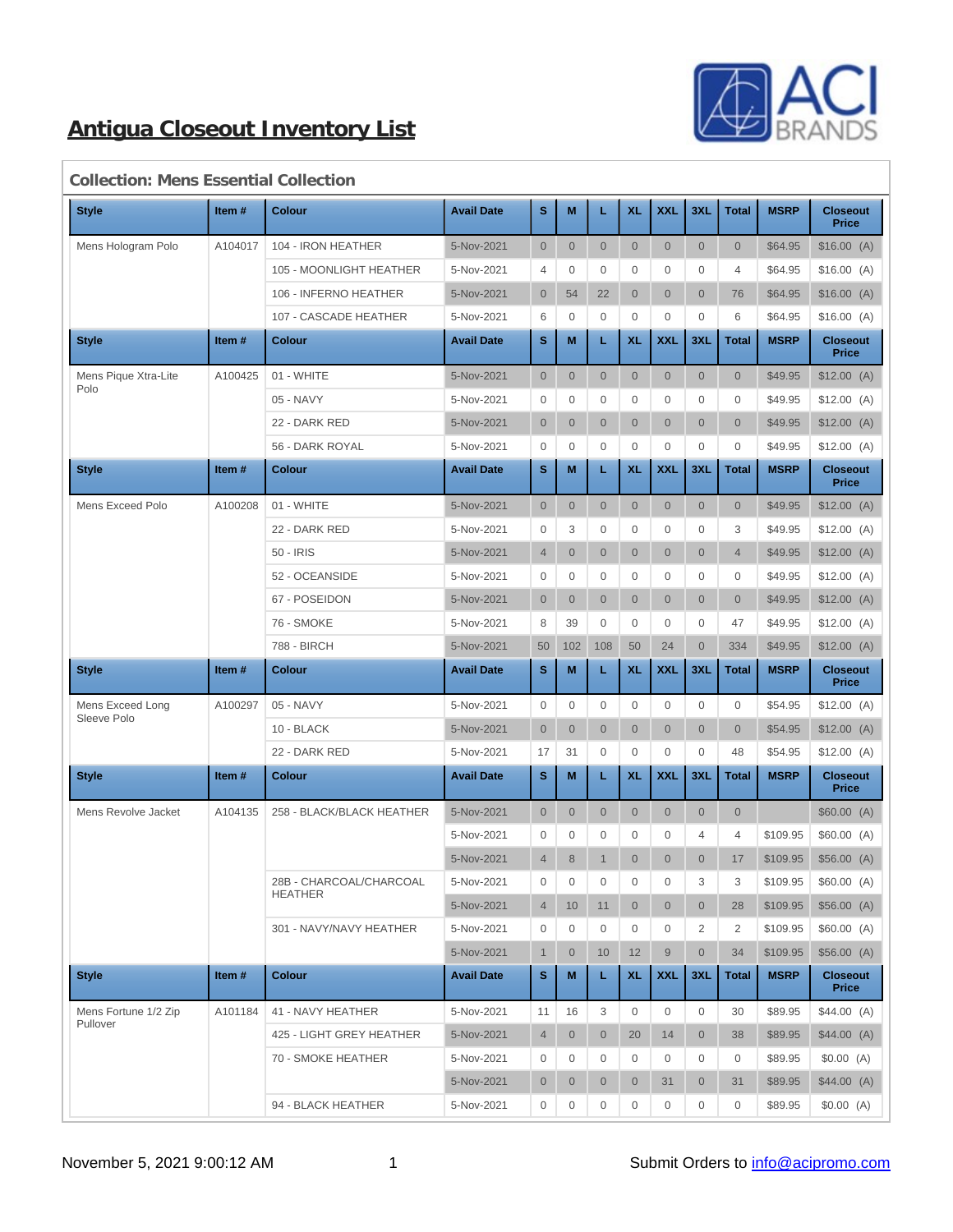

| Mens Fortune 1/2 Zip<br>Pullover | A101184 | 94 - BLACK HEATHER    | 5-Nov-2021        | 11               | $\mathbf{0}$   | $\mathbf{0}$   | $\overline{2}$   | 14           | $\overline{0}$ | 27             | \$89.95     | \$44.00(A)                      |
|----------------------------------|---------|-----------------------|-------------------|------------------|----------------|----------------|------------------|--------------|----------------|----------------|-------------|---------------------------------|
| <b>Style</b>                     | Item#   | <b>Colour</b>         | <b>Avail Date</b> | s                | M              | L              | <b>XL</b>        | <b>XXL</b>   | 3XL            | <b>Total</b>   | <b>MSRP</b> | <b>Closeout</b><br><b>Price</b> |
| Mens Inspire Short               | A101300 | 05B - ROSEWOOD        | 5-Nov-2021        | $\mathbf{0}$     | $\mathbf{0}$   | $\mathbf 0$    | $\mathbf 0$      | $\mathbf 0$  | $\mathbf{0}$   | $\mathbf 0$    | \$64.95     | \$32.00(A)                      |
| Sleeve Polo                      |         | 06 - CHERRY           | 5-Nov-2021        | $\mathbf 0$      | $\mathbf{0}$   | $\overline{0}$ | $\mathbf{0}$     | $\mathbf{0}$ | $\overline{0}$ | $\overline{0}$ | \$64.95     | \$34.00(A)                      |
|                                  |         |                       | 5-Nov-2021        | $\mathbf 0$      | $\mathbf 0$    | 3              | $\mathbf{0}$     | $\mathbf{0}$ | $\mathbf{0}$   | 3              | \$64.95     | \$30.00(A)                      |
|                                  |         | 06B - FROST           | 5-Nov-2021        | $\overline{0}$   | $\mathbf{0}$   | $\overline{0}$ | $\mathbf{0}$     | $\mathbf{0}$ | 10             | 10             | \$64.95     | \$34.00(A)                      |
|                                  |         |                       | 5-Nov-2021        | 18               | 98             | 143            | 142              | 40           | $\mathbf{0}$   | 451            | \$64.95     | \$30.00(A)                      |
|                                  |         | 07 - SEAGLASS         | 5-Nov-2021        | $\overline{0}$   | $\overline{0}$ | $\overline{0}$ | $\overline{0}$   | $\mathbf{0}$ | $\overline{0}$ | $\overline{0}$ | \$64.95     | \$34.00(A)                      |
|                                  |         |                       | 5-Nov-2021        | 6                | 0              | 0              | $\mathbf{0}$     | $\mathbf{0}$ | $\mathbf{0}$   | 6              | \$64.95     | \$30.00(A)                      |
|                                  |         | 08B - PEACH           | 5-Nov-2021        | $\overline{0}$   | $\overline{0}$ | $\overline{0}$ | $\mathbf{0}$     | $\mathbf{0}$ | $\overline{0}$ | $\overline{0}$ | \$64.95     | \$32.00(A)                      |
|                                  |         | 09B - RADISH          | 5-Nov-2021        | $\mathbf 0$      | $\mathbf{0}$   | 0              | $\mathbf{0}$     | $\mathbf{0}$ | $\mathbf{0}$   | 0              | \$64.95     | \$34.00(A)                      |
|                                  |         |                       | 5-Nov-2021        | $\mathbf 0$      | 9              | 46             | $\mathbf{0}$     | $\mathbf{0}$ | $\overline{0}$ | 55             | \$64.95     | \$30.00(A)                      |
|                                  |         | 16 - BOYSENBERRY      | 5-Nov-2021        | 1                | $\mathbf{0}$   | $\mathbf{0}$   | $\mathbf{0}$     | $\mathbf{0}$ | $\mathbf{0}$   | 1              | \$64.95     | \$16.00(A)                      |
|                                  |         | 67 - POSEIDON         | 5-Nov-2021        | $\overline{0}$   | $\mathbf{0}$   | $\overline{0}$ | $\overline{0}$   | $\mathbf{0}$ | 13             | 13             | \$64.95     | \$34.00(A)                      |
|                                  |         |                       | 5-Nov-2021        | 39               | 100            | 167            | 135              | 37           | $\mathbf{0}$   | 491            | \$64.95     | \$30.00(A)                      |
|                                  |         | 68 - SPEARMINT        | 5-Nov-2021        | $\boldsymbol{0}$ | $\mathbf{0}$   | $\overline{0}$ | $\mathbf{0}$     | $\mathbf{0}$ | $\overline{0}$ | $\overline{0}$ | \$64.95     | \$16.00(A)                      |
| <b>Style</b>                     | Item#   | Colour                | <b>Avail Date</b> | s                | M              | L              | <b>XL</b>        | <b>XXL</b>   | 3XL            | <b>Total</b>   | <b>MSRP</b> | <b>Closeout</b><br><b>Price</b> |
| Mens Leader 1/4 Zip<br>Pullover  | A100607 | 203 - BLACK/SILVER    | 5-Nov-2021        | $\overline{0}$   | $\mathbf{0}$   | $\mathbf 0$    | $\boldsymbol{0}$ | $\mathbf 0$  | 10             | 10             | \$79.95     | \$40.00(A)                      |
|                                  |         |                       | 5-Nov-2021        | $\overline{4}$   | $\overline{4}$ | 63             | 45               | 17           | $\overline{0}$ | 143            | \$79.95     | \$36.00(A)                      |
|                                  |         | 215 - DARK RED/SILVER | 5-Nov-2021        | $\overline{0}$   | $\mathbf 0$    | $\mathbf{0}$   | $\mathbf{0}$     | $\mathbf{0}$ | $\overline{4}$ | 4              | \$79.95     | \$40.00(A)                      |
|                                  |         |                       | 5-Nov-2021        | 14               | 50             | 117            | 80               | 19           | $\overline{0}$ | 284            | \$79.95     | \$36.00(A)                      |
|                                  |         | 316 - NAVY/SILVER     | 5-Nov-2021        | $\mathbf{0}$     | $\mathbf{0}$   | $\mathbf{0}$   | 0                | $\mathbf{0}$ | 8              | 8              | \$79.95     | \$40.00(A)                      |
|                                  |         |                       | 5-Nov-2021        | 8                | 39             | 50             | 13               | $\mathbf{0}$ | $\overline{0}$ | 118            | \$79.95     | \$36.00(A)                      |
| <b>Style</b>                     | Item#   | <b>Colour</b>         | <b>Avail Date</b> | S                | M              | L              | <b>XL</b>        | <b>XXL</b>   | 3XL            | <b>Total</b>   | <b>MSRP</b> | <b>Closeout</b><br><b>Price</b> |
| Mens Salute Short<br>Sleeve Polo | A104228 | 102 - STEEL/WHITE     | 5-Nov-2021        | 0                | $\mathbf{0}$   | $\mathbf{0}$   | 0                | $\mathbf{0}$ | 20             | 20             | \$64.95     | \$32.00(A)                      |
|                                  |         |                       | 5-Nov-2021        | 22               | 74             | 182            | 144              | 50           | $\overline{0}$ | 492            | \$64.95     | \$28.00(A)                      |
|                                  |         | 181 - NAVY/WHITE      | 5-Nov-2021        | $\mathbf{0}$     | $\mathbf{0}$   | $\mathbf 0$    | 0                | $\mathbf{0}$ | 12             | 12             | \$64.95     | \$32.00(A)                      |
|                                  |         |                       | 5-Nov-2021        | 29               |                | 35 105         | 31               | $13$         | $\overline{0}$ | 225            | \$64.95     | \$28.00(A)                      |
|                                  |         | 185 - BLACK/WHITE     | 5-Nov-2021        | 0                | $\mathbf 0$    | 0              | 0                | 0            | 0              | 0              | \$64.95     | \$29.20(A)                      |
|                                  |         |                       | 5-Nov-2021        | $\overline{0}$   | $\mathbf{0}$   | $\overline{0}$ | $\overline{0}$   | $\mathbf{0}$ | $\overline{0}$ | $\overline{0}$ | \$64.95     | \$29.20(A)                      |
|                                  |         | 224 - WHITE/SILVER    | 5-Nov-2021        | $\mathbf 0$      | $\mathbf 0$    | 0              | 0                | $\mathbf 0$  | 19             | 19             | \$64.95     | \$32.00(A)                      |
|                                  |         |                       | 5-Nov-2021        | 29               | 82             | 166            | 98               | 53           | $\overline{0}$ | 447            | \$64.95     | \$28.00(A)                      |
|                                  |         | 317 - SURF/WHITE      | 5-Nov-2021        | 0                | $\mathbf 0$    | 0              | 0                | $\mathbf 0$  | 23             | 23             | \$64.95     | \$32.00(A)                      |
|                                  |         |                       | 5-Nov-2021        | 26               | 79             | 156            | 100              | 55           | $\overline{0}$ | 439            | \$64.95     | \$28.00(A)                      |
|                                  |         | 352 - DARK RED/WHITE  | 5-Nov-2021        | $\mathbf 0$      | $\mathbf 0$    | $\mathbf{0}$   | 0                | $\mathbf 0$  | 22             | 22             | \$64.95     | \$32.00(A)                      |
|                                  |         |                       | 5-Nov-2021        | 26               | 81             | 149            | 102              | 56           | $\mathbf{0}$   | 436            | \$64.95     | \$28.00(A)                      |
| <b>Style</b>                     | Item#   | <b>Colour</b>         | <b>Avail Date</b> | s                | М              | L              | <b>XL</b>        | <b>XXL</b>   | 3XL            | <b>Total</b>   | <b>MSRP</b> | <b>Closeout</b><br><b>Price</b> |
| Mens Tempo 1/2 Zip<br>Pullover   | A101304 | 198 - BLACK/STEEL     | 5-Nov-2021        | 19               | 32             | 126            | 121              | 40           | 0              | 338            | \$79.95     | \$40.00(A)                      |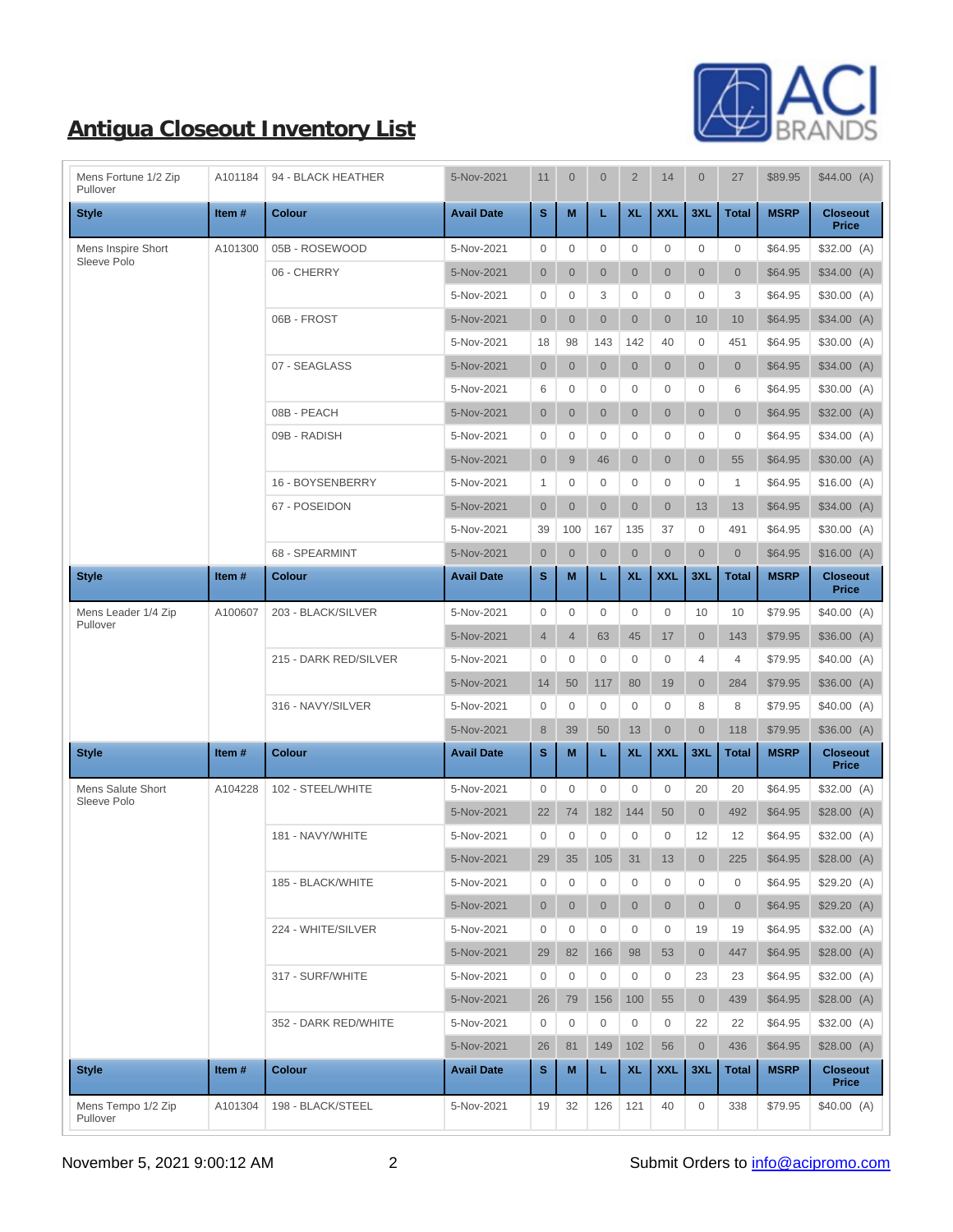

| Mens Tempo 1/2 Zip<br>Pullover    | A101304 | 41 - NAVY HEATHER        | 5-Nov-2021        | $\overline{0}$ | $\overline{0}$ | $\overline{0}$ | $\overline{0}$ | $\overline{0}$ | $\overline{0}$ | $\overline{0}$      | \$79.95     | \$39.60(A)                      |
|-----------------------------------|---------|--------------------------|-------------------|----------------|----------------|----------------|----------------|----------------|----------------|---------------------|-------------|---------------------------------|
|                                   |         |                          | 5-Nov-2021        | 24             | 70             | 154            | 102            | 48             | $\mathbf 0$    | 398                 | \$79.95     | \$40.00(A)                      |
|                                   |         | 55 - DARK RED HEATHER    | 5-Nov-2021        | 39             | 60             | 119            | 73             | 38             | $\overline{0}$ | 329                 | \$79.95     | \$40.00(A)                      |
|                                   |         | 70 - SMOKE HEATHER       | 5-Nov-2021        | 11             | $\mathbf{0}$   | $\Omega$       | 10             | $\mathbf{0}$   | $\mathbf 0$    | 21                  | \$79.95     | \$40.00(A)                      |
|                                   |         | 732 - DARK ROYAL HEATHER | 5-Nov-2021        | 10             | 8              | 88             | 64             | 13             | $\overline{0}$ | 183                 | \$79.95     | \$40.00(A)                      |
| <b>Style</b>                      | Item#   | <b>Colour</b>            | <b>Avail Date</b> | s              | M              | L.             | <b>XL</b>      | <b>XXL</b>     | 3XL            | <b>Total</b>        | <b>MSRP</b> | <b>Closeout</b><br><b>Price</b> |
| Mens Tribute Long                 | A104331 | 51F - DARK CINDER        | 5-Nov-2021        | $\overline{2}$ | 20             | 66             | 57             | $\overline{4}$ | $\mathbf 0$    | 149                 | \$59.95     | \$28.00(A)                      |
| Sleeve Polo                       |         | 60F - MEDIUM DENIM       | 5-Nov-2021        | 10             | 8              | $-25$          | $\mathbf 0$    | $\overline{0}$ | $\overline{0}$ | $-7$                | \$59.95     | \$28.00(A)                      |
| <b>Style</b>                      | Item#   | <b>Colour</b>            | <b>Avail Date</b> | s              | M              | L.             | <b>XL</b>      | <b>XXL</b>     | 3XL            | <b>Total</b>        | <b>MSRP</b> | <b>Closeout</b><br><b>Price</b> |
| Mens Tribute Short                | A104197 | 57F - MEDIUM PLUM        | 5-Nov-2021        | $\mathbf 0$    | $\Omega$       | $\Omega$       | $\mathbf 0$    | $\mathbf 0$    | $\Omega$       | $\mathsf{O}\xspace$ | \$49.95     | \$28.00(A)                      |
| Sleeve Polo                       |         |                          | 5-Nov-2021        | $\overline{0}$ | $\overline{0}$ | 10             | 13             | $\overline{0}$ | $\overline{0}$ | 23                  | \$49.95     | \$24.00(A)                      |
|                                   |         | 58F - MEDIUM AEGEAN      | 5-Nov-2021        | $\mathbf{0}$   | $\Omega$       | $\Omega$       | $\Omega$       | $\Omega$       | 0              | $\Omega$            | \$49.95     | \$28.00(A)                      |
|                                   |         |                          | 5-Nov-2021        | 3              | 10             | 27             | 25             | $\overline{0}$ | $\overline{0}$ | 65                  | \$49.95     | \$24.00(A)                      |
|                                   |         | 59F - MEDIUM CORAL       | 5-Nov-2021        | $\overline{0}$ | $\mathbf{0}$   | $\Omega$       | $\mathbf{0}$   | $\mathbf{0}$   | $\mathbf 0$    | $\mathbf{0}$        | \$49.95     | \$28.00(A)                      |
|                                   |         | 60F - MEDIUM DENIM       | 5-Nov-2021        | $\mathbf 0$    | $\mathbf{0}$   | $\overline{0}$ | $\mathbf 0$    | $\mathbf{0}$   | $\overline{0}$ | $\overline{0}$      | \$49.95     | \$28.00(A)                      |
|                                   |         |                          | 5-Nov-2021        | 6              | $\mathbf{0}$   | 24             | 31             | $\mathbf{0}$   | 0              | 61                  | \$49.95     | \$24.00(A)                      |
|                                   |         | 68F - MEDIUM BRINDLE     | 5-Nov-2021        | $\overline{0}$ | $\overline{0}$ | $\overline{0}$ | $\overline{0}$ | $\overline{0}$ | $\overline{0}$ | $\overline{0}$      | \$49.95     | \$28.00(A)                      |
|                                   |         |                          | 5-Nov-2021        | $\mathbf{1}$   | 2              | $\Omega$       | $\Omega$       | $\Omega$       | $\Omega$       | 3                   | \$49.95     | \$24.00(A)                      |
| <b>Style</b>                      | Item#   | <b>Colour</b>            | <b>Avail Date</b> | s              | M              | L.             | <b>XL</b>      | <b>XXL</b>     | 3XL            | <b>Total</b>        | <b>MSRP</b> | <b>Closeout</b><br><b>Price</b> |
| Mens Venture Short<br>Sleeve Polo | A104199 | 181 - NAVY/WHITE         | 5-Nov-2021        | $\mathbf 0$    | $\mathbf{0}$   | $\overline{0}$ | $\mathbf 0$    | $\mathbf{0}$   | $\overline{4}$ | $\overline{4}$      | \$59.95     | \$28.00(A)                      |
|                                   |         |                          | 5-Nov-2021        | 11             | $\Omega$       | $\Omega$       | 6              | 6              | $\Omega$       | 27                  | \$59.95     | \$24.00(A)                      |
|                                   |         | 185 - BLACK/WHITE        | 5-Nov-2021        | $\overline{0}$ | $\overline{0}$ | $\overline{0}$ | $\overline{0}$ | $\overline{0}$ | $\overline{4}$ | $\overline{4}$      | \$59.95     | \$28.00(A)                      |
|                                   |         |                          | 5-Nov-2021        | $\overline{7}$ | 3              | 32             | $\mathbf{0}$   | 3              | 0              | 49                  | \$59.95     | \$24.00(A)                      |
|                                   |         | 282 - WHITE/STEEL        | 5-Nov-2021        | $\overline{0}$ | $\overline{0}$ | $\overline{0}$ | $\overline{0}$ | $\overline{0}$ | $\overline{7}$ | $\overline{7}$      | \$59.95     | \$28.00(A)                      |
|                                   |         |                          | 5-Nov-2021        | $\mathbf{1}$   | $\mathbf{0}$   | 5              | $\overline{4}$ | 20             | 0              | 37                  | \$59.95     | \$24.00(A)                      |
|                                   |         | 352 - DARK RED/WHITE     | 5-Nov-2021        | $\overline{0}$ | $\mathbf{0}$   | $\overline{0}$ | $\overline{0}$ | $\overline{0}$ | 6              | 6                   | \$59.95     | \$28.00(A)                      |
|                                   |         |                          | 5-Nov-2021        | 5              | 34             | 66             | 33             | 15             | $\mathbf 0$    | 159                 | \$59.95     | \$24.00(A)                      |
|                                   |         | 83C - SMOKE/WHITE        | 5-Nov-2021        | $\overline{0}$ | $\overline{0}$ | $\overline{0}$ | $\overline{0}$ | $\overline{0}$ | $\overline{4}$ | $\overline{4}$      | \$59.95     | \$28.00(A)                      |
|                                   |         |                          | 5-Nov-2021        | 10             | 35             | 17             | $\overline{0}$ | $\mathbf 0$    | $\mathbf 0$    | 66                  | \$59.95     | \$24.00(A)                      |

#### **Collection: Womens Essential Collection**

| <b>Style</b>                   | Item $#$ | <b>Colour</b>           | <b>Avail Date</b> | s              | M              |                | <b>XL</b>      | <b>XXL</b> | 3XL            | <b>Total</b> | <b>MSRP</b> | <b>Closeout</b><br><b>Price</b> |
|--------------------------------|----------|-------------------------|-------------------|----------------|----------------|----------------|----------------|------------|----------------|--------------|-------------|---------------------------------|
| Womens Hologram Polo           | A104133  | 104 - IRON HEATHER      | 5-Nov-2021        | 18             | 3              | $\Omega$       | $\overline{0}$ | $\Omega$   | $\Omega$       | 21           | \$64.95     | \$16.00(A)                      |
|                                |          | 105 - MOONLIGHT HEATHER | 5-Nov-2021        | 38             | 30             | 13             | $\mathbf{0}$   | 0          | $\Omega$       | 81           | \$64.95     | \$16.00(A)                      |
|                                |          | 106 - INFERNO HEATHER   | 5-Nov-2021        | 32             | $\overline{2}$ | $\overline{0}$ | $\overline{0}$ | $\Omega$   | $\overline{0}$ | 34           | \$64.95     | \$16.00(A)                      |
|                                |          | 107 - CASCADE HEATHER   | 5-Nov-2021        | $\mathbf{0}$   | $\mathbf{0}$   | $\Omega$       | $\Omega$       | $\Omega$   | $\Omega$       | $\Omega$     | \$64.95     | \$16.00(A)                      |
| <b>Style</b>                   | Item $#$ | <b>Colour</b>           | <b>Avail Date</b> | s              | M              |                | <b>XL</b>      | <b>XXL</b> | 3XL            | <b>Total</b> | <b>MSRP</b> | <b>Closeout</b><br><b>Price</b> |
| Womens Pique Xtra-Lite<br>Polo | A100414  | 01 - WHITE              | 5-Nov-2021        | $\overline{7}$ | 68             | $\overline{7}$ | $\overline{0}$ | $\Omega$   | $\overline{0}$ | 82           | \$49.95     | $$12.00$ (A)                    |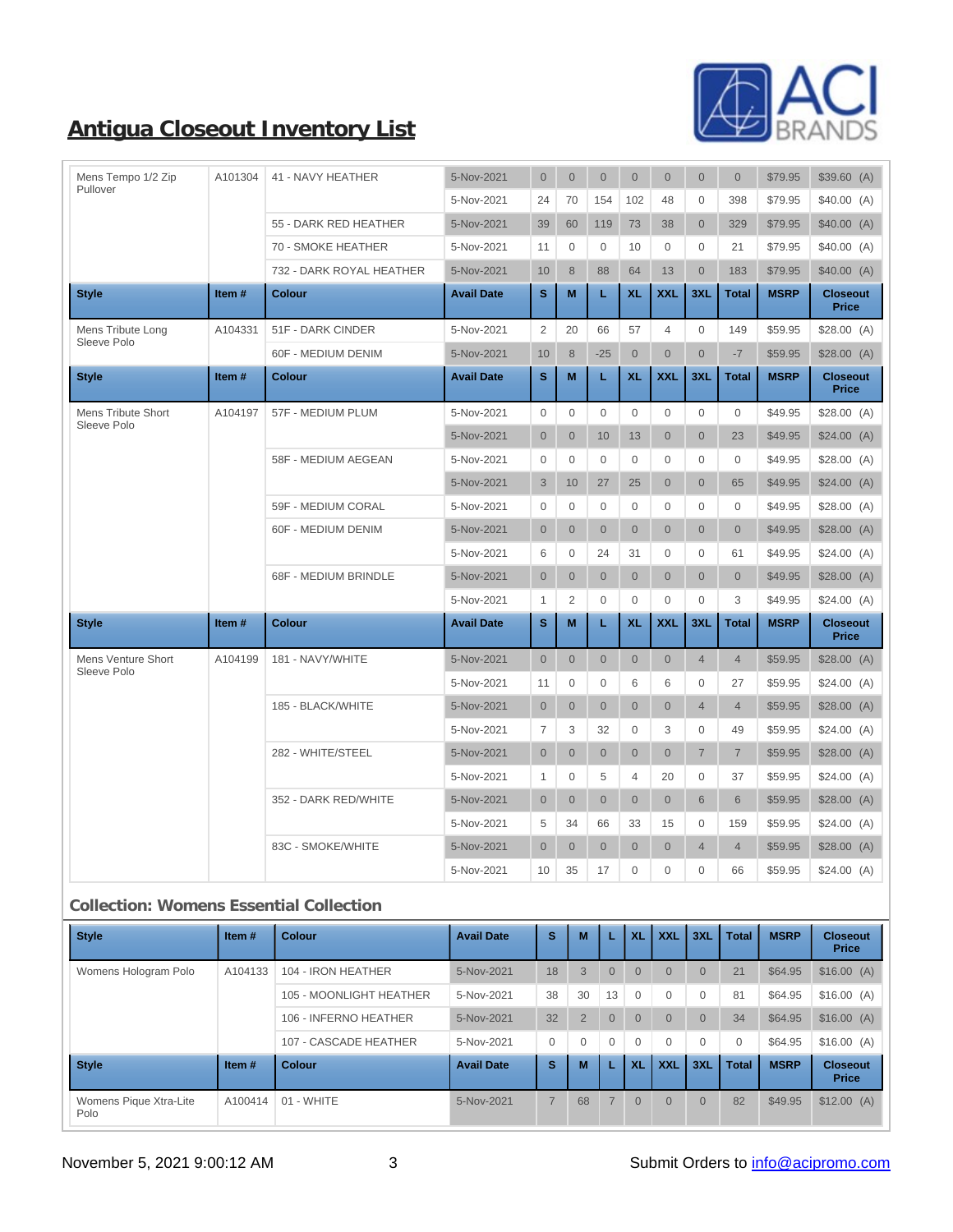

| Womens Pique Xtra-Lite<br>Polo | A100414 | 05 - NAVY                                 | 5-Nov-2021        | $\mathbf{0}$        | $\mathbf{0}$   | $\mathbf 0$    | 8              | 0                   | $\mathbf{0}$        | 8              | \$49.95     | \$12.00(A)                      |
|--------------------------------|---------|-------------------------------------------|-------------------|---------------------|----------------|----------------|----------------|---------------------|---------------------|----------------|-------------|---------------------------------|
|                                |         | 22 - DARK RED                             | 5-Nov-2021        | 36                  | $\overline{0}$ | 26             | $\mathbf 0$    | $\overline{0}$      | $\overline{0}$      | 62             | \$49.95     | \$12.00(A)                      |
| <b>Style</b>                   | Item#   | <b>Colour</b>                             | <b>Avail Date</b> | s                   | M              | L.             | <b>XL</b>      | <b>XXL</b>          | 3XL                 | <b>Total</b>   | <b>MSRP</b> | <b>Closeout</b><br><b>Price</b> |
| Womens Tribute Short           | A104198 | 57F - MEDIUM PLUM                         | 5-Nov-2021        | 3                   | $\mathbf{0}$   | 0              | $\mathbf{0}$   | $\mathbf{0}$        | $\mathbf{0}$        | 3              | \$49.95     | \$24.00(A)                      |
| Sleeve Polo                    |         | 58F - MEDIUM AEGEAN                       | 5-Nov-2021        | 9                   | 15             | $\overline{0}$ | $\mathbf 0$    | $\overline{0}$      | $\overline{0}$      | 24             | \$49.95     | \$24.00(A)                      |
|                                |         | 59F - MEDIUM CORAL                        | 5-Nov-2021        | 0                   | 2              | 0              | $\mathbf{0}$   | $\mathbf{0}$        | $\mathbf{0}$        | 2              | \$49.95     | \$24.00(A)                      |
|                                |         | 60F - MEDIUM DENIM                        | 5-Nov-2021        | $\sqrt{5}$          | 13             | $\overline{5}$ | $\mathbf{0}$   | $\overline{0}$      | $\overline{0}$      | 23             | \$49.95     | \$24.00(A)                      |
| <b>Style</b>                   | Item#   | <b>Colour</b>                             | <b>Avail Date</b> | s                   | M              | L.             | <b>XL</b>      | <b>XXL</b>          | 3XL                 | <b>Total</b>   | <b>MSRP</b> | <b>Closeout</b><br><b>Price</b> |
| Womens Exceed Polo             | A100222 | 01 - WHITE                                | 5-Nov-2021        | $\mathsf{O}\xspace$ | $\mathbf{0}$   | 0              | $\mathbf{0}$   | $\mathbf{0}$        | $\mathbf{0}$        | $\mathbf{0}$   | \$49.95     | \$12.00(A)                      |
|                                |         | 05 - NAVY                                 | 5-Nov-2021        | $\overline{0}$      | $\overline{0}$ | $\overline{0}$ | $\overline{4}$ | $\overline{0}$      | $\mathbf{0}$        | $\overline{4}$ | \$49.95     | \$12.00(A)                      |
|                                |         | 10 - BLACK                                | 5-Nov-2021        | 0                   | $\mathbf{0}$   | $\mathbf{0}$   | $\mathbf{0}$   | $\mathbf 0$         | $\mathbf{0}$        | $\mathbf 0$    | \$49.95     | $$12.00$ (A)                    |
|                                |         | 22 - DARK RED                             | 5-Nov-2021        | 22                  | $\overline{0}$ | $\overline{0}$ | $\overline{5}$ | $\overline{0}$      | $\overline{0}$      | 27             | \$49.95     | \$12.00 (A)                     |
|                                |         | 50 - IRIS                                 | 5-Nov-2021        | $\overline{2}$      | 26             | $\mathbf{0}$   | $\mathbf 0$    | 0                   | $\mathbf{0}$        | 28             | \$49.95     | $$12.00$ (A)                    |
|                                |         | 52 - OCEANSIDE                            | 5-Nov-2021        | $\overline{2}$      | 6              | $\overline{0}$ | $\mathbf{0}$   | $\overline{0}$      | $\mathbf{0}$        | 8              | \$49.95     | \$12.00(A)                      |
|                                |         | 67 - POSEIDON                             | 5-Nov-2021        | 0                   | 11             | 0              | $\mathbf{0}$   | 0                   | $\mathbf{0}$        | 11             | \$49.95     | $$12.00$ (A)                    |
|                                |         | 76 - SMOKE                                | 5-Nov-2021        | $\overline{0}$      | $\overline{0}$ | $\overline{0}$ | $\mathbf{0}$   | $\overline{0}$      | $\overline{0}$      | $\overline{0}$ | \$49.95     | \$12.00(A)                      |
|                                |         | 788 - BIRCH                               | 5-Nov-2021        | 142                 | 189            | 68             | 34             | $\mathbf{0}$        | $\mathbf{0}$        | 433            | \$49.95     | \$12.00(A)                      |
| <b>Style</b>                   | Item#   | <b>Colour</b>                             | <b>Avail Date</b> | $\mathbf{s}$        | M              |                | <b>XL</b>      | <b>XXL</b>          | 3XL                 | <b>Total</b>   | <b>MSRP</b> | <b>Closeout</b><br><b>Price</b> |
| Womens Exceed Long             | A100206 | 05 - NAVY                                 | 5-Nov-2021        | $\mathbf{0}$        | $\overline{0}$ | $\overline{0}$ | $\overline{0}$ | $\overline{0}$      | $\mathbf{0}$        | $\overline{0}$ | \$54.95     | \$12.00(A)                      |
| Sleeve Polo                    |         | 10 - BLACK                                | 5-Nov-2021        | 0                   | $\mathbf{0}$   | 0              | $\mathbf{0}$   | $\mathbf 0$         | $\mathbf{0}$        | $\mathbf 0$    | \$54.95     | $$12.00$ (A)                    |
|                                |         | 22 - DARK RED                             | 5-Nov-2021        | $\mathbf{0}$        | $\overline{0}$ | $\overline{0}$ | $\mathbf{0}$   | $\overline{0}$      | $\overline{0}$      | $\overline{0}$ | \$54.95     | \$12.00(A)                      |
| <b>Style</b>                   | Item#   | <b>Colour</b>                             | <b>Avail Date</b> | s                   | M              | L.             | <b>XL</b>      | <b>XXL</b>          | 3XL                 | <b>Total</b>   | <b>MSRP</b> | <b>Closeout</b><br><b>Price</b> |
| Womens Leader Jacket           | A100695 | 203 - BLACK/SILVER                        | 5-Nov-2021        | 0                   | $\mathbf{0}$   | 0              | $\mathbf{0}$   | 5                   | $\mathbf{0}$        | 5              | \$79.95     | \$44.00(A)                      |
|                                |         | 215 - DARK RED/SILVER                     | 5-Nov-2021        | $\overline{0}$      | $\overline{0}$ | $\overline{0}$ | $\overline{0}$ | $\overline{0}$      | $\overline{0}$      | $\overline{0}$ | \$69.95     | \$0.00(A)                       |
|                                |         |                                           | 5-Nov-2021        | 31                  | 26             | 39             | 25             | 0                   | $\mathbf 0$         | 121            | \$69.95     | \$36.00(A)                      |
|                                |         | 316 - NAVY/SILVER                         | 5-Nov-2021        | $\overline{0}$      | $\overline{0}$ | $\mathbf{0}$   | $\mathbf{0}$   | $\overline{0}$      | $\overline{0}$      | $\overline{0}$ | \$79.95     | \$44.00(A)                      |
| <b>Style</b>                   | Item#   | <b>Colour</b>                             | <b>Avail Date</b> | s                   | M              |                | <b>XL</b>      | <b>XXL</b>          | 3XL                 | <b>Total</b>   | <b>MSRP</b> | <b>Closeout</b><br><b>Price</b> |
| Womens Revolve Jacket          | A104136 | 258 - BLACK/BLACK HEATHER                 | 5-Nov-2021        | 7                   | 36             | 33             | 24             | 8                   | $\mathbf 0$         | 108            | \$109.95    | \$56.00(A)                      |
|                                |         | 28B - CHARCOAL/CHARCOAL<br><b>HEATHER</b> | 5-Nov-2021        | 14                  | 10             | 14             | 11             | $\overline{7}$      | $\mathbf{0}$        | 56             | \$109.95    | \$56.00(A)                      |
|                                |         | 301 - NAVY/NAVY HEATHER                   | 5-Nov-2021        | $\overline{2}$      | 4              | 12             | 12             | 6                   | $\mathsf{O}\xspace$ | 36             | \$109.95    | \$56.00(A)                      |
| <b>Style</b>                   | Item#   | <b>Colour</b>                             | <b>Avail Date</b> | $\mathbf s$         | M              | L              | <b>XL</b>      | <b>XXL</b>          | 3XL                 | <b>Total</b>   | <b>MSRP</b> | <b>Closeout</b><br><b>Price</b> |
| Womens Fortune 1/4 Zip         | A101306 | 41 - NAVY HEATHER                         | 5-Nov-2021        | $8\phantom{1}$      | $\overline{0}$ | $\overline{0}$ | 10             | $\overline{0}$      | $\overline{0}$      | 18             | \$89.95     | \$44.00(A)                      |
| Pullover                       |         | 425 - LIGHT GREY HEATHER                  | 5-Nov-2021        | 13                  | $\mathbf{0}$   | $\mathbf{0}$   | 0              | $\mathbf 0$         | 0                   | 13             | \$89.95     | \$44.00(A)                      |
|                                |         | 70 - SMOKE HEATHER                        | 5-Nov-2021        | $\overline{0}$      | $\overline{0}$ | $\overline{0}$ | $\overline{0}$ | $\overline{0}$      | $\overline{0}$      | $\overline{0}$ | \$89.95     | \$48.00(A)                      |
|                                |         | 94 - BLACK HEATHER                        | 5-Nov-2021        | 0                   | $\mathbf{0}$   | 13             | 15             | $\mathbf 0$         | 0                   | 28             | \$89.95     | \$44.00(A)                      |
| <b>Style</b>                   | Item#   | Colour                                    | <b>Avail Date</b> | s                   | M              | L              | <b>XL</b>      | <b>XXL</b>          | 3XL                 | <b>Total</b>   | <b>MSRP</b> | <b>Closeout</b><br><b>Price</b> |
| Womens Inspire Short           | A101301 | 05B - ROSEWOOD                            | 5-Nov-2021        | $\sqrt{5}$          | 21             | 35             | 18             | $\mathsf{O}\xspace$ | $\overline{0}$      | 79             | \$64.95     | \$30.00(A)                      |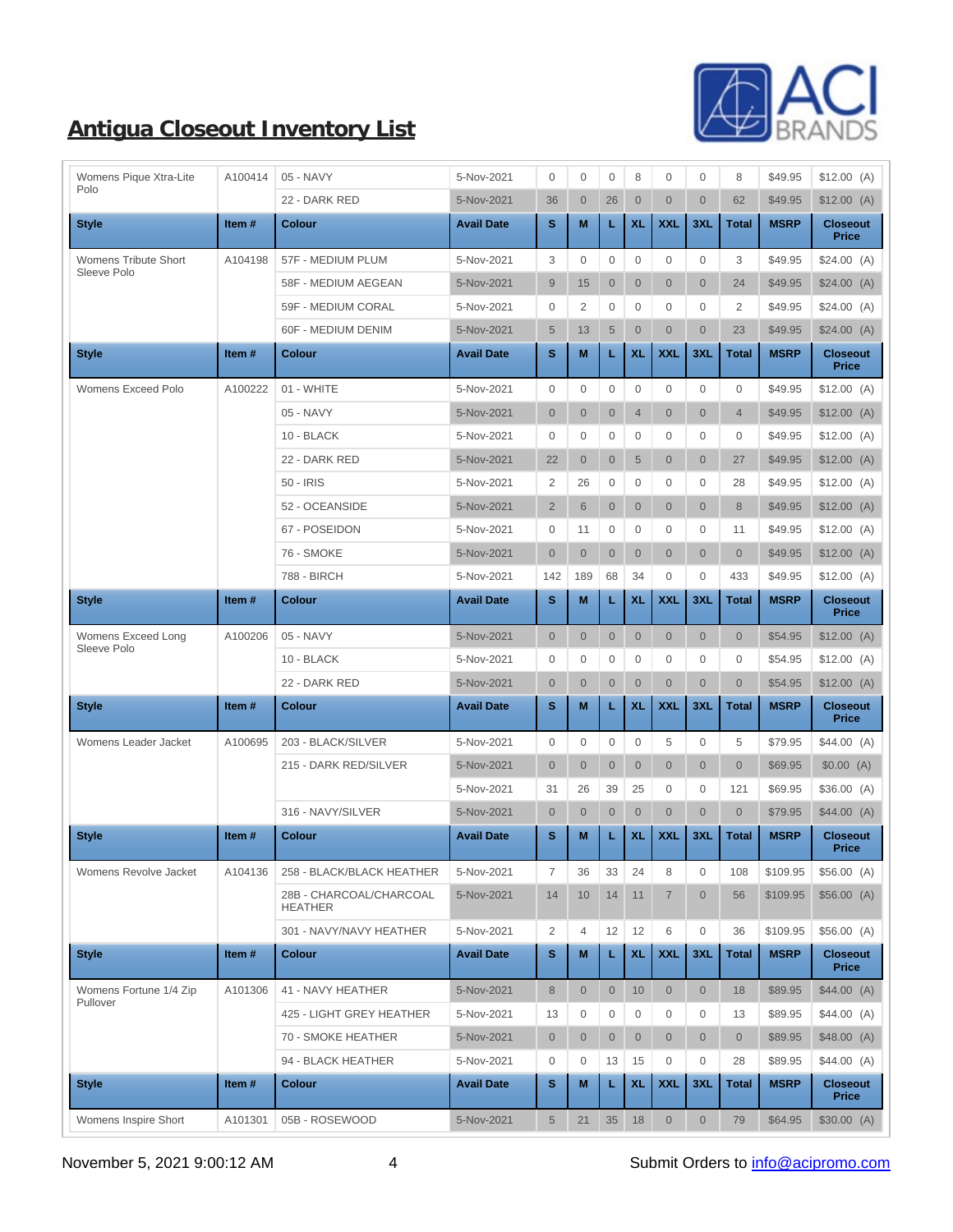

| Sleeve Polo                                | A101301 | 06 - CHERRY              | 5-Nov-2021        | 40               | 68               | 55               | 15               | $\mathbf{0}$     | $\mathbf 0$      | 178              | \$64.95     | \$30.00(A)                      |
|--------------------------------------------|---------|--------------------------|-------------------|------------------|------------------|------------------|------------------|------------------|------------------|------------------|-------------|---------------------------------|
|                                            |         | 06B - FROST              | 5-Nov-2021        | 32               | 72               | 56               | 42               | $\overline{0}$   | $\overline{0}$   | 202              | \$64.95     | \$30.00(A)                      |
|                                            |         | 07 - SEAGLASS            | 5-Nov-2021        | 0                | $\mathbf{0}$     | $\mathbf 0$      | $\mathbf{0}$     | $\mathbf{0}$     | 0                | $\mathbf 0$      | \$64.95     | \$32.00(A)                      |
|                                            |         | 08B - PEACH              | 5-Nov-2021        | $\mathbf{0}$     | $\overline{0}$   | $\overline{0}$   | 14               | $\overline{0}$   | $\overline{0}$   | 14               | \$64.95     | \$30.00(A)                      |
|                                            |         | 09B - RADISH             | 5-Nov-2021        | 0                | $\mathbf 0$      | 0                | 0                | 0                | $\mathbf 0$      | 0                | \$64.95     | \$32.00(A)                      |
|                                            |         | 16 - BOYSENBERRY         | 5-Nov-2021        | $\mathbf{0}$     | $\overline{0}$   | $\overline{0}$   | $\mathbf 0$      | $\overline{0}$   | $\overline{0}$   | $\overline{0}$   | \$64.95     | \$16.00(A)                      |
|                                            |         | 67 - POSEIDON            | 5-Nov-2021        | 31               | 88               | 91               | 44               | 9                | $\mathbf 0$      | 263              | \$64.95     | \$30.00(A)                      |
|                                            |         | 68 - SPEARMINT           | 5-Nov-2021        | $\overline{7}$   | 47               | 37               | 10               | $\overline{0}$   | $\overline{0}$   | 101              | \$64.95     | \$16.00(A)                      |
| <b>Style</b>                               | Item#   | <b>Colour</b>            | <b>Avail Date</b> | S                | M                | L                | <b>XL</b>        | <b>XXL</b>       | 3XL              | <b>Total</b>     | <b>MSRP</b> | <b>Closeout</b><br><b>Price</b> |
| Womens Salute Short                        | A104234 | 102 - STEEL/WHITE        | 5-Nov-2021        | 17               | 44               | 55               | 36               | 5                | $\mathbf 0$      | 157              | \$59.95     | \$28.00(A)                      |
| Sleeve Polo                                |         | 181 - NAVY/WHITE         | 5-Nov-2021        | 9                | 10               | 23               | 11               | 6                | $\overline{0}$   | 59               | \$59.95     | \$28.00(A)                      |
|                                            |         | 185 - BLACK/WHITE        | 5-Nov-2021        | 11               | 34               | 30               | 20               | 9                | $\mathbf 0$      | 104              | \$59.95     | \$28.00(A)                      |
|                                            |         | 224 - WHITE/SILVER       | 5-Nov-2021        | 18               | 29               | 34               | 23               | 3                | $\overline{0}$   | 107              | \$59.95     | \$28.00(A)                      |
|                                            |         | 352 - DARK RED/WHITE     | 5-Nov-2021        | 17               | 29               | 33               | 22               | 5                | $\mathbf 0$      | 106              | \$59.95     | \$28.00(A)                      |
| <b>Style</b>                               | Item#   | <b>Colour</b>            | <b>Avail Date</b> | s                | M                | L                | <b>XL</b>        | <b>XXL</b>       | 3XL              | <b>Total</b>     | <b>MSRP</b> | <b>Closeout</b><br><b>Price</b> |
| Womens Tempo 1/4 Zip                       | A101305 | 198 - BLACK/STEEL        | 5-Nov-2021        | 49               | 23               | 67               | 37               | $\overline{4}$   | $\overline{0}$   | 180              | \$79.95     | \$40.00(A)                      |
| Pullover                                   |         | 41 - NAVY HEATHER        | 5-Nov-2021        | 33               | 51               | 54               | 15               | 1                | $\mathbf{0}$     | 154              | \$79.95     | \$40.00(A)                      |
|                                            |         | 55 - DARK RED HEATHER    | 5-Nov-2021        | 35               | 51               | 55               | 38               | 3                | $\overline{0}$   | 182              | \$79.95     | \$40.00(A)                      |
|                                            |         | 70 - SMOKE HEATHER       | 5-Nov-2021        | 48               | 27               | 22               | 28               | 0                | $\mathbf 0$      | 125              | \$79.95     | \$40.00(A)                      |
|                                            |         | 732 - DARK ROYAL HEATHER | 5-Nov-2021        | 18               | 23               | 25               | 21               | $\mathbf{1}$     | $\overline{0}$   | 88               | \$79.95     | \$40.00(A)                      |
| <b>Style</b>                               | Item#   | <b>Colour</b>            | <b>Avail Date</b> | s                | M                | L                | <b>XL</b>        | <b>XXL</b>       | 3XL              | <b>Total</b>     | <b>MSRP</b> | <b>Closeout</b><br><b>Price</b> |
| Womens Venture Short                       | A104200 | 181 - NAVY/WHITE         | 5-Nov-2021        | 6                | $\mathbf{0}$     | 2                | 6                | 3                | $\mathbf{0}$     | 17               | \$49.95     | \$24.00(A)                      |
| Sleeve Polo                                |         | 185 - BLACK/WHITE        | 5-Nov-2021        | $\overline{2}$   | 3                | 14               | $\overline{2}$   | $\overline{7}$   | $\overline{0}$   | 28               | \$49.95     | \$24.00(A)                      |
|                                            |         | 282 - WHITE/STEEL        | 5-Nov-2021        | 19               | 33               | 35               | 22               | $\overline{7}$   | $\mathbf{0}$     | 116              | \$49.95     | \$24.00(A)                      |
|                                            |         | 352 - DARK RED/WHITE     | 5-Nov-2021        | 11               | 13               | 16               | $\sqrt{5}$       | $\overline{4}$   | $\overline{0}$   | 49               | \$49.95     | \$24.00(A)                      |
|                                            |         | 83C - SMOKE/WHITE        | 5-Nov-2021        | 0                | 10               | 10               | 14               | 6                | 0                | 40               | \$49.95     | \$24.00(A)                      |
| <b>Collection: Mens Fashion Collection</b> |         |                          |                   |                  |                  |                  |                  |                  |                  |                  |             |                                 |
| <b>Style</b>                               | Item #  | Colour                   | <b>Avail Date</b> | $\mathbf S$      | M                | L                | XL               | <b>XXL</b>       | 3XL              | Total            | <b>MSRP</b> | Closeout<br>Price               |
| Mens Montego Polo                          | A104166 | 01C - FROST/LAGUNA       | 5-Nov-2021        | $\mathbf{0}$     | $\mathbf{0}$     | $\overline{0}$   | $\overline{0}$   | $\overline{0}$   | $\overline{0}$   | $\boldsymbol{0}$ | \$79.95     | \$20.00(A)                      |
|                                            |         | 02C - ROSEWOOD/RADISH    | 5-Nov-2021        | $\boldsymbol{0}$ | $\boldsymbol{0}$ | $\bf{0}$         | $\boldsymbol{0}$ | $\bf{0}$         | $\boldsymbol{0}$ | $\boldsymbol{0}$ | \$79.95     | \$20.00(A)                      |
|                                            |         | 97B - JADE/BERMUDA       | 5-Nov-2021        | $\overline{0}$   | $\mathbf{0}$     | $\overline{0}$   | $\boldsymbol{0}$ | $\overline{0}$   | $\mathbf{0}$     | $\boldsymbol{0}$ | \$79.95     | \$20.00(A)                      |
|                                            |         | 98B - PEACH/FLAMINGO     | 5-Nov-2021        | $\bf{0}$         | $\bf{0}$         | $\mathbf{0}$     | $\boldsymbol{0}$ | $\bf{0}$         | $\mathbf{0}$     | $\bf{0}$         | \$79.95     | \$20.00(A)                      |
| <b>Style</b>                               | Item #  | Colour                   | <b>Avail Date</b> | $\mathbf S$      | $\mathbf M$      | L                | XL               | <b>XXL</b>       | 3XL              | Total            | <b>MSRP</b> | Closeout                        |
|                                            |         |                          |                   |                  |                  |                  |                  |                  |                  |                  |             | Price                           |
| Mens Sureshot Polo                         | A104164 | 38B - PEACH MULTI        | 5-Nov-2021        | $\boldsymbol{2}$ | $\boldsymbol{0}$ | $\mathbf{1}$     | $\mathbf{1}$     | $\boldsymbol{0}$ | $\mathbf{0}$     | $\sqrt{4}$       | \$79.95     | \$20.00(A)                      |
|                                            |         | 942 - BLACK/WHITE MULTI  | 5-Nov-2021        | $\mathbf{0}$     | $\boldsymbol{0}$ | $\boldsymbol{0}$ | $\boldsymbol{0}$ | $\boldsymbol{0}$ | $\boldsymbol{0}$ | $\boldsymbol{0}$ | \$79.95     | \$20.00(A)                      |

**If Style If tem # Colour Avail Date S M L XL XL XXL 3XL Total MSRP** 

**Price**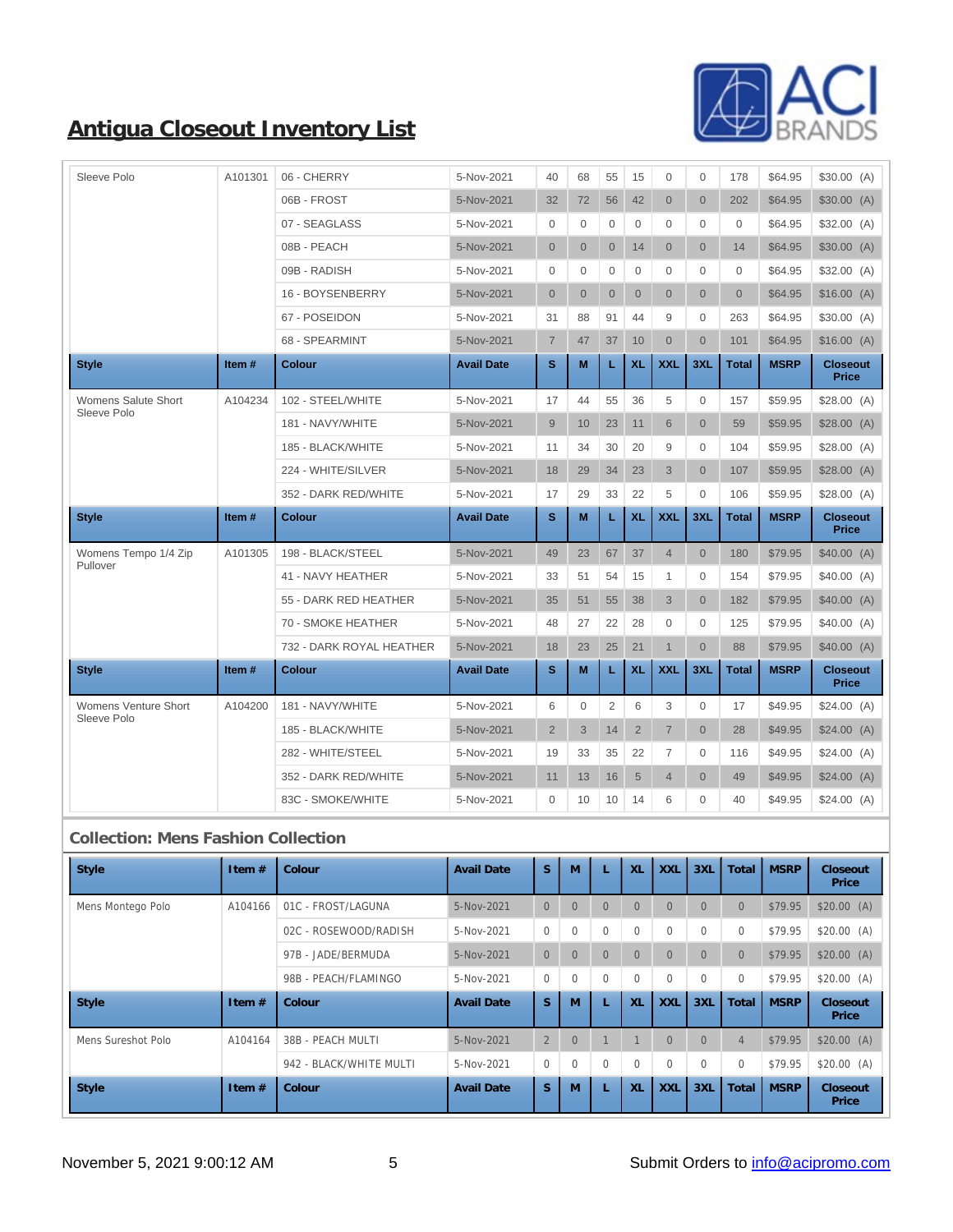

| Mens Cove Polo            | A104167  | 03C - BLACK/BERMUDA MULTI                | 5-Nov-2021        | $\mathbf{0}$     | $\boldsymbol{0}$ | $\mathbf{0}$   | $\mathbf{0}$   | $\overline{0}$   | $\mathbf{0}$     | $\mathbf{0}$     | \$79.95     | \$20.00(A)        |
|---------------------------|----------|------------------------------------------|-------------------|------------------|------------------|----------------|----------------|------------------|------------------|------------------|-------------|-------------------|
|                           |          | 04C - BEDROCK/FLAMINGO                   | 5-Nov-2021        | $\bf{0}$         | $\boldsymbol{0}$ | $\overline{0}$ | $\bf{0}$       | $\overline{0}$   | $\boldsymbol{0}$ | $\boldsymbol{0}$ | \$79.95     | \$20.00(A)        |
|                           |          | 05C - NAVY/LEMONADE MULTI                | 5-Nov-2021        | $\overline{0}$   | $\mathbf{0}$     | $\overline{0}$ | $\overline{0}$ | $\overline{0}$   | $\mathbf{0}$     | $\mathbf{0}$     | \$79.95     | \$20.00(A)        |
|                           |          | 06C - WHITE/LAGUNA MULTI                 | 5-Nov-2021        | $\bf{0}$         | $\mathbf{0}$     | $\overline{0}$ | $\mathbf{0}$   | $\overline{0}$   | $\mathbf{0}$     | $\mathbf{0}$     | \$79.95     | \$20.00(A)        |
|                           |          | 07C - SAND DOLLAR/RADISH<br><b>MULTI</b> | 5-Nov-2021        | $\overline{0}$   | $\mathbf{0}$     | $\overline{0}$ | $\overline{0}$ | $\overline{0}$   | $\mathbf{0}$     | $\overline{0}$   | \$79.95     | \$20.00(A)        |
| <b>Style</b>              | Item #   | Colour                                   | <b>Avail Date</b> | S                | M                | L              | XL             | <b>XXL</b>       | 3XL              | Total            | <b>MSRP</b> | Closeout<br>Price |
| Mens Track Polo           | A104169  | 01C - FROST/LAGUNA                       | 5-Nov-2021        | $\bf{0}$         | $\mathbf{0}$     | $\mathbf{0}$   | $\mathbf{0}$   | $\mathbf{0}$     | $\overline{0}$   | $\mathbf{0}$     | \$79.95     | \$16.00(A)        |
|                           |          | 02C - ROSEWOOD/RADISH                    | 5-Nov-2021        | $\overline{0}$   | $\mathbf{0}$     | $\mathbf{0}$   | 27             | $\overline{0}$   | $\mathbf{0}$     | 27               | \$79.95     | \$16.00(A)        |
|                           |          | 12C - SAND DOLLAR/BEDROCK                | 5-Nov-2021        | $\overline{5}$   | $\bf{0}$         | $\mathbf{0}$   | $\bf{0}$       | $\overline{0}$   | $\mathbf{0}$     | 5                | \$79.95     | \$16.00(A)        |
|                           |          | 13C - BEDROCK/BLACK                      | 5-Nov-2021        | $\overline{0}$   | $\boldsymbol{0}$ | $\overline{0}$ | $\overline{0}$ | $\overline{0}$   | $\mathbf{0}$     | $\mathbf{0}$     | \$79.95     | \$16.00(A)        |
|                           |          | 14C - LIGHT NAVY/NAVY                    | 5-Nov-2021        | $\bf{0}$         | $\bf{0}$         | $\mathbf{0}$   | $\bf{0}$       | 0                | $\mathbf{0}$     | $\mathbf{0}$     | \$79.95     | \$16.00(A)        |
|                           |          | 97B - JADE/BERMUDA                       | 5-Nov-2021        | $\mathbf{0}$     | $\mathbf{0}$     | $\overline{0}$ | $\overline{0}$ | $\overline{0}$   | $\mathbf{0}$     | $\overline{0}$   | \$79.95     | \$16.00(A)        |
|                           |          | 98B - PEACH/FLAMINGO                     | 5-Nov-2021        | $\bf{0}$         | $\mathbf{0}$     | $\mathbf{0}$   | $\mathbf{0}$   | $\mathbf{0}$     | $\mathbf{0}$     | $\mathbf{0}$     | \$79.95     | \$16.00(A)        |
| <b>Style</b>              | Item #   | Colour                                   | <b>Avail Date</b> | S                | M                | L              | XL             | <b>XXL</b>       | 3XL              | Total            | <b>MSRP</b> | Closeout<br>Price |
| Mens Scope Polo           | A104174  | 01C - FROST/LAGUNA                       | 5-Nov-2021        | $\overline{0}$   | $\mathbf{0}$     | $\mathbf{0}$   | $\overline{0}$ | $\overline{0}$   | $\mathbf{0}$     | $\mathbf{0}$     | \$79.95     | $$12.00$ (A)      |
|                           |          | 02C - ROSEWOOD/RADISH                    | 5-Nov-2021        | $\boldsymbol{0}$ | $\mathbf{0}$     | $\mathbf{0}$   | $\mathbf{0}$   | $\overline{0}$   | 1                | 1                | \$79.95     | $$12.00$ (A)      |
|                           |          | 13C - BEDROCK/BLACK                      | 5-Nov-2021        | $\mathbf{0}$     | $\mathbf{0}$     | $\mathbf{0}$   | $\overline{0}$ | $\overline{0}$   | $\mathbf{0}$     | $\mathbf{0}$     | \$79.95     | $$12.00$ (A)      |
|                           |          | 14C - LIGHT NAVY/NAVY                    | 5-Nov-2021        | $\bf{0}$         | $\boldsymbol{0}$ | $\mathbf{0}$   | $\mathbf{0}$   | $\overline{0}$   | $\mathbf{0}$     | $\mathbf{0}$     | \$79.95     | $$12.00$ (A)      |
|                           |          | 97B - JADE/BERMUDA                       | 5-Nov-2021        | $\mathbf{1}$     | $\boldsymbol{0}$ | $\mathbf{0}$   | $\overline{0}$ | $\boldsymbol{0}$ | $\mathbf{0}$     | $\mathbf{1}$     | \$79.95     | $$12.00$ (A)      |
|                           |          | 98B - PEACH/FLAMINGO                     | 5-Nov-2021        | 10               | $\mathbf{0}$     | $\mathbf{0}$   | $\mathbf{0}$   | $\overline{0}$   | $\mathbf{0}$     | 10               | \$79.95     | $$12.00$ (A)      |
| <b>Style</b>              | Item #   | Colour                                   | <b>Avail Date</b> | S                | M                | L              | XL             | <b>XXL</b>       | 3XL              | Total            | <b>MSRP</b> | Closeout<br>Price |
| Mens Boardwalk Polo       | A104165  | 226 - WHITE/BLACK MULTI                  | 5-Nov-2021        | $\overline{0}$   | $\boldsymbol{0}$ | $\mathbf{0}$   | $\mathbf{0}$   | $\mathbf{0}$     | $\mathbf{0}$     | $\mathbf{0}$     | \$79.95     | \$20.00(A)        |
|                           |          | 24D - NAVY/LIGHT NAVY MULTI              | 5-Nov-2021        | $\bf{0}$         | $\bf{0}$         | $\mathbf{0}$   | $\bf{0}$       | $\overline{0}$   | $\mathbf{0}$     | $\mathbf{0}$     | \$79.95     | \$20.00(A)        |
|                           |          | 26D - FLAMINGO/PEACH MULTI               | 5-Nov-2021        | $\mathbf{0}$     | $\mathbf{0}$     | $\overline{0}$ | $\overline{0}$ | $\overline{0}$   | $\mathbf{0}$     | $\mathbf{0}$     | \$79.95     | \$20.00(A)        |
|                           |          | 27D - LAGUNA/FROST MULTI                 | 5-Nov-2021        | $\bf{0}$         | $\bf{0}$         | $\mathbf{0}$   | $\bf{0}$       | 0                | $\mathbf{0}$     | $\mathbf{0}$     | \$79.95     | \$20.00(A)        |
|                           |          | 28D - RADISH/ROSEWOOD<br>MULTI           | 5-Nov-2021        | $\overline{0}$   | $\mathbf{0}$     | $\mathbf{0}$   | $\overline{0}$ | $\mathbf{1}$     | $\mathbf{0}$     | $\mathbf{1}$     | \$79.95     | \$20.00(A)        |
|                           |          | 942 - BLACK/WHITE MULTI                  | 5-Nov-2021        | $\boldsymbol{0}$ | $\bf{0}$         | $\mathbf{0}$   | $\mathbf{0}$   | $\bf{0}$         | $\mathbf{0}$     | $\mathbf{0}$     | \$79.95     | \$20.00(A)        |
| <b>Style</b>              | Item $#$ | Colour                                   | <b>Avail Date</b> | $\mathbf S$      | $\mathbf M$      | L              | XL             | <b>XXL</b>       | 3XL              | Total            | <b>MSRP</b> | Closeout<br>Price |
| Mens Method Polo          | A104168  | 08C - BERMUDA MULTI                      | 5-Nov-2021        | $\mathbf{1}$     | $\boldsymbol{0}$ | $\overline{0}$ | $\overline{5}$ | $\overline{0}$   | $\mathbf{0}$     | $6\phantom{1}6$  | \$79.95     | \$16.00(A)        |
|                           |          | 09C - FLAMINGO MULTI                     | 5-Nov-2021        | $\overline{4}$   | 1                | $\mathbf{0}$   | $\bf{0}$       | 0                | $\boldsymbol{0}$ | 5                | \$79.95     | \$16.00(A)        |
|                           |          | 10C - LAGUNA MULTI                       | 5-Nov-2021        | $\overline{0}$   | $\mathbf{0}$     | $\overline{0}$ | $\overline{0}$ | $\overline{0}$   | $\mathbf{0}$     | $\mathbf{0}$     | \$79.95     | \$16.00(A)        |
|                           |          | 11C - RADISH MULTI                       | 5-Nov-2021        | 2                | $\bf{0}$         | 4              | 8              | $\bf{0}$         | $\bf{0}$         | 14               | \$79.95     | \$16.00(A)        |
|                           |          | 470 - GREY MULTI                         | 5-Nov-2021        | $\mathbf{1}$     | $\boldsymbol{0}$ | $\mathbf{0}$   | $\overline{0}$ | $\mathbf{0}$     | $\mathbf{0}$     | $\mathbf{1}$     | \$79.95     | \$16.00(A)        |
| <b>Style</b>              | Item #   | Colour                                   | <b>Avail Date</b> | $\mathbf S$      | M                | L              | XL             | <b>XXL</b>       | 3XL              | Total            | <b>MSRP</b> | Closeout<br>Price |
| Mens Tribute Short Sleeve | A104197  | 57F - MEDIUM PLUM                        | 5-Nov-2021        | $\bf{0}$         | $\bf{0}$         | 10             | 13             | $\bf{0}$         | $\mathbf{0}$     | 23               | \$49.95     | $$24.00$ (A)      |
| Polo                      |          |                                          | 5-Nov-2021        | $\overline{0}$   | $\mathbf{0}$     | $\mathbf{0}$   | $\overline{0}$ | $\mathbf{0}$     | $\mathbf{0}$     | $\mathbf{0}$     | \$49.95     | \$28.00(A)        |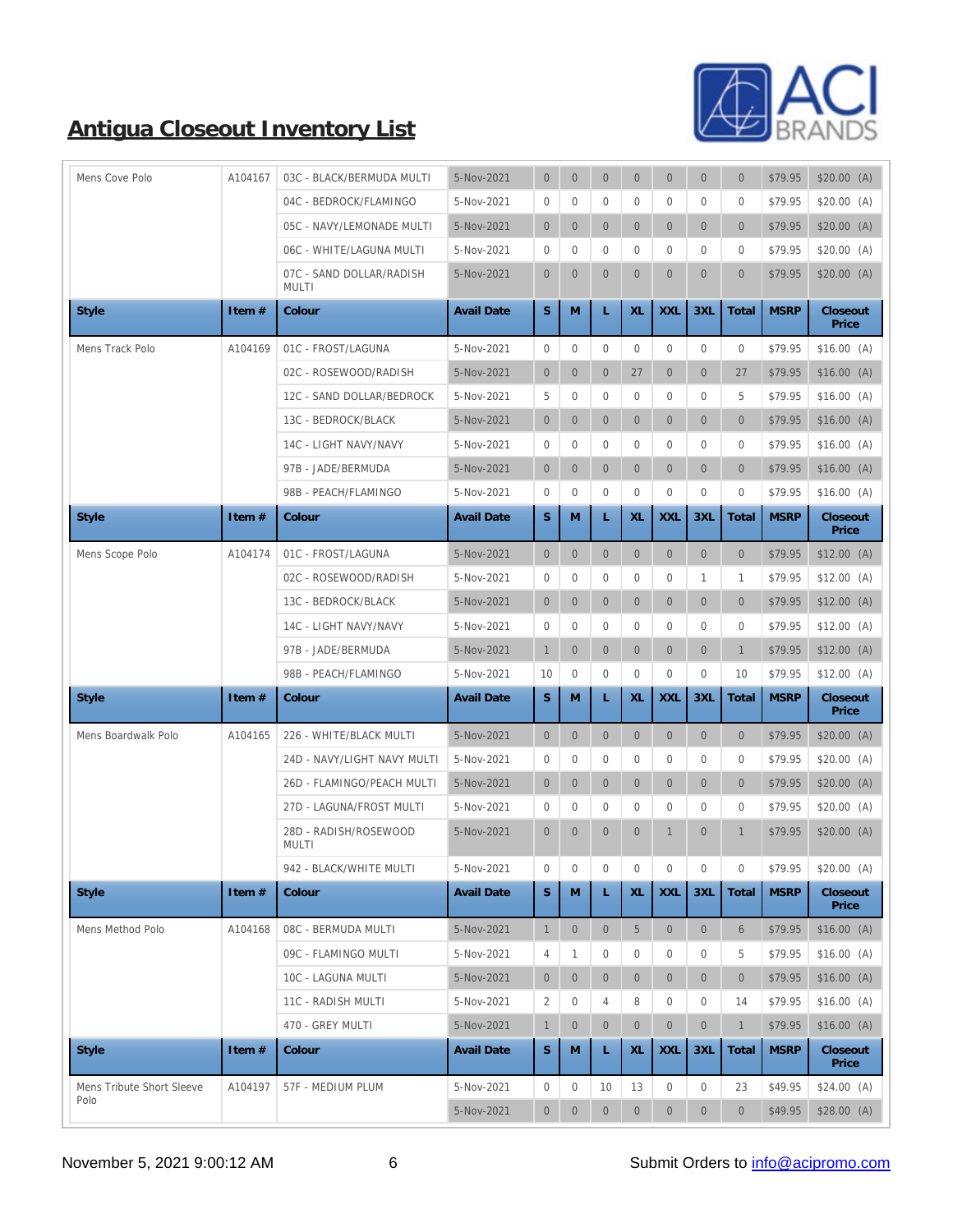

| Mens Tribute Short Sleeve      | A104197 | 58F - MEDIUM AEGEAN                  | 5-Nov-2021        | $\mathbf{0}$     | $\mathbf{0}$     | $\mathbf{0}$    | $\bf{0}$         | $\mathbf{0}$   | $\boldsymbol{0}$ | $\mathbf{0}$   | \$49.95     | \$28.00 (A)       |
|--------------------------------|---------|--------------------------------------|-------------------|------------------|------------------|-----------------|------------------|----------------|------------------|----------------|-------------|-------------------|
| Polo                           |         |                                      | 5-Nov-2021        | $\sqrt{3}$       | 10               | 27              | 25               | $\overline{0}$ | $\mathbf{0}$     | 65             | \$49.95     | $$24.00$ (A)      |
|                                |         | 59F - MEDIUM CORAL                   | 5-Nov-2021        | $\bf{0}$         | $\bf{0}$         | $\overline{0}$  | $\mathbf{0}$     | $\overline{0}$ | $\mathbf{0}$     | $\bf{0}$       | \$49.95     | \$28.00(A)        |
|                                |         | <b>60F - MEDIUM DENIM</b>            | 5-Nov-2021        | $\,6\,$          | $\mathbf{0}$     | 24              | 31               | $\mathbf{0}$   | $\mathbf{0}$     | 61             | \$49.95     | $$24.00$ (A)      |
|                                |         |                                      | 5-Nov-2021        | $\bf{0}$         | $\bf{0}$         | $\bf{0}$        | $\bf{0}$         | $\bf{0}$       | $\boldsymbol{0}$ | $\mathbf{0}$   | \$49.95     | \$28.00(A)        |
|                                |         | 68F - MEDIUM BRINDLE                 | 5-Nov-2021        | $\overline{0}$   | $\mathbf{0}$     | $\overline{0}$  | $\overline{0}$   | $\overline{0}$ | $\mathbf{0}$     | $\mathbf{0}$   | \$49.95     | \$28.00(A)        |
|                                |         |                                      | 5-Nov-2021        | $\mathbf{1}$     | $\sqrt{2}$       | $\mathbf{0}$    | $\bf{0}$         | $\mathbf{0}$   | $\boldsymbol{0}$ | 3              | \$49.95     | $$24.00$ (A)      |
| <b>Style</b>                   | Item #  | Colour                               | <b>Avail Date</b> | S                | M                | L               | XL               | <b>XXL</b>     | 3XL              | Total          | <b>MSRP</b> | Closeout<br>Price |
| Mens Tribute Long Sleeve       | A104331 | 51F - DARK CINDER                    | 5-Nov-2021        | $\boldsymbol{2}$ | 20               | 66              | 57               | $\overline{4}$ | $\mathbf{0}$     | 149            | \$59.95     | \$28.00(A)        |
| Polo                           |         | <b>60F - MEDIUM DENIM</b>            | 5-Nov-2021        | 10               | 8                | $-25$           | $\bf{0}$         | $\bf{0}$       | $\boldsymbol{0}$ | $-7$           | \$59.95     | \$28.00(A)        |
| <b>Style</b>                   | Item#   | Colour                               | <b>Avail Date</b> | $\mathbf S$      | M                | L               | XL               | <b>XXL</b>     | 3XL              | Total          | <b>MSRP</b> | Closeout<br>Price |
| Mens Plaza Short Sleeve        | A104322 | 75F - CINDER HEATHER MULTI           | 5-Nov-2021        | 18               | 96               | 192             | 145              | 49             | $\mathbf{0}$     | 500            | \$79.95     | \$40.00(A)        |
| Polo                           |         |                                      | 5-Nov-2021        | $\mathbf{0}$     | $\mathbf{0}$     | $\overline{0}$  | $\bf{0}$         | $\mathbf{0}$   | 15               | 15             | \$79.95     | $$44.00$ (A)      |
|                                |         | 76F - PLUM HEATHER MULTI             | 5-Nov-2021        | $\mathbf{0}$     | $\sqrt{4}$       | $\mathbf{0}$    | $\overline{0}$   | $\overline{0}$ | $\mathbf{0}$     | $\overline{4}$ | \$79.95     | \$40.00(A)        |
|                                |         | 79F - DENIM HEATHER MULTI            | 5-Nov-2021        | 16               | 102              | 170             | 126              | 51             | $\mathbf{0}$     | 465            | \$79.95     | \$40.00(A)        |
|                                |         |                                      | 5-Nov-2021        | $\mathbf{0}$     | $\boldsymbol{0}$ | $\mathbf{0}$    | $\mathbf{0}$     | $\mathbf{0}$   | 15               | 15             | \$79.95     | $$44.00$ (A)      |
|                                |         | 830 - BLACK HEATHER MULTI            | 5-Nov-2021        | $\bf{0}$         | $\bf{0}$         | $\mathbf{0}$    | $\bf{0}$         | $\mathbf{0}$   | 18               | 18             | \$79.95     | $$44.00$ (A)      |
|                                |         |                                      | 5-Nov-2021        | 31               | 137              | 256             | 175              | 57             | $\mathbf{0}$     | 656            | \$79.95     | \$40.00(A)        |
| Style                          | Item #  | Colour                               | <b>Avail Date</b> | S                | M                | L               | XL               | <b>XXL</b>     | 3XL              | Total          | <b>MSRP</b> | Closeout<br>Price |
| Mens Payson Short Sleeve       | A104320 | 201 - BLACK MULTI                    | 5-Nov-2021        | 52               | 138              | 302             | 188              | 68             | $\mathbf{0}$     | 748            | \$79.95     | \$40.00(A)        |
| Polo                           |         |                                      | 5-Nov-2021        | $\mathbf{0}$     | $\mathbf{0}$     | $\mathbf{0}$    | $\mathbf{0}$     | $\overline{0}$ | 16               | 16             | \$79.95     | $$44.00$ (A)      |
|                                |         | 69F - PLUM MULTI                     | 5-Nov-2021        | $\bf{0}$         | $\bf{0}$         | $\mathbf{0}$    | $\bf{0}$         | $\bf{0}$       | 24               | 24             | \$79.95     | $$44.00$ (A)      |
|                                |         |                                      | 5-Nov-2021        | 18               | $\mathbf{0}$     | 10              | $\overline{0}$   | 8              | $\mathbf{0}$     | 36             | \$79.95     | \$40.00(A)        |
|                                |         | 72F - DENIM MULTI                    | 5-Nov-2021        | 16               | 25               | 66              | 47               | 16             | $\boldsymbol{0}$ | 170            | \$79.95     | $$40.00$ (A)      |
|                                |         |                                      | 5-Nov-2021        | $\overline{0}$   | $\mathbf{0}$     | $\overline{0}$  | $\mathbf{0}$     | $\mathbf{0}$   | 24               | 24             | \$79.95     | \$44.00(A)        |
|                                |         | 74F - CINDER MULTI                   | 5-Nov-2021        | $\bf{0}$         | $\mathbf{0}$     | $\overline{0}$  | $\bf{0}$         | $\mathbf{0}$   | 13               | 13             | \$79.95     | $$44.00$ (A)      |
|                                |         |                                      | 5-Nov-2021        | 22               | 13               | 43              | 18               | 26             | $\boldsymbol{0}$ | 122            | \$79.95     | \$40.00(A)        |
| <b>Style</b>                   | Item #  | Colour                               | <b>Avail Date</b> | S                | M                | L               | XL.              | XXL            | 3XL              | Total          | <b>MSRP</b> | Closeout<br>Price |
| Mens Draw Short Sleeve<br>Polo | A104325 | 66G - MEDIUM CINDER/PLUM<br>MULTI    | 5-Nov-2021        | 8                | 10               | 46              | 27               | 14             | $\mathbf{0}$     | 105            | \$79.95     | $$40.00$ (A)      |
|                                |         | 67G - NAVY/DENIM MULTI               | 5-Nov-2021        | $\mathbf{0}$     | $\mathbf{0}$     | $6\phantom{1}6$ | $\mathbf{0}$     | $\overline{0}$ | $\mathbf{0}$     | $6\phantom{1}$ | \$79.95     | \$40.00(A)        |
|                                |         | 68G - WHITE/AEGEAN MULTI             | 5-Nov-2021        | $\overline{5}$   | 7                | 32              | 27               | 16             | $\mathbf{0}$     | 87             | \$79.95     | \$40.00(A)        |
|                                |         | 90F - BLACK/CORAL MULTI              | 5-Nov-2021        | $\,7$            | $\overline{5}$   | $\overline{0}$  | $\mathbf{0}$     | $\mathbf{0}$   | $\mathbf{0}$     | 12             | \$79.95     | \$40.00(A)        |
| <b>Style</b>                   | Item #  | Colour                               | <b>Avail Date</b> | $\mathbf S$      | M                | L               | XL               | <b>XXL</b>     | 3XL              | Total          | <b>MSRP</b> | Closeout<br>Price |
| Mens Tucson Short Sleeve       | A104329 | 73G - WHITE/CINDER MULTI             | 5-Nov-2021        | $\bf{0}$         | $\bf{0}$         | 11              | 14               | $\mathbf{1}$   | $\mathbf{0}$     | 26             | \$79.95     | $$40.00$ (A)      |
| Polo                           |         | 74G - DARK<br>CINDER/NECTARINE/CORAL | 5-Nov-2021        | $\overline{0}$   | $\mathbf{0}$     | 12              | $\boldsymbol{2}$ | $\mathbf{0}$   | $\mathbf{0}$     | 14             | \$79.95     | \$40.00(A)        |
|                                |         |                                      |                   |                  |                  |                 |                  |                |                  |                |             |                   |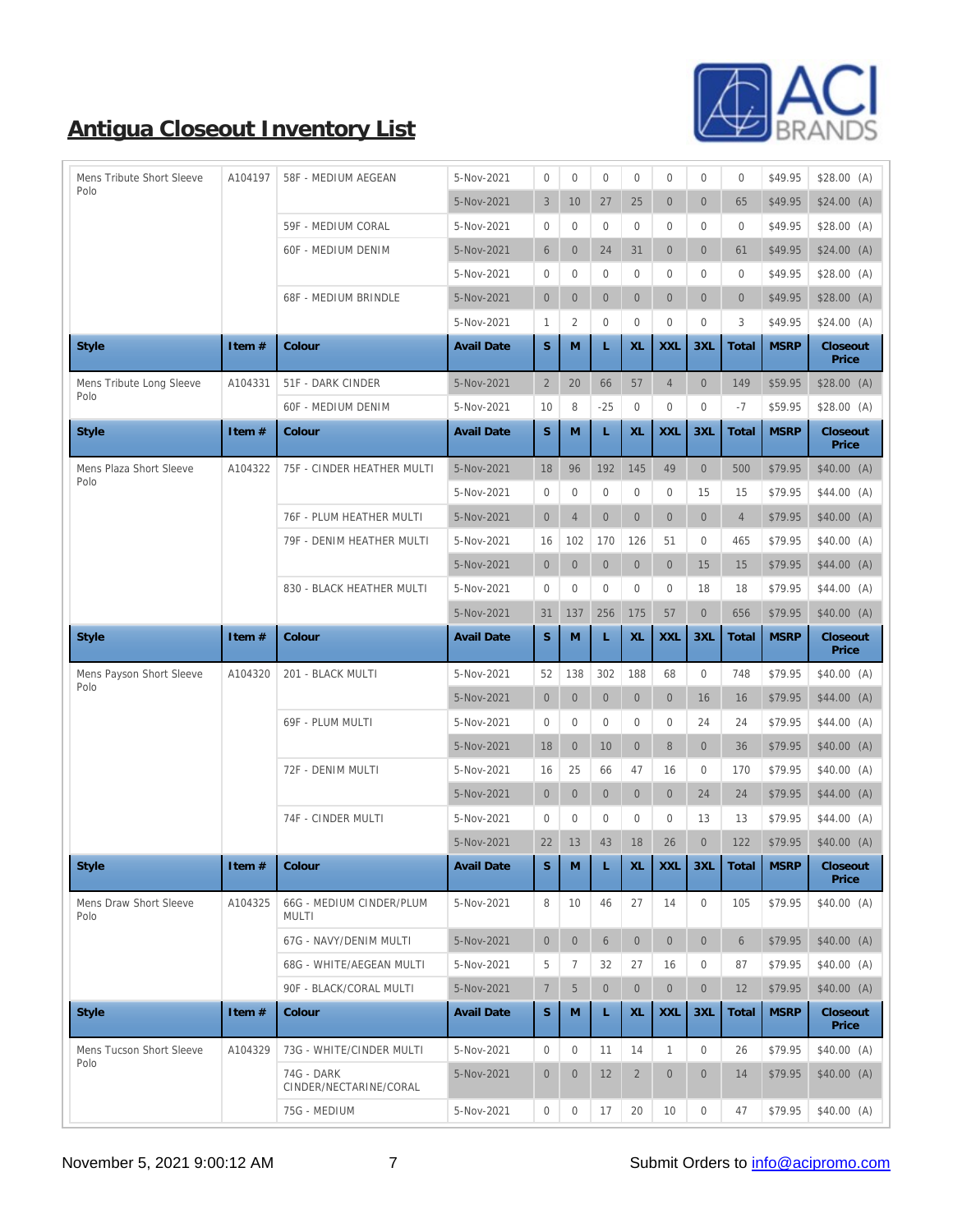

| Mens Tucson Short Sleeve    | A104329 | CINDER/LEMON/AEGEAN               |                   |                  |                  |                 |                  |                  |                  |                  |             |                   |
|-----------------------------|---------|-----------------------------------|-------------------|------------------|------------------|-----------------|------------------|------------------|------------------|------------------|-------------|-------------------|
| Polo                        |         | 76G - BLACK/WATERFALL/PLUM        | 5-Nov-2021        | $\mathbf{0}$     | $\boldsymbol{0}$ | $\mathbf{0}$    | $\overline{0}$   | $\overline{0}$   | $\mathbf{0}$     | $\mathbf{0}$     | \$79.95     | \$40.00(A)        |
|                             |         | 95G - DARK DENIM/PEAR/NAVY        | 5-Nov-2021        | $\bf{0}$         | $\bf{0}$         | $\mathbf{0}$    | $\mathbf{0}$     | $\overline{0}$   | $\mathbf{0}$     | $\mathbf{0}$     | \$79.95     | \$40.00(A)        |
| Style                       | Item #  | Colour                            | <b>Avail Date</b> | $\mathbf S$      | M                | L               | XL               | <b>XXL</b>       | 3XL              | Total            | <b>MSRP</b> | Closeout<br>Price |
| Mens Ravine Short Sleeve    | A104328 | 201 - BLACK MULTI                 | 5-Nov-2021        | $\overline{0}$   | $\mathbf{0}$     | $\mathbf{0}$    | $\mathbf{0}$     | $\mathbf{0}$     | $\mathbf{0}$     | $\mathbf{0}$     | \$79.95     | $$44.40$ (A)      |
| Polo                        |         | 69F - PLUM MULTI                  | 5-Nov-2021        | $\bf{0}$         | $\bf{0}$         | $\mathbf{0}$    | $\bf{0}$         | 2                | $\mathbf{0}$     | $\boldsymbol{2}$ | \$79.95     | $$40.00$ (A)      |
|                             |         | 70F - AEGEAN MULTI                | 5-Nov-2021        | $\mathbf{2}$     | $\mathbf{0}$     | 14              | 12               | 11               | $\overline{0}$   | 39               | \$79.95     | \$40.00(A)        |
|                             |         | 72F - DENIM MULTI                 | 5-Nov-2021        | $\bf{0}$         | $\boldsymbol{0}$ | $\mathbf{0}$    | $\bf{0}$         | 3                | $\mathbf{0}$     | 3                | \$79.95     | $$40.00$ (A)      |
|                             |         | 73F - PATINA MULTI                | 5-Nov-2021        | $\mathbf{1}$     | $\mathbf{0}$     | $\mathbf{1}$    | 8                | 3                | $\overline{0}$   | 13               | \$79.95     | \$40.00(A)        |
|                             |         | 74F - CINDER MULTI                | 5-Nov-2021        | 10               | $\mathbf{0}$     | $\mathbf{0}$    | 3                | 5                | $\mathbf{0}$     | 18               | \$79.95     | \$40.00(A)        |
| <b>Style</b>                | Item #  | Colour                            | <b>Avail Date</b> | $\mathbf S$      | M                | L               | XL               | <b>XXL</b>       | 3XL              | Total            | <b>MSRP</b> | Closeout<br>Price |
| Mens Fade Short Sleeve      | A104317 | 041 - NAVY HEATHER                | 5-Nov-2021        | $\boldsymbol{0}$ | $\mathbf{0}$     | $\mathbf{0}$    | $\boldsymbol{0}$ | $\overline{0}$   | $\mathbf{0}$     | $\overline{0}$   | \$64.95     | \$38.00(A)        |
| Polo                        |         |                                   | 5-Nov-2021        | 13               | 3                | $\mathbf{0}$    | $\bf{0}$         | $\bf{0}$         | $\bf{0}$         | 16               | \$64.95     | $$34.00$ (A)      |
|                             |         | 094 - BLACK HEATHER               | 5-Nov-2021        | $\overline{0}$   | $\mathbf{0}$     | $\mathbf{0}$    | $\overline{0}$   | $\boldsymbol{0}$ | 10               | 10               | \$64.95     | \$38.00(A)        |
|                             |         |                                   | 5-Nov-2021        | 19               | 41               | 25              | 37               | $\bf{0}$         | $\mathbf{0}$     | 122              | \$64.95     | $$34.00$ (A)      |
|                             |         | <b>62G - DARK AEGEAN HEATHER</b>  | 5-Nov-2021        | $\overline{0}$   | $\boldsymbol{0}$ | $\mathbf{0}$    | $\mathbf{0}$     | $\mathbf{0}$     | 13               | 13               | \$64.95     | \$38.00(A)        |
|                             |         |                                   | 5-Nov-2021        | $\boldsymbol{0}$ | $\bf{0}$         | $\mathbf{0}$    | $\bf{0}$         | $\overline{0}$   | $\mathbf{0}$     | $\mathbf{0}$     | \$64.95     | \$34.00(A)        |
|                             |         | <b>63G - DARK BRINDLE HEATHER</b> | 5-Nov-2021        | 6                | 21               | 30              | $\mathbf{1}$     | $\boldsymbol{0}$ | $\overline{0}$   | 58               | \$64.95     | $$34.00$ (A)      |
|                             |         |                                   | 5-Nov-2021        | $\bf{0}$         | $\bf{0}$         | $\overline{0}$  | $\bf{0}$         | $\bf{0}$         | $9\,$            | 9                | \$64.95     | \$38.00(A)        |
|                             |         | 92G - DARK PLUM HEATHER           | 5-Nov-2021        | $\overline{0}$   | $\mathbf{0}$     | $\mathbf{0}$    | 9                | $\mathbf{0}$     | $\mathbf{0}$     | 9                | \$64.95     | \$34.00(A)        |
|                             |         |                                   | 5-Nov-2021        | $\bf{0}$         | $\bf{0}$         | $\mathbf{0}$    | $\bf{0}$         | $\bf{0}$         | 14               | 14               | \$64.95     | \$38.00(A)        |
| <b>Style</b>                | Item #  | Colour                            | <b>Avail Date</b> | S.               | M                | L               | XL               | <b>XXL</b>       | 3XL              | Total            | <b>MSRP</b> | Closeout<br>Price |
| Mens Grit Short Sleeve Polo | A104318 | 005 - NAVY                        | 5-Nov-2021        | $\mathbf{0}$     | $\tau$           | $\mathbf{0}$    | $\mathbf{0}$     | $\mathbf{0}$     | $\mathbf{0}$     | $\tau$           | \$64.95     | $$34.00$ (A)      |
|                             |         | 010 - BLACK                       | 5-Nov-2021        | $\boldsymbol{0}$ | 3                | $\mathbf{0}$    | $\bf{0}$         | 0                | $\mathbf{0}$     | 3                | \$64.95     | $$34.00$ (A)      |
|                             |         | 69F - PLUM MULTI                  | 5-Nov-2021        | $\overline{0}$   | $\sqrt{5}$       | $6\phantom{1}6$ | $\sqrt{5}$       | 3                | $\overline{0}$   | 19               | \$64.95     | \$34.00(A)        |
|                             |         | 70F - AEGEAN MULTI                | 5-Nov-2021        | $\bf{0}$         | 12               | 12              | 5                | 0                | $\bf{0}$         | 29               | \$64.95     | $$34.00$ (A)      |
|                             |         | 72F - DENIM MULTI                 | 5-Nov-2021        | $\mathbf{0}$     | $\mathbf{0}$     | $\mathbf{0}$    | $\boldsymbol{0}$ | $\mathbf{0}$     | $\mathbf{0}$     | $\mathbf{0}$     | \$64.95     | \$36.00(A)        |
| Style                       | Item #  | Colour                            | <b>Avail Date</b> | S                | M                | L               | XL               | <b>XXL</b>       | 3XL              | Total            | <b>MSRP</b> | Closeout<br>Price |
| Mens Rescue Short Sleeve    | A104323 | 201 - BLACK MULTI                 | 5-Nov-2021        | $\boldsymbol{0}$ | $\mathbf{1}$     | $\mathbf{0}$    | $\mathbf{0}$     | $\mathbf{0}$     | $\mathbf{0}$     | $\mathbf{1}$     | \$79.95     | $$40.00$ (A)      |
| Polo                        |         | 69F - PLUM MULTI                  | 5-Nov-2021        | $\mathbf{0}$     | $\boldsymbol{0}$ | $\overline{0}$  | $\mathbf{0}$     | $\mathbf{0}$     | $\mathbf{0}$     | $\mathbf{0}$     | \$79.95     | \$40.00(A)        |
|                             |         | 71F - CORAL MULTI                 | 5-Nov-2021        | $\boldsymbol{0}$ | $\bf{0}$         | $\mathbf{0}$    | $\bf{0}$         | $\bf{0}$         | $\mathbf{0}$     | $\boldsymbol{0}$ | \$79.95     | \$40.00(A)        |
|                             |         | 72F - DENIM MULTI                 | 5-Nov-2021        | $\mathbf{0}$     | $\boldsymbol{0}$ | $\overline{0}$  | $\mathbf{0}$     | $\mathbf{1}$     | $\boldsymbol{0}$ | $\mathbf{1}$     | \$79.95     | \$40.00(A)        |
|                             |         | 73F - PATINA MULTI                | 5-Nov-2021        | $\boldsymbol{0}$ | $\bf{0}$         | 1               | $\bf{0}$         | 0                | $\mathbf{0}$     | 1                | \$79.95     | \$40.00(A)        |
| <b>Style</b>                | Item #  | Colour                            | <b>Avail Date</b> | S                | M                | L               | XL               | <b>XXL</b>       | 3XL              | Total            | <b>MSRP</b> | Closeout<br>Price |
| Mens Restore Short Sleeve   | A104327 | 185 - BLACK/WHITE                 | 5-Nov-2021        | $\boldsymbol{0}$ | $\mathbf{0}$     | $\mathbf{0}$    | $\mathbf{0}$     | $\mathbf{0}$     | $\mathbf{0}$     | $\mathbf{0}$     | \$79.95     | \$44.40(A)        |
| Polo                        |         | 222 - WHITE/BLACK LACE            | 5-Nov-2021        | $\boldsymbol{0}$ | $\bf{0}$         | 1               | $\boldsymbol{0}$ | 0                | $\boldsymbol{0}$ | $\mathbf{1}$     | \$79.95     | \$40.00(A)        |
|                             |         | 31G - PATINA/WHITE                | 5-Nov-2021        | $\mathbf{0}$     | $\, 8$           | 13              | $\mathbf{0}$     | $\boldsymbol{0}$ | $\boldsymbol{0}$ | 21               | \$79.95     | \$40.00(A)        |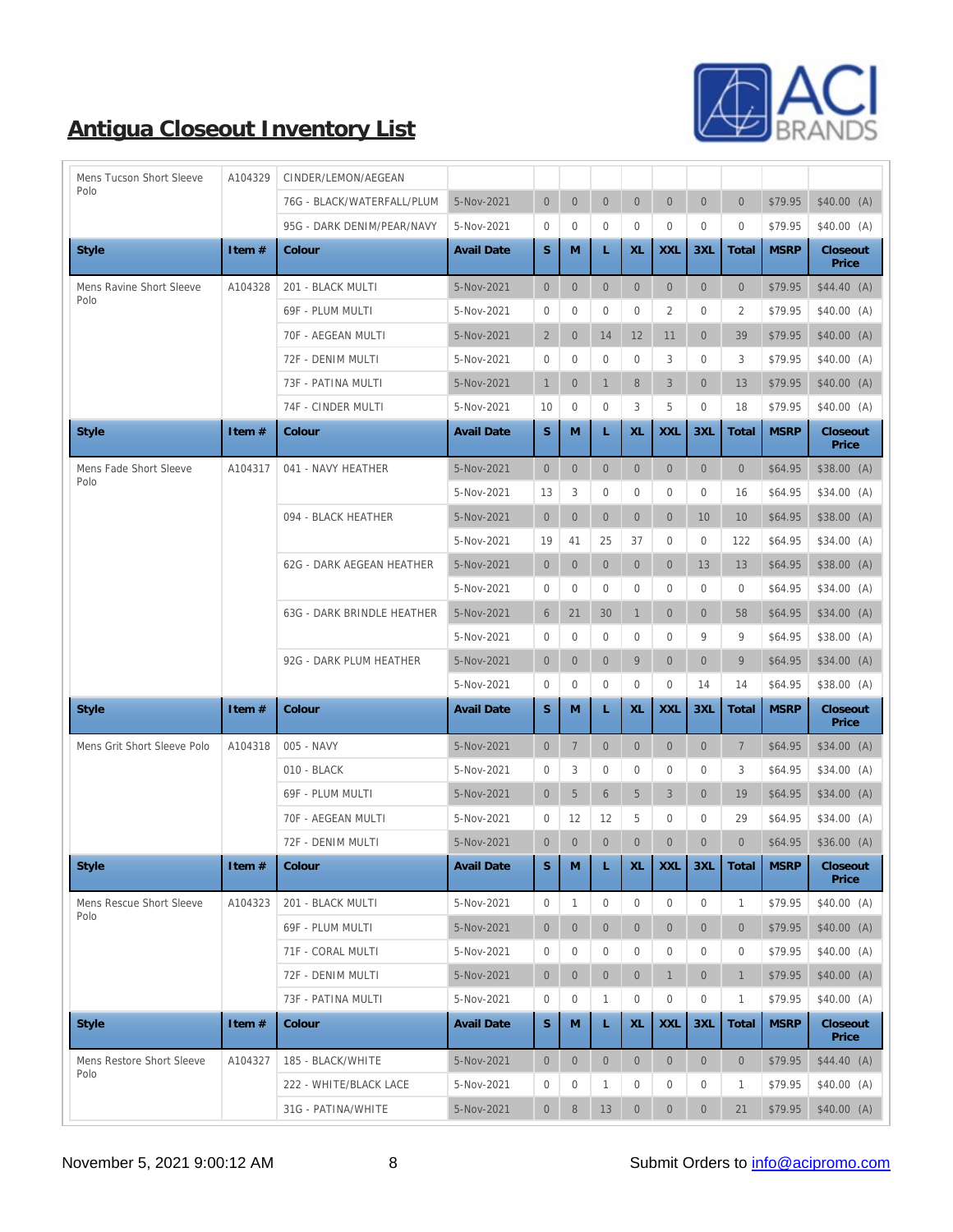

| Mens Restore Short Sleeve<br>Polo   | A104327  | 32G - DENIM/WHITE                                  | 5-Nov-2021        | $\boldsymbol{0}$ | $\bf{0}$         | $\mathbf{0}$     | $\boldsymbol{0}$ | $\mathbf{0}$     | $\mathbf{0}$     | $\mathbf{0}$     | \$79.95     | \$44.40 (A)       |
|-------------------------------------|----------|----------------------------------------------------|-------------------|------------------|------------------|------------------|------------------|------------------|------------------|------------------|-------------|-------------------|
| <b>Style</b>                        | Item $#$ | Colour                                             | <b>Avail Date</b> | S                | M                | L                | XL               | <b>XXL</b>       | 3XL              | Total            | <b>MSRP</b> | Closeout<br>Price |
| Mens Monte Carlo Short              | A104324  | 658 - NAVY MULTI                                   | 5-Nov-2021        | $\mathbf{0}$     | 17               | 12               | $\mathbf{0}$     | $\mathbf{0}$     | $\mathbf{0}$     | 29               | \$79.95     | \$40.00(A)        |
| Sleeve Polo                         |          | 65G - DARK CINDER MULTI                            | 5-Nov-2021        | $\boldsymbol{0}$ | 9                | $\mathbf{0}$     | $\boldsymbol{0}$ | $\bf{0}$         | $\boldsymbol{0}$ | 9                | \$79.95     | \$40.00(A)        |
|                                     |          | 69F - PLUM MULTI                                   | 5-Nov-2021        | $\overline{0}$   | $\mathbf{0}$     | $\mathbf{0}$     | $\overline{0}$   | $\overline{0}$   | $\mathbf{0}$     | $\mathbf{0}$     | \$79.95     | \$44.40 (A)       |
|                                     |          |                                                    | 5-Nov-2021        | $\bf{0}$         | 18               | 32               | 20               | 15               | $\bf{0}$         | 85               | \$79.95     | \$40.00(A)        |
|                                     |          | 70F - AEGEAN MULTI                                 | 5-Nov-2021        | $\overline{0}$   | $\mathbf{0}$     | $\mathbf{0}$     | $\overline{0}$   | $\overline{0}$   | $\overline{0}$   | $\mathbf{0}$     | \$79.95     | \$44.40(A)        |
|                                     |          |                                                    | 5-Nov-2021        | $\boldsymbol{0}$ | $\overline{4}$   | 12               | $\mathbf{0}$     | $\mathbf{1}$     | $\bf{0}$         | 17               | \$79.95     | \$40.00(A)        |
|                                     |          | 71F - CORAL MULTI                                  | 5-Nov-2021        | $\overline{0}$   | $\,7$            | 19               | $6\phantom{.}$   | $\tau$           | $\overline{0}$   | 39               | \$79.95     | \$40.00(A)        |
|                                     |          |                                                    | 5-Nov-2021        | $\boldsymbol{0}$ | $\bf{0}$         | $\mathbf{0}$     | $\mathbf{0}$     | $\bf{0}$         | $\bf{0}$         | $\mathbf{0}$     | \$79.95     | \$44.40 (A)       |
|                                     |          | 72F - DENIM MULTI                                  | 5-Nov-2021        | $\overline{0}$   | $\boldsymbol{0}$ | $\boldsymbol{0}$ | $\overline{0}$   | $\overline{0}$   | $\boldsymbol{0}$ | $\mathbf{0}$     | \$79.95     | $$44.40$ (A)      |
|                                     |          |                                                    | 5-Nov-2021        | $\bf{0}$         | 3                | 21               | 10               | 6                | $\mathbf{0}$     | 40               | \$79.95     | \$40.00(A)        |
| <b>Style</b>                        | Item #   | Colour                                             | <b>Avail Date</b> | S.               | M                | L                | XL               | <b>XXL</b>       | 3XL              | Total            | <b>MSRP</b> | Closeout<br>Price |
| Mens Dusk Short Sleeve<br>Polo      | A104330  | <b>60H - MEDIUM CINDER</b><br><b>HEATHER MULTI</b> | 5-Nov-2021        | 21               | $\mathbf{1}$     | $6\phantom{1}6$  | $\overline{0}$   | $\overline{0}$   | $\boldsymbol{0}$ | 28               | \$79.95     | \$40.00(A)        |
|                                     |          |                                                    | 5-Nov-2021        | $\bf{0}$         | $\bf{0}$         | $\mathbf{0}$     | $\bf{0}$         | $\bf{0}$         | 2                | $\boldsymbol{2}$ | \$79.95     | \$44.00 (A)       |
|                                     |          | 76F - PLUM HEATHER MULTI                           | 5-Nov-2021        | 3                | 11               | 9                | $\bf 8$          | $\overline{4}$   | $\overline{0}$   | 35               | \$79.95     | \$40.00(A)        |
|                                     |          |                                                    | 5-Nov-2021        | $\bf{0}$         | $\bf{0}$         | $\mathbf{0}$     | $\bf{0}$         | $\bf{0}$         | $\tau$           | 7                | \$79.95     | $$44.00$ (A)      |
|                                     |          | 79F - DENIM HEATHER MULTI                          | 5-Nov-2021        | $\overline{0}$   | $\mathbf{0}$     | $\mathbf{0}$     | $\overline{0}$   | $\mathbf{0}$     | $\overline{0}$   | $\mathbf{0}$     | \$79.95     | $$44.00$ (A)      |
|                                     |          |                                                    | 5-Nov-2021        | 20               | 16               | 51               | $\bf{0}$         | $\bf{0}$         | $\mathbf{0}$     | 87               | \$79.95     | \$40.00(A)        |
|                                     |          | 830 - BLACK HEATHER MULTI                          | 5-Nov-2021        | $\mathbf{0}$     | $\mathbf{0}$     | $\mathbf{0}$     | $\mathbf{0}$     | $\mathbf{0}$     | 16               | 16               | \$79.95     | \$44.00 (A)       |
|                                     |          |                                                    | 5-Nov-2021        | 40               | 16               | 91               | $\bf{0}$         | $\mathbf{0}$     | $\bf{0}$         | 147              | \$79.95     | \$40.00(A)        |
| <b>Style</b>                        | Item #   | Colour                                             | <b>Avail Date</b> | S                | M                | L                | XL               | <b>XXL</b>       | 3XL              | Total            | <b>MSRP</b> | Closeout<br>Price |
| Mens Agile Short Sleeve             | A104326  | 201 - BLACK MULTI                                  | 5-Nov-2021        | $\mathbf{0}$     | $9\,$            | 13               | $\mathbf{0}$     | $\mathbf{0}$     | $\boldsymbol{0}$ | 22               | \$79.95     | \$40.00(A)        |
| Polo                                |          | 230 - WHITE MULTI                                  | 5-Nov-2021        | $\mathbf{0}$     | $\bf{0}$         | $\mathbf{0}$     | $\mathbf{0}$     | $\mathbf{0}$     | $\mathbf{0}$     | $\overline{0}$   | \$79.95     | \$40.00(A)        |
|                                     |          | 61H - DARK DENIM MULTI                             | 5-Nov-2021        | $\overline{0}$   | $\mathbf{1}$     | $\mathbf{1}$     | $\mathbf{0}$     | $\overline{0}$   | $\overline{0}$   | $\sqrt{2}$       | \$79.95     | \$40.00(A)        |
|                                     |          | 62H - DARK PATINA MULTI                            | 5-Nov-2021        | $\bf{0}$         | $\mathbf{1}$     | 10               | $\boldsymbol{0}$ | $\mathbf{0}$     | $\bf{0}$         | 11               | \$79.95     | \$40.00(A)        |
|                                     |          | 65G - DARK CINDER MULTI                            | 5-Nov-2021        | $\overline{0}$   | $12\,$           | $\rm 24$         | $\,$ 8 $\,$      | $\mathbf{0}$     | $\mathbf{0}$     | 44               | \$79.95     | $$40.00$ (A)      |
| <b>Style</b>                        | Item #   | Colour                                             | <b>Avail Date</b> | S.               | M                | L                | XL               | <b>XXL</b>       | 3XL              | Total            | <b>MSRP</b> | Closeout<br>Price |
| Mens Commander Short<br>Sleeve Polo | A104321  | 201 - BLACK MULTI                                  | 5-Nov-2021        | $\boldsymbol{7}$ | 28               | 63               | 11               | $\boldsymbol{0}$ | $\mathbf{0}$     | 109              | \$79.95     | \$40.00 (A)       |
|                                     |          |                                                    | 5-Nov-2021        | $\mathbf{0}$     | $\mathbf{0}$     | $\mathbf{0}$     | $\overline{0}$   | $\overline{0}$   | 14               | 14               | \$79.95     | $$44.00$ (A)      |
|                                     |          | 64G - BRINDLE MULTI                                | 5-Nov-2021        | $\boldsymbol{0}$ | $\boldsymbol{0}$ | $\mathbf{0}$     | $\boldsymbol{0}$ | $\bf{0}$         | 4                | 4                | \$79.95     | \$44.00(A)        |
|                                     |          |                                                    | 5-Nov-2021        | $\mathbf{1}$     | $\mathbf{0}$     | $5\,$            | $\mathbf{0}$     | $\mathbf{0}$     | $\mathbf{0}$     | $\boldsymbol{6}$ | \$79.95     | \$40.00(A)        |
|                                     |          | 658 - NAVY MULTI                                   | 5-Nov-2021        | 4                | $\boldsymbol{0}$ | 20               | 0                | 0                | $\bf{0}$         | 24               | \$79.95     | \$40.00(A)        |
|                                     |          |                                                    | 5-Nov-2021        | $\mathbf{0}$     | $\mathbf{0}$     | $\mathbf{0}$     | $\mathbf{0}$     | $\mathbf{0}$     | 8                | 8                | \$79.95     | $$44.00$ (A)      |
|                                     |          | 70F - AEGEAN MULTI                                 | 5-Nov-2021        | $\boldsymbol{0}$ | $\boldsymbol{0}$ | $\mathbf{0}$     | $\boldsymbol{0}$ | 0                | 9                | 9                | \$79.95     | \$44.00 (A)       |
|                                     |          |                                                    | 5-Nov-2021        | $\mathbf{1}$     | $\boldsymbol{0}$ | $\boldsymbol{0}$ | $\mathbf{0}$     | $\mathbf{0}$     | $\mathbf{0}$     | $\mathbf{1}$     | \$79.95     | \$40.00(A)        |
| <b>Style</b>                        | Item #   | Colour                                             | <b>Avail Date</b> | ${\bf S}$        | M                | L                | XL               | <b>XXL</b>       | 3XL              | Total            | <b>MSRP</b> | Closeout          |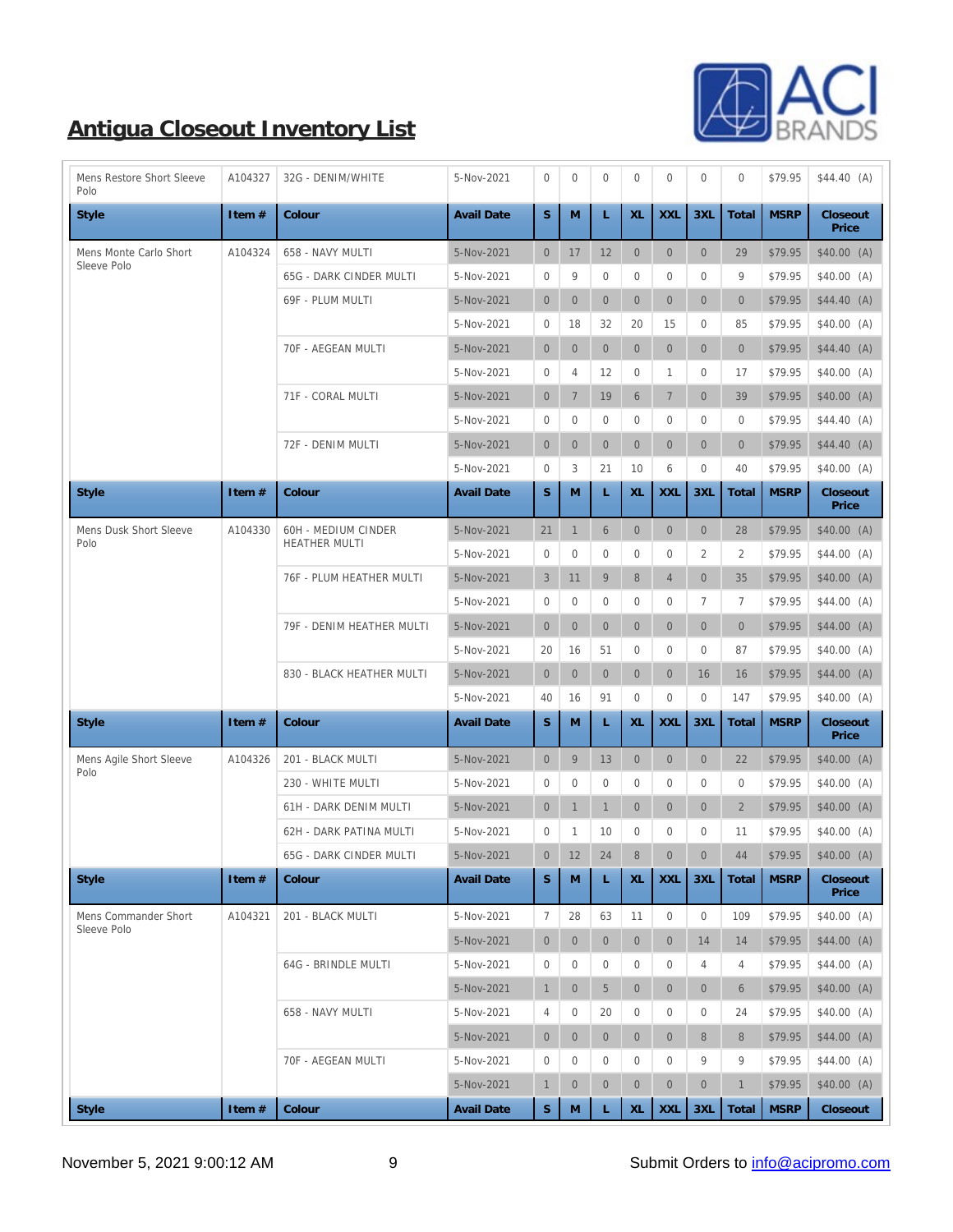

|                                        |         |                                            |                   |                  |                  |                  |                  |                  |                  |                  |             | Price             |
|----------------------------------------|---------|--------------------------------------------|-------------------|------------------|------------------|------------------|------------------|------------------|------------------|------------------|-------------|-------------------|
| Mens Canyon 1/2 Zip                    | A104334 | 005 - NAVY                                 | 5-Nov-2021        | 3                | $\bf{0}$         | $\boldsymbol{0}$ | $\boldsymbol{0}$ | $\overline{0}$   | $\mathbf{0}$     | 3                | \$99.95     | \$50.00 (A)       |
| Pullover                               |         | 010 - BLACK                                | 5-Nov-2021        | $\tau$           | $\mathbf{0}$     | $\mathbf{0}$     | $\boldsymbol{0}$ | $\overline{0}$   | $\mathbf{0}$     | $\overline{7}$   | \$99.95     | \$50.00 (A)       |
|                                        |         | <b>63F - DARK AEGEAN</b>                   | 5-Nov-2021        | 3                | 5                | 8                | $\tau$           | 3                | $\mathbf{0}$     | 26               | \$99.95     | \$50.00(A)        |
| <b>Style</b>                           | Item#   | Colour                                     | <b>Avail Date</b> | S                | $\mathbf M$      | L                | $\mbox{XL}$      | <b>XXL</b>       | 3XL              | Total            | <b>MSRP</b> | Closeout<br>Price |
| Mens Analog 1/2 Zip<br>Pullover        | A104336 | 82G - NAVY/DARK DENIM<br><b>HEATHER</b>    | 5-Nov-2021        | $\boldsymbol{0}$ | $\tau$           | 20               | $\overline{0}$   | $\overline{5}$   | $\mathbf{0}$     | 32               | \$99.95     | \$50.00(A)        |
|                                        |         | 83G - BLACK/CINDER HEATHER                 | 5-Nov-2021        | $\boldsymbol{0}$ | 6                | $-1$             | 0                | $\mathbf{1}$     | $\bf{0}$         | 6                | \$99.95     | \$50.00(A)        |
|                                        |         | 85G - DARK BRINDLE HEATHER<br><b>MULTI</b> | 5-Nov-2021        | $\boldsymbol{0}$ | 28               | 32               | 28               | 8                | $\mathbf{0}$     | 96               | \$99.95     | \$50.00(A)        |
| <b>Style</b>                           | Item#   | Colour                                     | <b>Avail Date</b> | $\mathbf S$      | M                | L                | XL               | <b>XXL</b>       | 3XL              | Total            | <b>MSRP</b> | Closeout<br>Price |
| Mens Principal 1/2 Zip                 | A104332 | 041 - NAVY HEATHER                         | 5-Nov-2021        | $\overline{4}$   | 15               | 25               | 18               | $\boldsymbol{7}$ | $\boldsymbol{0}$ | 69               | \$99.95     | \$50.00(A)        |
| Pullover                               |         | 094 - BLACK HEATHER                        | 5-Nov-2021        | $\boldsymbol{7}$ | 14               | 35               | 26               | $7\phantom{.}$   | $\mathbf{0}$     | 89               | \$99.95     | \$50.00(A)        |
|                                        |         | 63G - DARK BRINDLE HEATHER                 | 5-Nov-2021        | $\overline{5}$   | 23               | 50               | 33               | 14               | $\bf{0}$         | 125              | \$99.95     | \$50.00(A)        |
|                                        |         | 78G - MEDIUM CINDER<br><b>HEATHER</b>      | 5-Nov-2021        | $\boldsymbol{0}$ | $\,$ 8 $\,$      | 18               | 12               | 8                | $\mathbf{0}$     | 46               | \$99.95     | \$50.00(A)        |
| <b>Style</b>                           | Item#   | Colour                                     | <b>Avail Date</b> | S                | M                | L                | XL               | <b>XXL</b>       | 3XL              | Total            | <b>MSRP</b> | Closeout<br>Price |
| Mens Roam 1/2 Zip Pullover             | A104338 | 830 - BLACK HEATHER MULTI                  | 5-Nov-2021        | $\boldsymbol{0}$ | $\mathbf{0}$     | $\mathbf{0}$     | $\boldsymbol{0}$ | $\overline{0}$   | $\boldsymbol{0}$ | $\boldsymbol{0}$ | \$99.95     | \$60.00(A)        |
|                                        |         | 85G - DARK BRINDLE HEATHER<br><b>MULTI</b> | 5-Nov-2021        | $\mathbf{0}$     | $\mathbf{0}$     | $\mathbf{0}$     | $\overline{0}$   | $\overline{0}$   | $\mathbf{0}$     | $\mathbf{0}$     | \$99.95     | \$60.00(A)        |
|                                        |         | 93F - DARK CINDER HEATHER<br><b>MULTI</b>  | 5-Nov-2021        | $\mathbf{0}$     | $\bf{0}$         | $\bf{0}$         | $\boldsymbol{0}$ | $\overline{0}$   | $\boldsymbol{0}$ | $\boldsymbol{0}$ | \$99.95     | \$60.00(A)        |
|                                        |         | 94G - DARK DENIM HEATHER<br><b>MULTI</b>   | 5-Nov-2021        | $\boldsymbol{0}$ | $\mathbf{0}$     | $\mathbf{0}$     | $\overline{0}$   | $\overline{0}$   | $\mathbf{0}$     | $\boldsymbol{0}$ | \$99.95     | \$56.00(A)        |
| <b>Style</b>                           | Item#   | Colour                                     | <b>Avail Date</b> | S                | M                | L                | XL               | <b>XXL</b>       | 3XL              | Total            | <b>MSRP</b> | Closeout<br>Price |
| Mens Shift 1/2 Zip Pullover            | A104337 | 66G - MEDIUM CINDER/PLUM<br><b>MULTI</b>   | 5-Nov-2021        | $\boldsymbol{0}$ | $\boldsymbol{2}$ | 20               | 24               | 6                | $\boldsymbol{0}$ | 52               | \$99.95     | \$50.00 (A)       |
|                                        |         | 67G - NAVY/DENIM MULTI                     | 5-Nov-2021        | $\mathbf{0}$     | $\mathbf{1}$     | $\mathbf{0}$     | $\overline{0}$   | $\overline{0}$   | $\mathbf{0}$     | $\mathbf{1}$     | \$99.95     | \$50.00(A)        |
|                                        |         | 75H - CINDER/PATINA MULTI                  | 5-Nov-2021        | $\boldsymbol{0}$ | 5                | 14               | 12               | 11               | $\bf{0}$         | 42               | \$99.95     | \$50.00(A)        |
|                                        |         | 87G - DARK CINDER/CORAL<br>MULTI           | 5-Nov-2021        | $\overline{0}$   | $\overline{0}$   | $\boldsymbol{0}$ | $\overline{0}$   | $\mathbf{0}$     | $\mathbf{0}$     | $\overline{0}$   | \$99.95     | \$48.00 (A)       |
|                                        |         | 88G - BLACK/CINDER MULTI                   | 5-Nov-2021        | $\mathbf{0}$     | $\bf{0}$         | $\boldsymbol{0}$ | $\bf{0}$         | $\boldsymbol{0}$ | $\boldsymbol{0}$ | $\boldsymbol{0}$ | \$99.95     | \$48.00(A)        |
| <b>Style</b>                           | Item#   | Colour                                     | <b>Avail Date</b> | S.               | M                | L                | XL               | <b>XXL</b>       | 3XL              | Total            | <b>MSRP</b> | Closeout<br>Price |
| Mens Pier Pullover                     | A104335 | 201 - BLACK MULTI                          | 5-Nov-2021        | $\mathbf{0}$     | 21               | 41               | 29               | 11               | $\overline{0}$   | 102              | \$99.95     | \$50.00(A)        |
|                                        |         | 70F - AEGEAN MULTI                         | 5-Nov-2021        | $\bf{0}$         | 12               | 17               | 13               | 6                | $\bf{0}$         | 48               | \$99.95     | \$50.00(A)        |
|                                        |         | 72F - DENIM MULTI                          | 5-Nov-2021        | $\mathbf{0}$     | $\boldsymbol{2}$ | 12               | 16               | $\overline{4}$   | $\mathbf{0}$     | 34               | \$99.95     | \$50.00(A)        |
|                                        |         | 74F - CINDER MULTI                         | 5-Nov-2021        | $\boldsymbol{0}$ | 8                | 23               | 17               | 5                | $\bf{0}$         | 53               | \$99.95     | \$50.00(A)        |
| <b>Style</b>                           | Item#   | Colour                                     | <b>Avail Date</b> | S.               | M                | L                | XL               | <b>XXL</b>       | 3XL              | Total            | <b>MSRP</b> | Closeout<br>Price |
| Mens Barrier Short Sleeve<br>Windshirt | A104192 | 258 - BLACK/BLACK HEATHER                  | 5-Nov-2021        | $\mathbf{0}$     | $\boldsymbol{0}$ | $\mathbf{0}$     | $\mathbf{1}$     | $\mathbf{0}$     | $\mathbf{0}$     | $\mathbf{1}$     | \$99.95     | \$50.00(A)        |
|                                        |         | 90C - NAVY/LIGHT GREY                      | 5-Nov-2021        | $\bf{0}$         | $\boldsymbol{0}$ | $\overline{5}$   | $\tau$           | $\overline{0}$   | $\boldsymbol{0}$ | 12               | \$99.95     | \$52.00(A)        |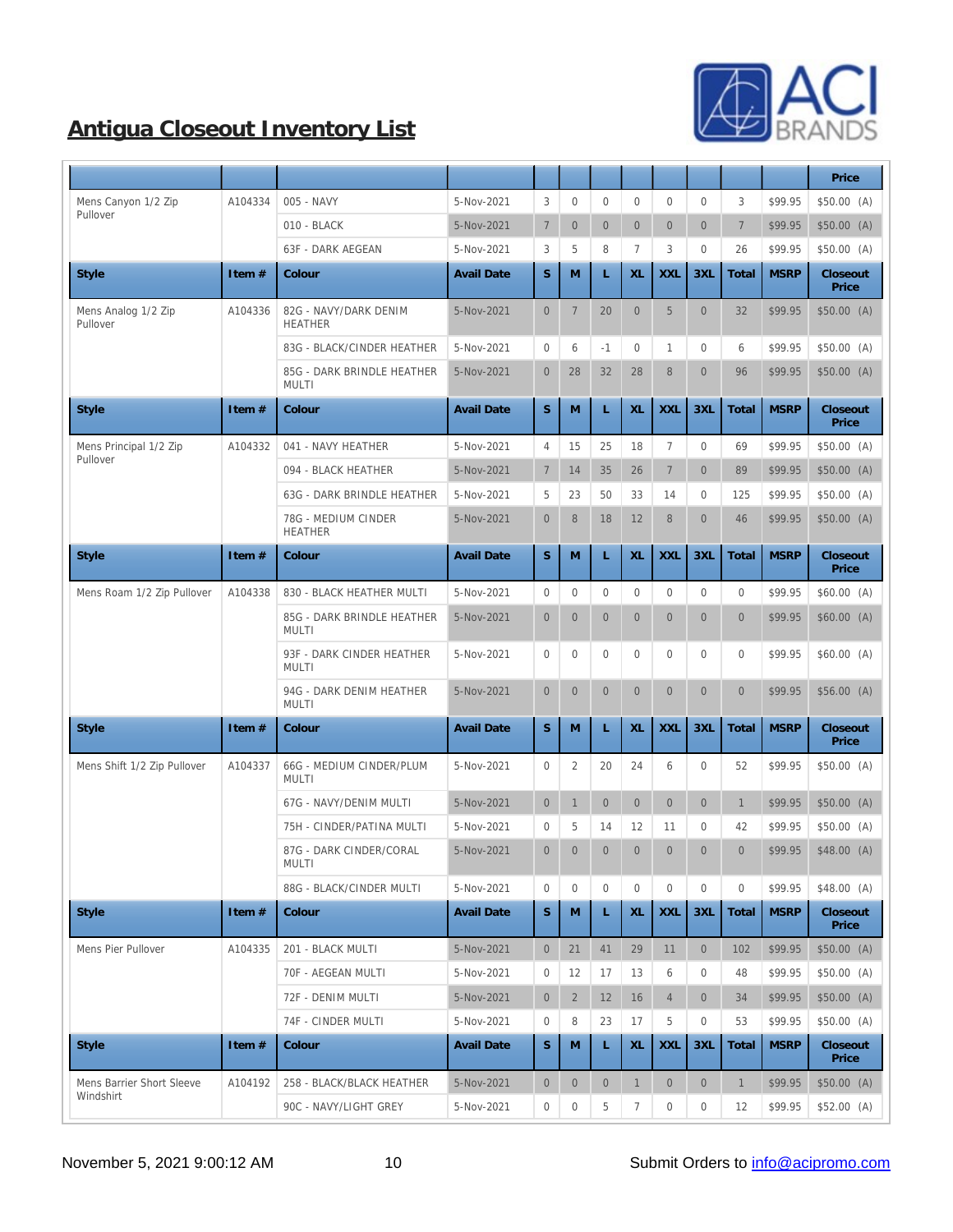

| Mens Barrier Short Sleeve<br>Windshirt | A104192 | 97E - LAGUNA/LIGHT GREY<br><b>HEATHER</b>  | 5-Nov-2021        | $\mathbf{0}$     | $\mathbf{0}$     | 29             | $\mathbf{0}$     | $\overline{0}$ | $\mathbf{0}$     | 29             | \$99.95     | \$50.00(A)        |
|----------------------------------------|---------|--------------------------------------------|-------------------|------------------|------------------|----------------|------------------|----------------|------------------|----------------|-------------|-------------------|
|                                        |         | 98E - BEDROCK/LIGHT GREY<br><b>HEATHER</b> | 5-Nov-2021        | $\mathbf{0}$     | $\mathbf{0}$     | $\mathbf{0}$   | $\mathbf{0}$     | $\mathbf{0}$   | $\mathbf{0}$     | $\mathbf{0}$   | \$99.95     | \$52.00(A)        |
| Style                                  | Item #  | Colour                                     | <b>Avail Date</b> | S                | M                | L              | XL               | <b>XXL</b>     | 3XL              | Total          | <b>MSRP</b> | Closeout<br>Price |
| Mens Atlantic Vest                     | A104339 | 076 - SMOKE                                | 5-Nov-2021        | $\mathbf{0}$     | $\mathbf{0}$     | $\mathbf{0}$   | $\mathbf{0}$     | $\mathbf{0}$   | $\mathbf{0}$     | $\mathbf{0}$   | \$89.95     | $$44.00$ (A)      |
| <b>Style</b>                           | Item #  | Colour                                     | <b>Avail Date</b> | S                | M                | L              | XL               | <b>XXL</b>     | 3XL              | Total          | <b>MSRP</b> | Closeout<br>Price |
| Mens Command Polo                      | A104218 | 69D - LIME/IRON MULTI                      | 5-Nov-2021        | $\boldsymbol{0}$ | $\mathbf{0}$     | $\mathbf{0}$   | $\overline{0}$   | $\overline{0}$ | $\mathbf{0}$     | $\mathbf{0}$   | \$79.95     | \$20.00(A)        |
|                                        |         | 70D - BLUEBERRY/IRON MULTI                 | 5-Nov-2021        | $\mathbf{0}$     | $\boldsymbol{0}$ | $\mathbf{0}$   | $\overline{0}$   | $\overline{0}$ | $\mathbf{0}$     | $\overline{0}$ | \$79.95     | \$20.00(A)        |
|                                        |         | 71D - SEAPORT/IRON MULTI                   | 5-Nov-2021        | $\bf{0}$         | $\bf{0}$         | $\mathbf{0}$   | $\mathbf{0}$     | $\overline{0}$ | $\mathbf{0}$     | $\mathbf{0}$   | \$79.95     | \$20.00(A)        |
|                                        |         | 72D - BLOOM/IRON MULTI                     | 5-Nov-2021        | $\overline{0}$   | $\overline{0}$   | $\overline{0}$ | $\overline{0}$   | $\overline{0}$ | $\overline{0}$   | $\overline{0}$ | \$79.95     | \$20.00(A)        |
|                                        |         | 87D - IRON MULTI                           | 5-Nov-2021        | $\bf{0}$         | $\mathbf{0}$     | $\Omega$       | $\mathbf{0}$     | $\mathbf{0}$   | $\mathbf{0}$     | $\mathbf{0}$   | \$79.95     | \$20.00(A)        |
| <b>Style</b>                           | Item #  | Colour                                     | <b>Avail Date</b> | S                | M                | L              | XL               | <b>XXL</b>     | 3XL              | Total          | <b>MSRP</b> | Closeout<br>Price |
|                                        |         |                                            |                   |                  |                  |                |                  |                |                  |                |             |                   |
| Mens Crest Polo                        | A104223 | 64D - BLOOM/WHITE MULTI                    | 5-Nov-2021        | $\overline{0}$   | $\mathbf{0}$     | $\mathbf{0}$   | $\mathbf{0}$     | $\mathbf{0}$   | $\mathbf{0}$     | $\mathbf{0}$   | \$79.95     | \$20.00(A)        |
|                                        |         | 65D - BLUEBERRY/WHITE<br><b>MULTI</b>      | 5-Nov-2021        | $\mathbf{0}$     | $\mathbf{0}$     | $\mathbf{0}$   | $\mathbf{0}$     | $\mathbf{0}$   | $\mathbf{0}$     | $\mathbf{0}$   | \$79.95     | \$20.00(A)        |
|                                        |         | <b>67D - NECTAR/WHITE MULTI</b>            | 5-Nov-2021        | $\overline{0}$   | $\overline{0}$   | $\overline{0}$ | $\overline{0}$   | $\overline{0}$ | $\mathbf{0}$     | $\mathbf{0}$   | \$79.95     | \$20.00(A)        |
|                                        |         | 68D - SEAPORT/WHITE MULTI                  | 5-Nov-2021        | $\mathbf{0}$     | $\mathbf{0}$     | $\Omega$       | $\Omega$         | $\Omega$       | $\mathbf{0}$     | $\mathbf{0}$   | \$79.95     | \$20.00(A)        |
|                                        |         | 942 - BLACK/WHITE MULTI                    | 5-Nov-2021        | $\overline{0}$   | $\boldsymbol{0}$ | $\mathbf{0}$   | $\boldsymbol{0}$ | $\overline{0}$ | $\mathbf{0}$     | $\overline{0}$ | \$79.95     | \$20.00(A)        |
| <b>Style</b>                           | Item #  | Colour                                     | <b>Avail Date</b> | S                | M                | L              | XL               | <b>XXL</b>     | 3XL              | Total          | <b>MSRP</b> | Closeout<br>Price |
| Mens Access Polo                       | A104222 | 226 - WHITE/BLACK MULTI                    | 5-Nov-2021        | $\bf{0}$         | $\mathbf{0}$     | $\mathbf{0}$   | $\mathbf{0}$     | $\mathbf{0}$   | $\mathbf{0}$     | $\mathbf{0}$   | \$79.95     | \$20.00(A)        |
|                                        |         | <b>60D - WHITE/NECTAR MULTI</b>            | 5-Nov-2021        | $\mathbf{0}$     | $\mathbf{0}$     | $\overline{0}$ | $\overline{0}$   | $\overline{0}$ | $\mathbf{0}$     | $\overline{0}$ | \$79.95     | \$20.00(A)        |
|                                        |         | 61D - WHITE/BLUEBERRY<br>MULTI             | 5-Nov-2021        | $\bf{0}$         | 1                | $\mathbf{0}$   | $\mathbf{0}$     | $\overline{0}$ | $\boldsymbol{0}$ | 1              | \$79.95     | \$20.00(A)        |
|                                        |         | 62D - WHITE/SEAPORT MULTI                  | 5-Nov-2021        | $\overline{0}$   | $\boldsymbol{0}$ | $\overline{0}$ | $\overline{0}$   | $\overline{0}$ | $\mathbf{0}$     | $\overline{0}$ | \$79.95     | \$20.00(A)        |

#### **Collection: Mens Fashion Collection 2**

| <b>Style</b>                                 | Item $#$ | Colour              | <b>Avail Date</b> |          |                     | $S$ MLTXL      | <b>XXL</b> | 3XL      |    | Total MSRP | <b>Closeout Price</b> |
|----------------------------------------------|----------|---------------------|-------------------|----------|---------------------|----------------|------------|----------|----|------------|-----------------------|
| Mens Flagstaff Short   A104341   010 - BLACK |          |                     | 5-Nov-2021        | $\Omega$ | $0 \quad 0$         | $\Omega$       | $\Omega$   | $\Omega$ | 31 | \$89.95    | $S44.00$ (A)          |
|                                              |          | 041 - NAVY HEATHER  | 5-Nov-2021        |          | $0 \quad 0 \quad 0$ | $\overline{0}$ | $\Omega$   | $\Omega$ |    | \$89.95    | $S44.00$ (A)          |
|                                              |          | 070 - SMOKE HEATHER | $5-Nov-2021$      | $\Omega$ | $0 \quad 0$         | $\Omega$       | $\Omega$   | $\Omega$ | 26 | \$89.95    | $$44.00$ (A)          |

### **Collection: Mens Summer Fashion Collection**

| Style                     | Item $#$ | Colour        | <b>Avail Date</b> | 'S              | M              |                | <b>XL</b> | <b>XXL</b>     | 3XL      | Total | <b>MSRP</b> | Closeout<br>Price |
|---------------------------|----------|---------------|-------------------|-----------------|----------------|----------------|-----------|----------------|----------|-------|-------------|-------------------|
| Mens Tribute Short Sleeve | A104197  | 17J - FREESIA | 5-Nov-2021        | 10              | 30             | 53             | 38        | 18             | $\Omega$ | 149   | \$49.95     | \$24.00(A)        |
| Polo                      |          |               | 5-Nov-2021        | $\overline{0}$  | $\overline{0}$ | $\Omega$       | $\Omega$  | $\overline{0}$ | 11       | 11    | \$49.95     | \$28.00(A)        |
|                           |          | 25J - SWIM    | 5-Nov-2021        | $\mathbf{0}$    | $\mathbf{0}$   | $\overline{0}$ | $\Omega$  | $\mathbf{0}$   | 11       | 11    | \$49.95     | \$28.00(A)        |
|                           |          |               | $5-Nov-2021$      | 10 <sup>1</sup> | 29             | 49             | 35        | 17             | $\Omega$ | 140   | \$49.95     | $$24.00$ (A)      |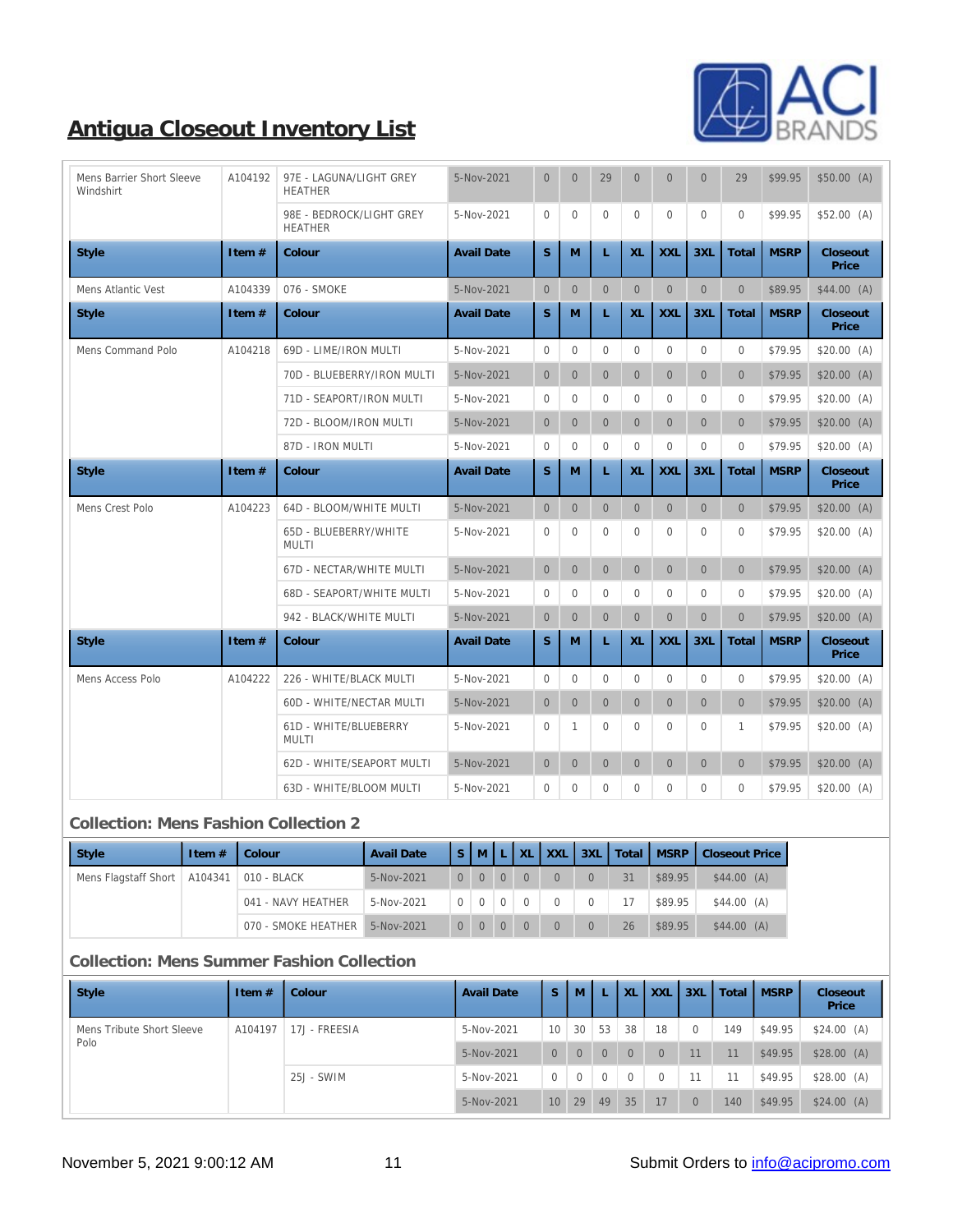

| <b>Style</b>                 | Item #  | Colour                           | <b>Avail Date</b> | S                  | M                | L                | XL               | <b>XXL</b>       | 3XL             | Total          | <b>MSRP</b> | Closeout<br>Price |
|------------------------------|---------|----------------------------------|-------------------|--------------------|------------------|------------------|------------------|------------------|-----------------|----------------|-------------|-------------------|
| Mens Tribute Long Sleeve     | A104331 | 16J - PASSION                    | 5-Nov-2021        | $\mathbf{0}$       | $\boldsymbol{0}$ | $\mathbf{0}$     | $\boldsymbol{0}$ | $\mathbf{0}$     | 5               | $\mathbf 5$    | \$59.95     | \$32.00 (A)       |
| Polo                         |         |                                  | 5-Nov-2021        | $\overline{4}$     | 20               | 48               | 36               | 16               | $\mathbf{0}$    | 124            | \$59.95     | \$28.00(A)        |
|                              |         | 24J - PERSIA                     | 5-Nov-2021        | 6                  | 22               | 50               | 36               | 18               | $\mathbf{0}$    | 132            | \$59.95     | \$28.00(A)        |
|                              |         |                                  | 5-Nov-2021        | $\boldsymbol{0}$   | $\overline{0}$   | $\boldsymbol{0}$ | $\mathbf{0}$     | $\mathbf{0}$     | $6\phantom{1}6$ | $6\phantom{1}$ | \$59.95     | \$32.00(A)        |
| <b>Style</b>                 | Item#   | Colour                           | <b>Avail Date</b> | $\mathbf S$        | M                | L                | XL               | <b>XXL</b>       | 3XL             | Total          | <b>MSRP</b> | Closeout<br>Price |
| Men's Nautical Short Sleeve  | A104448 | 32K - SEASIDE/WHITE              | 5-Nov-2021        | $\mathbf{1}$       | $\,3$            | 20               | 15               | 18               | $\bf{0}$        | 57             | \$79.95     | \$38.00(A)        |
| Polo                         |         |                                  | 5-Nov-2021        | $\mathbf{0}$       | $\mathbf{0}$     | $\boldsymbol{0}$ | $\mathbf{0}$     | $\mathbf{0}$     | 10              | 10             | \$79.95     | $$42.00$ (A)      |
|                              |         | 52K - STINGRAY/WHITE             | 5-Nov-2021        | $\mathbf{0}$       | $\boldsymbol{0}$ | $\bf{0}$         | $\bf{0}$         | $\mathbf{0}$     | 11              | 11             | \$79.95     | $$42.00$ (A)      |
|                              |         |                                  | 5-Nov-2021        | $\boldsymbol{2}$   | 9                | 26               | 13               | 20               | $\mathbf{0}$    | 70             | \$79.95     | \$38.00(A)        |
| <b>Style</b>                 | Item#   | Colour                           | <b>Avail Date</b> | S                  | M                | L                | XL               | <b>XXL</b>       | 3XL             | Total          | <b>MSRP</b> | Closeout<br>Price |
| Men's Grid Short Sleeve Polo | A104445 | 042 - GREY HEATHER MULTI         | 5-Nov-2021        | $\sqrt{3}$         | 11               | 33               | 18               | $9\,$            | $\mathbf{0}$    | 74             | \$79.95     | \$38.00 (A)       |
|                              |         |                                  | 5-Nov-2021        | $\mathbf{0}$       | $\overline{0}$   | $\boldsymbol{0}$ | $\mathbf{0}$     | $\mathbf{0}$     | $\overline{4}$  | $\overline{4}$ | \$79.95     | \$42.00 (A)       |
|                              |         | 15M - PERSIA HEATHER MULTI       | 5-Nov-2021        | $\mathbf{0}$       | $\boldsymbol{0}$ | $\mathbf{0}$     | $\bf{0}$         | $\boldsymbol{0}$ | 5               | 5              | \$79.95     | \$42.00(A)        |
|                              |         |                                  | 5-Nov-2021        | $\overline{4}$     | $\boldsymbol{9}$ | 35               | 19               | $\overline{5}$   | $\overline{0}$  | 72             | \$79.95     | \$38.00 (A)       |
|                              |         | <b>16K - MOODY HEATHER MULTI</b> | 5-Nov-2021        | $\boldsymbol{0}$   | $\boldsymbol{0}$ | $\mathbf{0}$     | $\bf{0}$         | $\boldsymbol{0}$ | 4               | 4              | \$79.95     | $$42.00$ (A)      |
|                              |         |                                  | 5-Nov-2021        | $\boldsymbol{2}$   | $5\,$            | 35               | 18               | $\overline{4}$   | $\mathbf{0}$    | 64             | \$79.95     | \$38.00(A)        |
|                              |         | 830 - BLACK HEATHER MULTI        | 5-Nov-2021        | $\mathbf{0}$       | $\boldsymbol{0}$ | $\mathbf{0}$     | $\mathbf{0}$     | $\boldsymbol{0}$ | 5               | 5              | \$79.95     | \$42.00(A)        |
|                              |         |                                  | 5-Nov-2021        | $\overline{4}$     | $\boldsymbol{9}$ | 31               | 13               | $\boldsymbol{0}$ | $\mathbf{0}$    | 57             | \$79.95     | \$38.00(A)        |
| <b>Style</b>                 | Item#   | Colour                           | <b>Avail Date</b> | S                  | M                | L                | XL               | <b>XXL</b>       | 3XL             | Total          | <b>MSRP</b> | Closeout<br>Price |
| Men's Labyrinth Short Sleeve | A104492 | 28J - SWIM/WHITE                 | 5-Nov-2021        | $\mathbf{0}$       | $\mathbf{0}$     | $\boldsymbol{0}$ | $\boldsymbol{0}$ | $\mathbf{0}$     | 10              | 10             | \$79.95     | \$42.00 (A)       |
| Polo                         |         |                                  | 5-Nov-2021        | $\mathbf{1}$       | 10               | 31               | 20               | 15               | $\mathbf{0}$    | 77             | \$79.95     | \$38.00(A)        |
|                              |         | 31J - FREESIA/WHITE              | 5-Nov-2021        | $\mathbf{0}$       | $\boldsymbol{0}$ | $\mathbf{0}$     | $\mathbf{0}$     | $\boldsymbol{0}$ | 10              | 10             | \$79.95     | $$42.00$ (A)      |
|                              |         |                                  | 5-Nov-2021        | 3                  | 11               | 26               | 18               | 16               | $\mathbf{0}$    | 74             | \$79.95     | \$38.00(A)        |
|                              |         | 65K - MOODY MULTI                | 5-Nov-2021        | $\boldsymbol{0}$   | $\bf{0}$         | $\bf{0}$         | $\bf{0}$         | $\boldsymbol{0}$ | 9               | 9              | \$79.95     | $$42.00$ (A)      |
|                              |         |                                  | 5-Nov-2021        | 3                  | $\mathbf{0}$     | $\overline{7}$   | $\boldsymbol{0}$ | $\sqrt{2}$       | $\overline{0}$  | 12             | \$79.95     | \$38.00(A)        |
| Style                        | Item #  | Colour                           | <b>Avail Date</b> | $\bar{\mathbf{S}}$ |                  |                  |                  |                  | $M$ L XL XL 3XL | Total          | MSRP        | Closeout<br>Price |
| Men's Media Short Sleeve     | A104452 | 201 - BLACK MULTI                | 5-Nov-2021        | $\mathbf{0}$       | $\boldsymbol{0}$ | $\mathbf{0}$     | $\bf{0}$         | $\boldsymbol{0}$ | 4               | 4              | \$79.95     | \$42.00 (A)       |
| Polo                         |         |                                  | 5-Nov-2021        | $\tau$             | $5\phantom{.0}$  | 13               | $\bf{0}$         | $\mathbf{0}$     | $\mathbf{0}$    | 25             | \$79.95     | \$38.00(A)        |
|                              |         | 226 - WHITE/BLACK MULTI          | 5-Nov-2021        | $\mathbf{1}$       | $\mathbf{1}$     | 11               | $6\phantom{1}6$  | $\mathbf{0}$     | $\bf{0}$        | 19             | \$79.95     | \$38.00 (A)       |
|                              |         |                                  | 5-Nov-2021        | $\mathbf{0}$       | $\overline{0}$   | $\mathbf{0}$     | $\bf{0}$         | $\overline{0}$   | 3               | 3              | \$79.95     | \$42.00 (A)       |
|                              |         | 57K - BLACK/STINGRAY MULTI       | 5-Nov-2021        | $\bf{0}$           | $\bf{0}$         | $\mathbf{0}$     | $\boldsymbol{0}$ | $\boldsymbol{0}$ | 8               | 8              | \$79.95     | \$42.00 (A)       |
|                              |         |                                  | 5-Nov-2021        | 9                  | $\overline{0}$   | 13               | 10               | $\mathbf{0}$     | $\mathbf{0}$    | 32             | \$79.95     | \$38.00(A)        |
|                              |         | 58K - WHITE/PERSIA MULTI         | 5-Nov-2021        | $\tau$             | $9\,$            | 27               | 23               | 16               | $\bf{0}$        | 82             | \$79.95     | \$38.00 (A)       |
|                              |         |                                  | 5-Nov-2021        | $\mathbf{0}$       | $\overline{0}$   | $\overline{0}$   | $\mathbf{0}$     | $\overline{0}$   | 10              | 10             | \$79.95     | $$42.00$ (A)      |
|                              |         | 59K - WHITE/PASSION MULTI        | 5-Nov-2021        | 8                  | 21               | 37               | 32               | 19               | $\bf{0}$        | 117            | \$79.95     | \$38.00 (A)       |
|                              |         |                                  | 5-Nov-2021        | $\overline{0}$     | $\overline{0}$   | $\boldsymbol{0}$ | $\boldsymbol{0}$ | $\overline{0}$   | 12              | 12             | \$79.95     | $$42.00$ (A)      |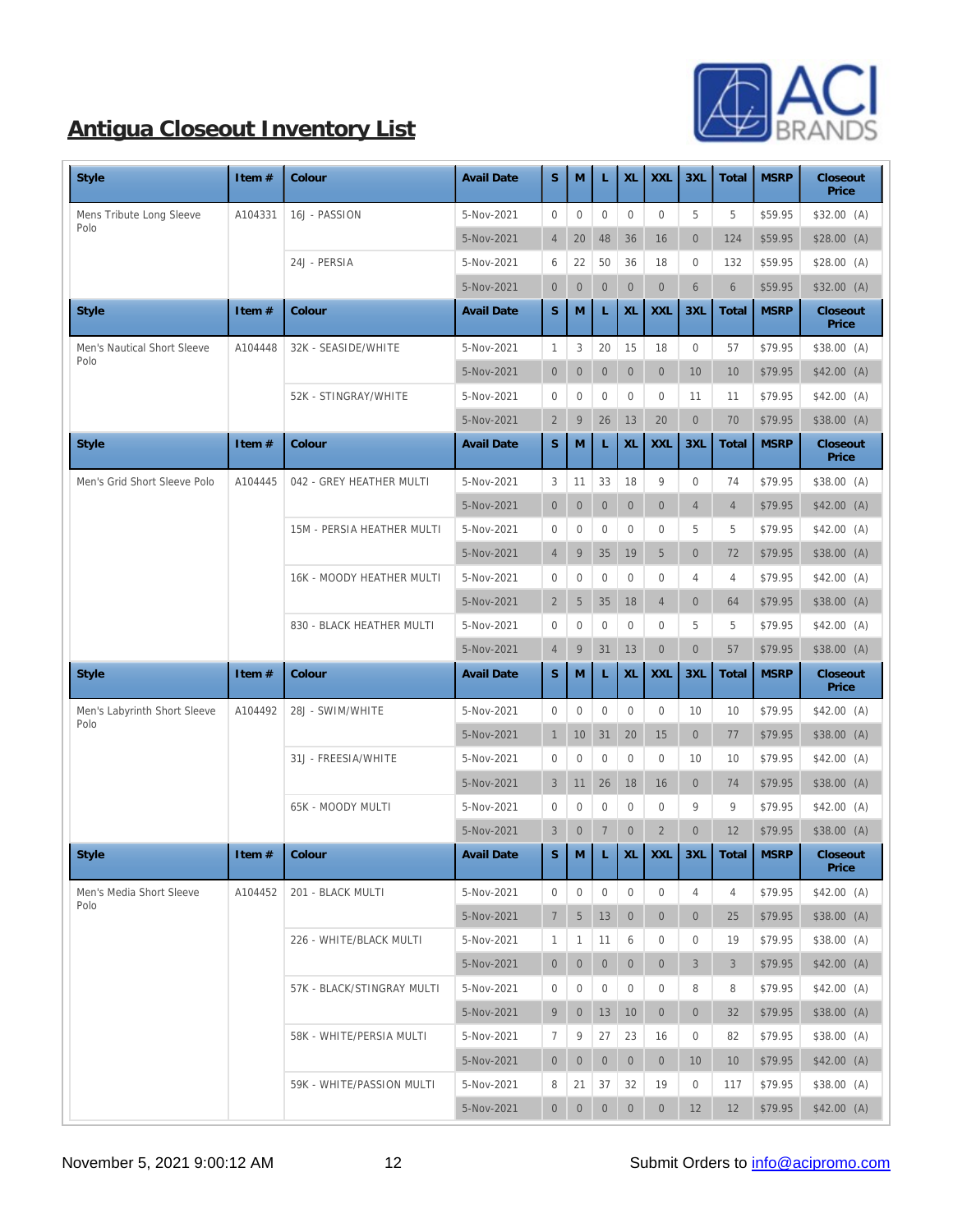

| Men's Media Short Sleeve     | A104452 | 65K - MOODY MULTI                 | 5-Nov-2021        | $\mathbf{0}$     | $\overline{0}$   | $\mathbf{0}$     | $\mathbf{0}$     | $\overline{0}$   | 5                | 5              | \$79.95     | $$42.00$ (A)      |
|------------------------------|---------|-----------------------------------|-------------------|------------------|------------------|------------------|------------------|------------------|------------------|----------------|-------------|-------------------|
| Polo                         |         |                                   | 5-Nov-2021        | $\boldsymbol{7}$ | $\,8\,$          | 15               | $\mathbf{1}$     | $\mathbf{0}$     | $\overline{0}$   | 31             | \$79.95     | \$38.00(A)        |
| <b>Style</b>                 | Item #  | Colour                            | <b>Avail Date</b> | S                | M                | L                | XL               | <b>XXL</b>       | 3XL              | Total          | <b>MSRP</b> | Closeout<br>Price |
| Men's View Short Sleeve Polo | A104451 | <b>15M - PERSIA HEATHER MULTI</b> | 5-Nov-2021        | $\boldsymbol{0}$ | $\overline{0}$   | $\mathbf{0}$     | $\mathbf{0}$     | $\overline{0}$   | $\mathbf{0}$     | $\mathbf{0}$   | \$79.95     | \$0.00(A)         |
|                              |         |                                   | 5-Nov-2021        | $\mathbf{0}$     | $\mathbf{0}$     | $\mathbf{0}$     | $\overline{0}$   | $\overline{0}$   | $\overline{0}$   | $\overline{0}$ | \$79.95     | \$0.00(A)         |
|                              |         | 79K - OATMEAL HEATHER             | 5-Nov-2021        | $\boldsymbol{0}$ | $\mathbf{0}$     | $\mathbf{0}$     | $\mathbf{0}$     | $\overline{0}$   | $\mathbf{0}$     | $\mathbf{0}$   | \$79.95     | \$0.00(A)         |
|                              |         | <b>MULTI</b>                      | 5-Nov-2021        | $\boldsymbol{0}$ | $\mathbf{0}$     | $\overline{0}$   | $\mathbf{0}$     | $\overline{0}$   | $\mathbf{0}$     | $\overline{0}$ | \$79.95     | \$0.00(A)         |
|                              |         | 830 - BLACK HEATHER MULTI         | 5-Nov-2021        | $\boldsymbol{0}$ | $\overline{0}$   | $\mathbf{0}$     | $\mathbf{0}$     | $\mathbf{0}$     | $\Omega$         | $\mathbf{0}$   | \$79.95     | \$0.00(A)         |
|                              |         |                                   | 5-Nov-2021        | $\mathbf{0}$     | $\mathbf{0}$     | $\mathbf{0}$     | $\boldsymbol{0}$ | $\mathbf{0}$     | $\overline{0}$   | $\overline{0}$ | \$79.95     | \$0.00(A)         |
| <b>Style</b>                 | Item #  | Colour                            | <b>Avail Date</b> | S                | $\mathbf{M}$     | L                | XL               | <b>XXL</b>       | 3XL              | Total          | <b>MSRP</b> | Closeout<br>Price |
| Men's Chalet Pullover        | A104453 | 44E - GREY                        | 5-Nov-2021        | $\boldsymbol{0}$ | $\mathbf{0}$     | $\mathbf{0}$     | $\mathbf{0}$     | $\boldsymbol{0}$ | 17               | 17             | \$99.95     | \$50.00(A)        |
|                              |         | HEATHER/CHARCOAL                  | 5-Nov-2021        | $\overline{4}$   | $\boldsymbol{0}$ | $\overline{4}$   | $\boldsymbol{0}$ | $\mathbf{1}$     | $\overline{0}$   | 9              | \$99.95     | \$46.00(A)        |
|                              |         | 63K - MOODY                       | 5-Nov-2021        | 3                | $\boldsymbol{0}$ | 11               | $\boldsymbol{0}$ | $\boldsymbol{0}$ | $\mathbf{0}$     | 14             | \$99.95     | \$46.00 (A)       |
|                              |         | HEATHER/CHARCOAL                  | 5-Nov-2021        | $\mathbf{0}$     | $\mathbf{0}$     | $\mathbf{0}$     | $\boldsymbol{0}$ | $\mathbf{0}$     | 8                | 8              | \$99.95     | \$50.00(A)        |
|                              |         | 64K - OATMEAL                     | 5-Nov-2021        | $\boldsymbol{0}$ | $\overline{0}$   | $\mathbf{0}$     | $\mathbf{0}$     | $\overline{0}$   | 9                | 9              | \$99.95     | \$50.00(A)        |
|                              |         | HEATHER/OATMEAL                   | 5-Nov-2021        | $\mathbf 5$      | $6\phantom{1}$   | 20               | 10               | 9                | $\overline{0}$   | 50             | \$99.95     | \$46.00(A)        |
|                              |         | 917 - BLACK HEATHER/BLACK         | 5-Nov-2021        | $\boldsymbol{0}$ | $\bf{0}$         | $\mathbf{0}$     | $\boldsymbol{0}$ | $\mathbf{0}$     | 14               | 14             | \$99.95     | \$50.00(A)        |
|                              |         |                                   | 5-Nov-2021        | $\overline{4}$   | 14               | 21               | $\boldsymbol{6}$ | $5\,$            | $\overline{0}$   | 50             | \$99.95     | \$46.00(A)        |
| <b>Style</b>                 | Item#   | Colour                            | <b>Avail Date</b> | S                | $\mathbf{M}$     | L                | XL               | <b>XXL</b>       | 3XL              | Total          | <b>MSRP</b> | Closeout<br>Price |
| Men's Rapid Pullover         | A104466 | 15M - PERSIA HEATHER MULTI        | 5-Nov-2021        | $\boldsymbol{0}$ | $\boldsymbol{0}$ | $\mathbf{0}$     | $\boldsymbol{0}$ | $\boldsymbol{0}$ | $\mathbf{0}$     | $\mathbf{0}$   | \$99.95     | \$0.00(A)         |
|                              |         |                                   | 5-Nov-2021        | $\mathbf{0}$     | $\mathbf{0}$     | $\mathbf{0}$     | $\boldsymbol{0}$ | $\mathbf{0}$     | $\mathbf{0}$     | $\overline{0}$ | \$99.95     | \$0.00(A)         |
|                              |         | 16K - MOODY HEATHER MULTI         | 5-Nov-2021        | $\boldsymbol{0}$ | $\mathbf{0}$     | $\mathbf{0}$     | $\bf{0}$         | $\overline{0}$   | $\mathbf{0}$     | $\mathbf{0}$   | \$99.95     | \$0.00(A)         |
|                              |         |                                   | 5-Nov-2021        | $\bf{0}$         | $\mathbf{0}$     | $\mathbf{0}$     | $\boldsymbol{0}$ | $\mathbf{0}$     | $\mathbf{0}$     | $\overline{0}$ | \$99.95     | \$0.00(A)         |
|                              |         | 830 - BLACK HEATHER MULTI         | 5-Nov-2021        | $\boldsymbol{0}$ | $\bf{0}$         | $\mathbf{0}$     | $\boldsymbol{0}$ | $\boldsymbol{0}$ | $\mathbf{0}$     | $\mathbf{0}$   | \$99.95     | \$0.00(A)         |
|                              |         |                                   | 5-Nov-2021        | $\boldsymbol{0}$ | $\mathbf{0}$     | $\boldsymbol{0}$ | $\boldsymbol{0}$ | $\mathbf{0}$     | $\mathbf{0}$     | $\overline{0}$ | \$99.95     | \$0.00(A)         |
|                              |         | 97K - CONCRETE/STEEL              | 5-Nov-2021        | $\boldsymbol{0}$ | $\boldsymbol{0}$ | $\mathbf{0}$     | $\mathbf{0}$     | $\bf{0}$         | $\boldsymbol{0}$ | $\mathbf{0}$   | \$99.95     | \$0.00(A)         |
|                              |         | <b>HEATHER</b>                    | 5-Nov-2021        | $\overline{0}$   | $\boldsymbol{0}$ | $\boldsymbol{0}$ | $\mathbf{0}$     | $\overline{0}$   | $\boldsymbol{0}$ | $\overline{0}$ | \$99.95     | \$0.00(A)         |

### **Collection: Womens Fashion Collection**

| Style                     | Item $#$ | Colour                  | <b>Avail Date</b> | S.             | M              | L              | <b>XL</b> | <b>XXL</b>     | 3XL            | Total          | <b>MSRP</b> | Closeout<br>Price |
|---------------------------|----------|-------------------------|-------------------|----------------|----------------|----------------|-----------|----------------|----------------|----------------|-------------|-------------------|
| Womens Olympia Sleeveless | A104303  | 226 - WHITE/BLACK MULTI | $5-Nov-2021$      | $\mathbf{2}$   | 5              | $\mathbf{0}$   | $\Omega$  | $\Omega$       | $\Omega$       | $\mathcal{I}$  | \$79.95     | \$40.00(A)        |
| Polo                      |          | 69F - PLUM MULTI        | 5-Nov-2021        | $\overline{0}$ | $\overline{0}$ | $\Omega$       | $\Omega$  | $\overline{0}$ | $\overline{0}$ | $\overline{0}$ | \$79.95     | \$40.00(A)        |
|                           |          | 70F - AEGEAN MULTI      | 5-Nov-2021        | 9              | 11             | $\overline{2}$ | 3         | $\overline{0}$ | $\Omega$       | 25             | \$79.95     | \$40.00(A)        |
|                           |          | 71F - CORAL MULTI       | 5-Nov-2021        | 1              | 11             | $\Omega$       | $\theta$  | $\overline{0}$ | $\overline{0}$ | 12             | \$79.95     | \$40.00(A)        |
|                           |          | 72F - DENIM MULTI       | $5-Nov-2021$      | $\overline{0}$ | 3              | $\overline{0}$ | $\Omega$  | $\Omega$       | $\Omega$       | 3              | \$79.95     | \$40.00(A)        |
|                           |          | 942 - BLACK/WHITE MULTI | $5-Nov-2021$      | 11             | $\Omega$       | $\Omega$       | $\theta$  | $\Omega$       | $\Omega$       | 11             | \$79.95     | \$40.00(A)        |
| Style                     | Item $#$ | Colour                  | <b>Avail Date</b> | <sub>S</sub>   | M              | L              | <b>XL</b> | <b>XXL</b>     | 3XL            | Total          | <b>MSRP</b> | Closeout<br>Price |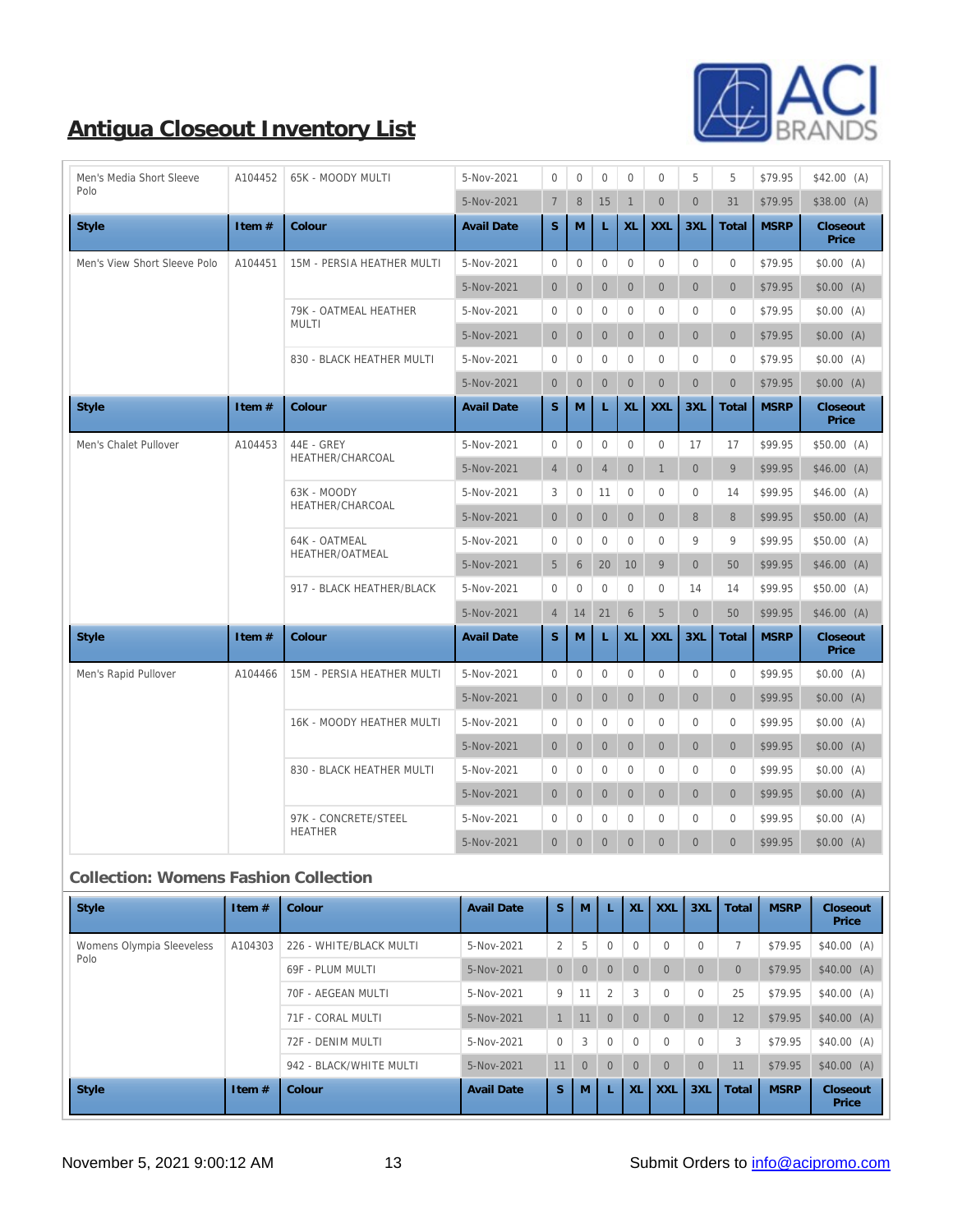

| Womens Plaza Short Sleeve        | A104306  | 75F - CINDER HEATHER MULTI | 5-Nov-2021        | $\bf{0}$         | $\bf{0}$         | $\bf{0}$         | $\bf{0}$         | $\boldsymbol{0}$ | $\boldsymbol{0}$ | $\bf{0}$         | \$79.95     | $$39.60$ (A)      |
|----------------------------------|----------|----------------------------|-------------------|------------------|------------------|------------------|------------------|------------------|------------------|------------------|-------------|-------------------|
| Polo                             |          | 76F - PLUM HEATHER MULTI   | 5-Nov-2021        | $\,6\,$          | $\mathbf{0}$     | $\mathbf{0}$     | $\mathbf{0}$     | $\overline{0}$   | $\overline{0}$   | 6                | \$79.95     | \$40.00(A)        |
|                                  |          | 77F - AEGEAN HEATHER MULTI | 5-Nov-2021        | $\boldsymbol{2}$ | 3                | $\mathbf{0}$     | $\bf{0}$         | $\overline{0}$   | $\overline{0}$   | 5                | \$79.95     | \$40.00(A)        |
|                                  |          | 79F - DENIM HEATHER MULTI  | 5-Nov-2021        | $5\phantom{.0}$  | $\boldsymbol{0}$ | $\mathbf{0}$     | $\mathbf{0}$     | $\mathbf{0}$     | $\overline{0}$   | $\overline{5}$   | \$79.95     | \$40.00(A)        |
|                                  |          | 830 - BLACK HEATHER MULTI  | 5-Nov-2021        | 6                | $\mathbf{0}$     | $\mathbf{0}$     | $\boldsymbol{0}$ | $\boldsymbol{0}$ | $\boldsymbol{0}$ | $\,6\,$          | \$79.95     | \$40.00(A)        |
| <b>Style</b>                     | Item#    | Colour                     | <b>Avail Date</b> | S                | M                |                  | XL               | <b>XXL</b>       | 3XL              | Total            | <b>MSRP</b> | Closeout<br>Price |
| Womens Futura Short Sleeve       | A104308  | 81F - BLACK MULTI/WHITE    | 5-Nov-2021        | 9                | 14               | $\mathbf{3}$     | $\mathbf{1}$     | $\mathbf{0}$     | $\mathbf{0}$     | 27               | \$79.95     | \$40.00(A)        |
| Polo                             |          | 83F - DENIM MULTI/WHITE    | 5-Nov-2021        | $6\phantom{.0}$  | $\boldsymbol{7}$ | $\mathbf{0}$     | $\boldsymbol{2}$ | $\overline{0}$   | 0                | 15               | \$79.95     | \$40.00(A)        |
|                                  |          | 84F - CORAL MULTI/WHITE    | 5-Nov-2021        | 9                | 21               | $\overline{5}$   | $6\phantom{.}$   | $\mathbf{0}$     | $\overline{0}$   | 41               | \$79.95     | \$40.00(A)        |
|                                  |          | 85F - AEGEAN MULTI/WHITE   | 5-Nov-2021        | 19               | 32               | 26               | 12               | $\overline{0}$   | $\overline{0}$   | 89               | \$79.95     | \$40.00 (A)       |
|                                  |          | 86F - PLUM MULTI/WHITE     | 5-Nov-2021        | $\mathbf{3}$     | $\mathbf{0}$     | $\mathbf{0}$     | $\mathbf{0}$     | $\mathbf{0}$     | $\overline{0}$   | 3                | \$79.95     | \$40.00(A)        |
| <b>Style</b>                     | Item #   | Colour                     | <b>Avail Date</b> | $\mathbf S$      | M                | L                | XL               | <b>XXL</b>       | 3XL              | Total            | <b>MSRP</b> | Closeout<br>Price |
| Womens Opal Short Sleeve<br>Polo | A104307  | 201 - BLACK MULTI          | 5-Nov-2021        | 19               | 34               | 11               | 8                | $\boldsymbol{0}$ | $\boldsymbol{0}$ | 72               | \$79.95     | \$40.00(A)        |
|                                  |          | 69F - PLUM MULTI           | 5-Nov-2021        | $\overline{0}$   | $\boldsymbol{9}$ | $\boldsymbol{0}$ | $\mathbf{0}$     | $\overline{0}$   | $\overline{0}$   | 9                | \$79.95     | \$40.00(A)        |
|                                  |          | 70F - AEGEAN MULTI         | 5-Nov-2021        | $\overline{5}$   | $9\,$            | 14               | 11               | $\boldsymbol{0}$ | $\overline{0}$   | 39               | \$79.95     | \$40.00(A)        |
|                                  |          | 71F - CORAL MULTI          | 5-Nov-2021        | 18               | 27               | 21               | 14               | $\overline{0}$   | $\overline{0}$   | 80               | \$79.95     | \$40.00(A)        |
|                                  |          | 72F - DENIM MULTI          | 5-Nov-2021        | 1                | 12               | $\boldsymbol{0}$ | $\boldsymbol{0}$ | $\boldsymbol{0}$ | $\boldsymbol{0}$ | 13               | \$79.95     | \$40.00 (A)       |
| <b>Style</b>                     | Item #   | Colour                     | <b>Avail Date</b> | $\mathbf S$      | M                | L                | XL               | <b>XXL</b>       | 3XL              | Total            | <b>MSRP</b> | Closeout<br>Price |
| Womens Payson Sleeveless         | A104304  | 201 - BLACK MULTI          | 5-Nov-2021        | $\mathbf{1}$     | $\mathbf{1}$     | $\boldsymbol{0}$ | $\mathbf{0}$     | $\overline{0}$   | $\overline{0}$   | $\sqrt{2}$       | \$74.95     | \$36.00(A)        |
| Polo                             |          | 69F - PLUM MULTI           | 5-Nov-2021        | $\boldsymbol{0}$ | $\mathbf{0}$     | $\mathbf{0}$     | $\mathbf{0}$     | $\overline{0}$   | $\overline{0}$   | $\mathbf{0}$     | \$74.95     | \$36.30(A)        |
|                                  |          | 70F - AEGEAN MULTI         | 5-Nov-2021        | $\overline{0}$   | $\mathbf{1}$     | $\mathbf{0}$     | $\mathbf{0}$     | $\overline{0}$   | $\overline{0}$   | $\mathbf{1}$     | \$74.95     | \$36.00(A)        |
|                                  |          | 72F - DENIM MULTI          | 5-Nov-2021        | 2                | $\mathbf{0}$     | $\mathbf{0}$     | $\bf{0}$         | $\bf{0}$         | 0                | $\boldsymbol{2}$ | \$74.95     | \$36.00(A)        |
|                                  |          | 74F - CINDER MULTI         |                   |                  | $\boldsymbol{0}$ | $\boldsymbol{0}$ | $\boldsymbol{0}$ | $\overline{0}$   | $\mathbf{0}$     |                  |             |                   |
| <b>Style</b>                     |          |                            | 5-Nov-2021        | $\mathbf{3}$     |                  |                  |                  |                  |                  | $\mathbf{3}$     | \$74.95     | \$36.00(A)        |
|                                  | Item #   | Colour                     | <b>Avail Date</b> | S                | M                | L                | XL               | <b>XXL</b>       | 3XL              | Total            | <b>MSRP</b> | Closeout<br>Price |
| Womens Payson Short              | A104305  | 201 - BLACK MULTI          | 5-Nov-2021        | 9                | 3                | $\boldsymbol{0}$ | $\mathbf{0}$     | $\overline{0}$   | $\overline{0}$   | 12               | \$79.95     | \$40.00(A)        |
| Sleeve Polo                      |          | 69F - PLUM MULTI           | 5-Nov-2021        | 3                | $\overline{0}$   | $\mathbf{0}$     | $\mathbf{0}$     | $\overline{0}$   | $\overline{0}$   | 3                | \$79.95     | \$40.00(A)        |
|                                  |          | 70F - AEGEAN MULTI         | 5-Nov-2021        | 11               | 16               | $\,$ 5 $\,$      | $\boldsymbol{0}$ | $\mathbf{0}$     | $\overline{0}$   | $32\,$           | \$79.95     | \$40.00 (A)       |
|                                  |          | 71F - CORAL MULTI          | 5-Nov-2021        | 11               | 9                | $\boldsymbol{0}$ | $\mathbf{0}$     | $\overline{0}$   | $\mathbf{0}$     | 20               | \$79.95     | \$40.00(A)        |
|                                  |          | 72F - DENIM MULTI          | 5-Nov-2021        | $\overline{4}$   | $\boldsymbol{0}$ | $\boldsymbol{0}$ | $\boldsymbol{0}$ | $\bf{0}$         | $\bf{0}$         | 4                | \$79.95     | \$40.00(A)        |
|                                  |          | 74F - CINDER MULTI         | 5-Nov-2021        | 8                | $\boldsymbol{2}$ | $\boldsymbol{0}$ | $\boldsymbol{0}$ | $\boldsymbol{0}$ | $\boldsymbol{0}$ | 10               | \$79.95     | \$40.00(A)        |
| <b>Style</b>                     | Item $#$ | Colour                     | <b>Avail Date</b> | $\mathbf S$      | M                | L                | XL               | <b>XXL</b>       | 3XL              | Total            | <b>MSRP</b> | Closeout<br>Price |
| <b>Womens Pearl Sleeveless</b>   | A104142  | 001 - WHITE                | 5-Nov-2021        | $\boldsymbol{0}$ | $\boldsymbol{0}$ | $\boldsymbol{0}$ | $\mathbf{0}$     | 3                | $\mathbf{0}$     | 3                | \$64.95     | \$32.00 (A)       |
| Polo                             |          | 005 - NAVY                 | 5-Nov-2021        | $\mathbf{1}$     | $\mathbf{0}$     | $\mathbf{0}$     | $\overline{0}$   | $\mathbf{2}$     | $\overline{0}$   | 3                | \$64.95     | $$32.00$ (A)      |
|                                  |          | 010 - BLACK                | 5-Nov-2021        | $\bf{0}$         | $\mathbf{0}$     | $\boldsymbol{0}$ | $\boldsymbol{0}$ | $\bf{0}$         | $\bf{0}$         | $\mathbf{0}$     | \$64.95     | $$32.00$ (A)      |
|                                  |          | 43F - PLUM                 | 5-Nov-2021        | $\overline{0}$   | $\mathbf{0}$     | $\mathbf{0}$     | $\overline{0}$   | $\overline{0}$   | $\overline{0}$   | $\mathbf{0}$     | \$64.95     | \$32.00(A)        |
|                                  |          | 44F - AEGEAN               | 5-Nov-2021        | 0                | 3                | $\bf{0}$         | $\boldsymbol{0}$ | 0                | 0                | 3                | \$64.95     | \$32.00(A)        |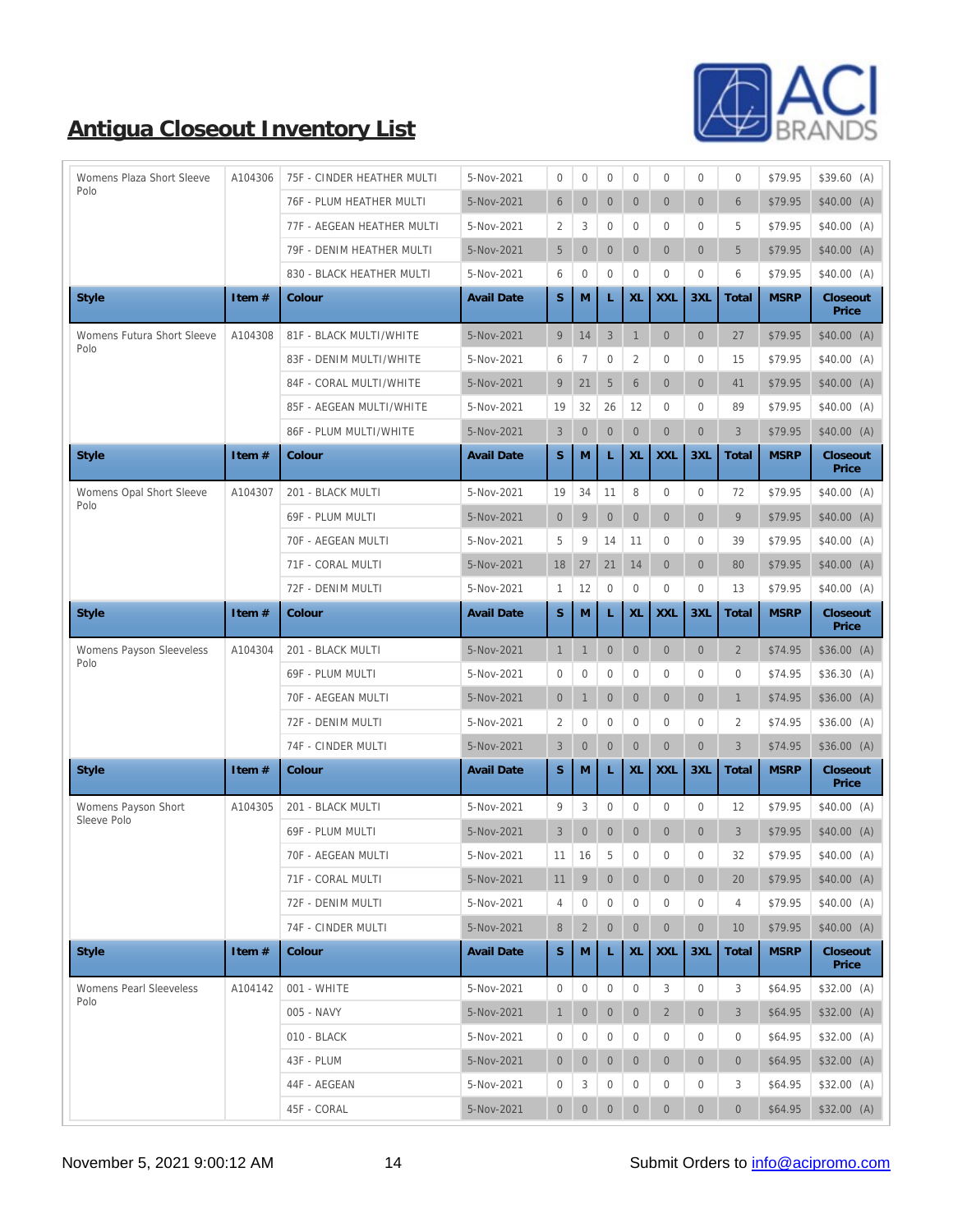

| <b>Womens Pearl Sleeveless</b><br>Polo      | A104142          | 46F - DENIM                      | 5-Nov-2021        | $\mathbf{0}$     | $\boldsymbol{0}$ | $\boldsymbol{0}$ | $\mathbf{0}$     | $\mathbf{0}$     | $\mathbf{0}$     | $\mathbf{0}$     | \$64.95                                                                            | \$32.00(A)        |
|---------------------------------------------|------------------|----------------------------------|-------------------|------------------|------------------|------------------|------------------|------------------|------------------|------------------|------------------------------------------------------------------------------------|-------------------|
| <b>Style</b>                                | Item#            | Colour                           | <b>Avail Date</b> | S                | M                | L                | XL               | <b>XXL</b>       | 3XL              | Total            | <b>MSRP</b>                                                                        | Closeout<br>Price |
| <b>Womens Pearl Short Sleeve</b>            | A104145          | 04B - JADE                       | 5-Nov-2021        | $\boldsymbol{0}$ | $\boldsymbol{0}$ | $\boldsymbol{0}$ | $\mathbf{0}$     | $\mathbf{0}$     | $\boldsymbol{0}$ | $\mathbf{0}$     | \$64.95                                                                            | $$12.00$ (A)      |
| Polo                                        |                  | 05B - ROSEWOOD                   | 5-Nov-2021        | $\bf{0}$         | $\boldsymbol{0}$ | $\boldsymbol{0}$ | $\boldsymbol{0}$ | $\mathbf{0}$     | $\bf{0}$         | $\bf{0}$         | \$64.95                                                                            | \$16.00(A)        |
|                                             |                  | 06B - FROST                      | 5-Nov-2021        | $\boldsymbol{0}$ | $\mathbf{0}$     | $\mathbf{0}$     | $\overline{0}$   | $\overline{0}$   | $\mathbf{0}$     | $\mathbf{0}$     | \$64.95                                                                            | \$16.00(A)        |
|                                             |                  | 07B - CHARDONNAY                 | 5-Nov-2021        | $\boldsymbol{0}$ | $\boldsymbol{0}$ | $\boldsymbol{0}$ | $\mathbf{0}$     | $\overline{0}$   | $\mathbf{0}$     | $\mathbf{0}$     | \$64.95                                                                            | \$16.00(A)        |
|                                             |                  | 08B - PEACH                      | 5-Nov-2021        | $\overline{0}$   | $\boldsymbol{0}$ | $\boldsymbol{0}$ | $\boldsymbol{0}$ | $\overline{0}$   | $\boldsymbol{0}$ | $\mathbf{0}$     | \$64.95                                                                            | \$16.00(A)        |
|                                             |                  | 43F - PLUM                       | 5-Nov-2021        | $\bf{0}$         | $\boldsymbol{0}$ | $\boldsymbol{0}$ | $\boldsymbol{0}$ | $\bf{0}$         | $\bf{0}$         | $\mathbf{0}$     | \$64.95                                                                            | \$32.00(A)        |
|                                             |                  | 44F - AEGEAN                     | 5-Nov-2021        | 10               | $\, 8$           | $\mathbf{0}$     | $\boldsymbol{0}$ | $\overline{0}$   | $\mathbf{0}$     | 18               | \$64.95                                                                            | \$32.00(A)        |
|                                             |                  | 45F - CORAL                      | 5-Nov-2021        | 10               | 10               | $\boldsymbol{0}$ | $\overline{0}$   | $\mathbf{0}$     | $\mathbf{0}$     | 20               | \$64.95                                                                            | \$32.00(A)        |
|                                             |                  | 46F - DENIM                      | 5-Nov-2021        | $\overline{4}$   | $\sqrt{5}$       | $\mathbf{0}$     | $\boldsymbol{0}$ | $\overline{0}$   | $\mathbf{0}$     | 9                | \$64.95                                                                            | \$40.00(A)        |
| <b>Style</b>                                | Item#            | Colour                           | <b>Avail Date</b> | $\mathbf S$      | M                | L                | XL               | <b>XXL</b>       | 3XL              | Total            | <b>MSRP</b>                                                                        | Closeout<br>Price |
| Womens Scope Short Sleeve                   | A104214          | 01C - FROST/LAGUNA               | 5-Nov-2021        | $\mathbf{0}$     | $\boldsymbol{0}$ | $\boldsymbol{0}$ | $\boldsymbol{0}$ | $\mathbf{0}$     | $\boldsymbol{0}$ | $\bf{0}$         | \$79.95                                                                            | \$16.00(A)        |
| Polo                                        |                  | 02C - ROSEWOOD/RADISH            | 5-Nov-2021        | $\mathbf{0}$     | $\overline{9}$   | $\boldsymbol{0}$ | $\overline{0}$   | $\overline{0}$   | $\mathbf{0}$     | 9                | \$79.95                                                                            | \$16.00(A)        |
|                                             |                  | 13C - BEDROCK/BLACK              | 5-Nov-2021        | $\bf{0}$         | 25               | $\boldsymbol{0}$ | $\boldsymbol{0}$ | 0                | $\bf{0}$         | 25               | \$79.95                                                                            | \$16.00(A)        |
|                                             |                  | 14C - LIGHT NAVY/NAVY            | 5-Nov-2021        | $\overline{0}$   | 3                | $\mathbf{0}$     | $\overline{0}$   | 3                | $\mathbf{0}$     | $6\phantom{1}6$  | \$79.95                                                                            | \$16.00(A)        |
|                                             |                  | 97B - JADE/BERMUDA               | 5-Nov-2021        | $\bf{0}$         | $\boldsymbol{0}$ | $\boldsymbol{0}$ | $\boldsymbol{0}$ | $\mathbf{0}$     | $\bf{0}$         | $\mathbf{0}$     | \$79.95                                                                            | \$16.00(A)        |
|                                             |                  | 98B - PEACH/FLAMINGO             | 5-Nov-2021        | $\boldsymbol{0}$ | $\boldsymbol{0}$ | $\boldsymbol{0}$ | $\mathbf{0}$     | $\overline{0}$   | $\mathbf{0}$     | $\mathbf{0}$     | \$79.95                                                                            | \$16.00(A)        |
| <b>Style</b>                                | Item#            | Colour                           | <b>Avail Date</b> | $\mathbf S$      | M                | L                | XL               | <b>XXL</b>       | 3XL              | Total            | <b>MSRP</b>                                                                        | Closeout<br>Price |
| <b>Womens Sureshot Short</b><br>Sleeve Polo | A104151          | 942 - BLACK/WHITE MULTI          | 5-Nov-2021        | $\mathbf{0}$     | 3                | $\boldsymbol{0}$ | $\bf{0}$         | $\mathbf{0}$     | $\mathbf{0}$     | 3                | \$79.95                                                                            | \$16.00(A)        |
| <b>Style</b>                                | Item#            | Colour                           | <b>Avail Date</b> | $\mathbf S$      | M                | L                | XL               | <b>XXL</b>       | 3XL              | Total            | <b>MSRP</b>                                                                        | Closeout<br>Price |
| Womens Tiki Short Sleeve<br>Polo            | A104150          | $64B -$<br>WHITE/NAVY/CHARDONNAY | 5-Nov-2021        | $\mathbf{1}$     | $\mathbf{0}$     | $\mathbf{0}$     | $\boldsymbol{0}$ | $\mathbf{0}$     | $\mathbf{0}$     | 1                | \$79.95                                                                            | \$16.00(A)        |
| <b>Style</b>                                | Item #           | Colour                           | <b>Avail Date</b> | S                | M                | L                | XL               | <b>XXL</b>       | 3XL              | Total            | <b>MSRP</b>                                                                        | Closeout<br>Price |
| Womens Express Vest                         | A104155          | 48B - NAVY/CHARDONNAY            | 5-Nov-2021        | 6                | $\boldsymbol{0}$ | $\boldsymbol{0}$ | $\mathbf{0}$     | $\mathbf{0}$     | $\mathbf{0}$     | 6                | \$109.95                                                                           | \$20.00(A)        |
| Style                                       | Item $\#$ Colour |                                  | Avail Date        |                  |                  |                  |                  |                  |                  |                  | $\Big  S \Big  M \Big  L \Big  XL \Big  XL \Big  3XL \Big  Total \Big  MSRP \Big $ | Closeout<br>Price |
| Womens Getaway Jacket                       | A104156          | 005 - NAVY                       | 5-Nov-2021        | $\mathbf{0}$     | $\boldsymbol{0}$ | $\mathbf{0}$     | $\mathbf{0}$     | $\mathbf{0}$     | $\mathbf{0}$     | $\mathbf{0}$     | \$99.95                                                                            | \$20.00(A)        |
| <b>Style</b>                                | Item #           | Colour                           | <b>Avail Date</b> | $\mathbf S$      | M                | L                | XL               | <b>XXL</b>       | 3XL              | Total            | <b>MSRP</b>                                                                        | Closeout<br>Price |
| Womens Solace Pullover                      | A104147          | 185 - BLACK/WHITE                | 5-Nov-2021        | $\mathbf{0}$     | $\boldsymbol{0}$ | $\boldsymbol{0}$ | $\mathbf{0}$     | $\mathbf{0}$     | $\boldsymbol{0}$ | $\boldsymbol{0}$ | \$99.95                                                                            | \$20.00(A)        |
|                                             |                  | 71B - BLACK/WHITE/RADISH         | 5-Nov-2021        | $\boldsymbol{0}$ | $\boldsymbol{0}$ | $\mathbf{0}$     | $\mathbf{0}$     | $\overline{0}$   | $\overline{0}$   | $\mathbf{0}$     | \$99.95                                                                            | \$20.00(A)        |
|                                             |                  | 72B - BLACK/WHITE/LAGUNA         | 5-Nov-2021        | $\mathbf{0}$     | $\boldsymbol{0}$ | $\boldsymbol{0}$ | $\bf{0}$         | $\bf{0}$         | $\bf{0}$         | $\mathbf{0}$     | \$99.95                                                                            | \$20.00(A)        |
|                                             |                  | 74B - BLACK/WHITE/JADE           | 5-Nov-2021        | $\boldsymbol{0}$ | $\boldsymbol{0}$ | $\mathbf{0}$     | $\boldsymbol{0}$ | $\overline{0}$   | $\boldsymbol{0}$ | $\mathbf{0}$     | \$99.95                                                                            | \$20.00(A)        |
| <b>Style</b>                                | Item #           | Colour                           | <b>Avail Date</b> | $\mathbf S$      | M                | L                | XL               | <b>XXL</b>       | 3XL              | Total            | <b>MSRP</b>                                                                        | Closeout<br>Price |
| <b>Womens Tribute Short</b>                 | A104198          | 57F - MEDIUM PLUM                | 5-Nov-2021        | 3                | $\boldsymbol{0}$ | $\boldsymbol{0}$ | $\mathbf{0}$     | $\boldsymbol{0}$ | $\boldsymbol{0}$ | 3                | \$49.95                                                                            | \$24.00(A)        |
| Sleeve Polo                                 |                  | 58F - MEDIUM AEGEAN              | 5-Nov-2021        | 9                | 15               | $\mathbf{0}$     | $\mathbf{0}$     | $\mathbf{0}$     | $\boldsymbol{0}$ | 24               | \$49.95                                                                            | $$24.00$ (A)      |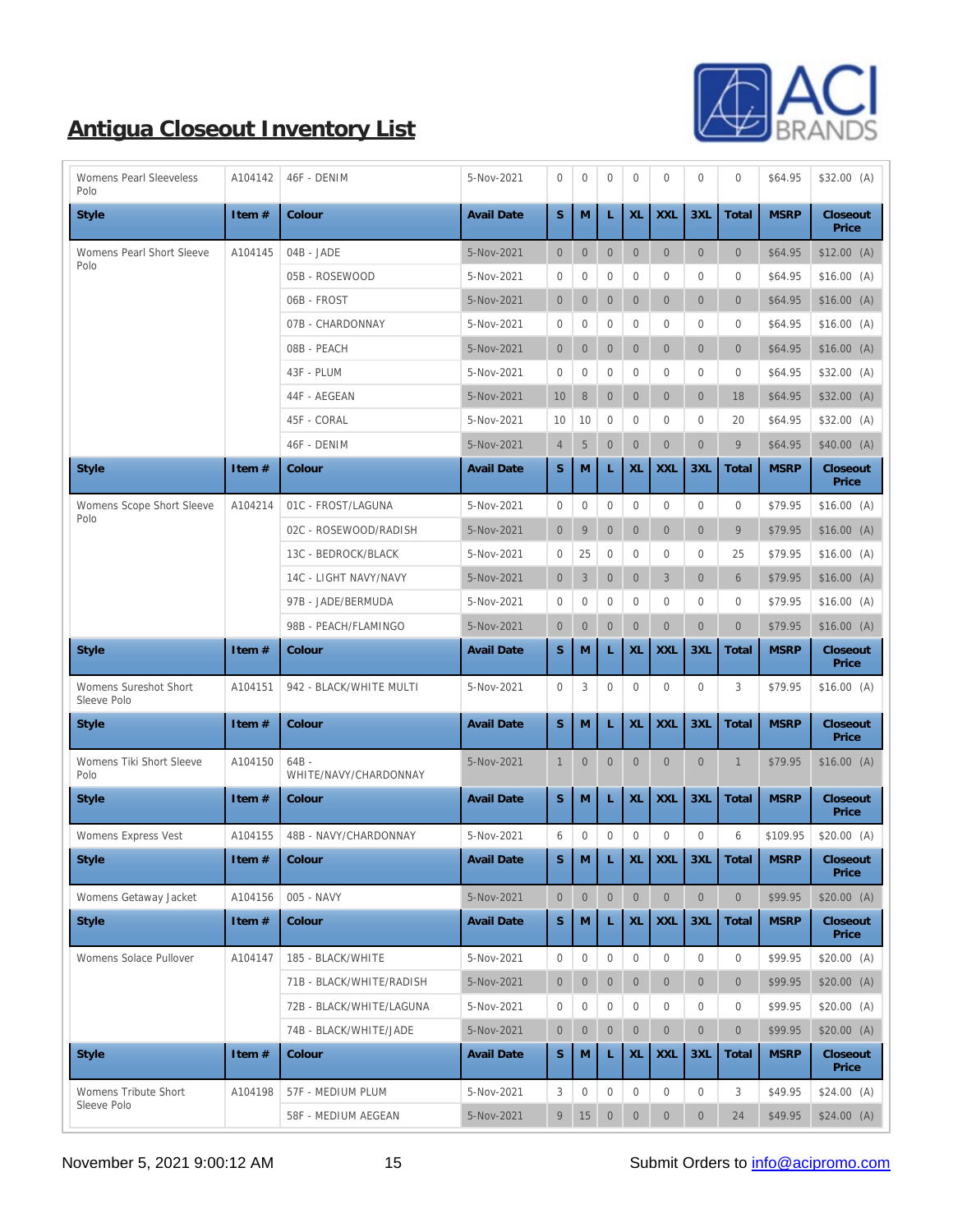

| <b>Womens Tribute Short</b> | A104198  | 59F - MEDIUM CORAL                             | 5-Nov-2021        | $\bf{0}$         | $\boldsymbol{2}$ | $\boldsymbol{0}$ | $\bf{0}$         | $\mathbf{0}$     | $\mathbf{0}$ | $\overline{c}$ | \$49.95     | \$24.00(A)        |
|-----------------------------|----------|------------------------------------------------|-------------------|------------------|------------------|------------------|------------------|------------------|--------------|----------------|-------------|-------------------|
| Sleeve Polo                 |          | <b>60F - MEDIUM DENIM</b>                      | 5-Nov-2021        | $5\overline{)}$  | 13               | $\mathbf 5$      | $\mathbf{0}$     | $\overline{0}$   | $\mathbf{0}$ | 23             | \$49.95     | $$24.00$ (A)      |
| <b>Style</b>                | Item #   | Colour                                         | <b>Avail Date</b> | S                | M                | L                | XL               | <b>XXL</b>       | 3XL          | Total          | <b>MSRP</b> | Closeout<br>Price |
| Womens Escapade 1/4 Zip     | A104356  | 201 - BLACK MULTI                              | 5-Nov-2021        | 18               | 30               | 22               | 11               | $\boldsymbol{0}$ | $\mathbf{0}$ | 81             | \$79.95     | \$40.00(A)        |
| Pullover                    |          | 230 - WHITE MULTI                              | 5-Nov-2021        | 9                | 20               | 14               | 10               | $\overline{0}$   | $\mathbf{0}$ | 53             | \$79.95     | \$40.00(A)        |
|                             |          | 69F - PLUM MULTI                               | 5-Nov-2021        | 7                | 19               | $\boldsymbol{7}$ | $\tau$           | $\bf{0}$         | $\bf{0}$     | 40             | \$79.95     | \$40.00(A)        |
| <b>Style</b>                | Item #   | Colour                                         | <b>Avail Date</b> | ${\bf S}$        | M                | L                | XL               | <b>XXL</b>       | 3XL          | Total          | <b>MSRP</b> | Closeout<br>Price |
| Womens Luna 1/4 Zip         | A104314  | 76F - PLUM HEATHER MULTI                       | 5-Nov-2021        | $\mathbf{0}$     | $\mathbf{0}$     | $\mathbf{0}$     | $\mathbf{0}$     | $\mathbf{0}$     | $\mathbf{0}$ | $\mathbf{0}$   | \$99.95     | \$48.00(A)        |
| Pullover                    |          | 77F - AEGEAN HEATHER MULTI                     | 5-Nov-2021        | $\boldsymbol{0}$ | $\mathbf{0}$     | $\boldsymbol{0}$ | $\mathbf{0}$     | 1                | $\bf{0}$     | $\mathbf{1}$   | \$99.95     | \$48.00(A)        |
|                             |          | 78F - CORAL HEATHER MULTI                      | 5-Nov-2021        | $\overline{0}$   | $\mathbf{0}$     | $\boldsymbol{0}$ | $\mathbf{0}$     | $\overline{0}$   | $\mathbf{0}$ | $\overline{0}$ | \$99.95     | \$48.00(A)        |
|                             |          | 79F - DENIM HEATHER MULTI                      | 5-Nov-2021        | $\boldsymbol{2}$ | $\mathbf{0}$     | $\mathbf{0}$     | $\overline{0}$   | $\boldsymbol{0}$ | $\mathbf{0}$ | $\overline{2}$ | \$99.95     | \$48.00(A)        |
| <b>Style</b>                | Item $#$ | Colour                                         | <b>Avail Date</b> | S                | M                | L                | XL               | <b>XXL</b>       | 3XL          | Total          | <b>MSRP</b> | Closeout<br>Price |
| Womens Paradox 1/2 Zip      | A104313  | 89F - BLACK/DENIM MULTI                        | 5-Nov-2021        | $\overline{0}$   | $\mathbf{0}$     | $\mathbf{0}$     | $\mathbf{0}$     | $\overline{0}$   | $\mathbf{0}$ | $\overline{0}$ | \$99.95     | \$55.20(A)        |
| Pullover                    |          | 91F - BLACK/AEGEAN MULTI                       | 5-Nov-2021        | $\bf{0}$         | $\mathbf{0}$     | $\boldsymbol{0}$ | 6                | $\overline{0}$   | $\bf{0}$     | 6              | \$99.95     | \$50.00 (A)       |
|                             |          | 92F - BLACK/PLUM MULTI                         | 5-Nov-2021        | $\overline{0}$   | $\mathbf{0}$     | $\boldsymbol{0}$ | $\boldsymbol{0}$ | $\overline{0}$   | $\mathbf{0}$ | $\overline{0}$ | \$99.95     | \$55.20(A)        |
|                             |          | 942 - BLACK/WHITE MULTI                        | 5-Nov-2021        | $\mathbf{1}$     | 1                | $\boldsymbol{0}$ | $\mathbf{1}$     | $\bf{0}$         | $\mathbf{0}$ | 3              | \$99.95     | \$55.20(A)        |
| <b>Style</b>                | Item #   | Colour                                         | <b>Avail Date</b> | $\mathbf S$      | M                | L                | $\mathbf{XL}$    | <b>XXL</b>       | 3XL          | Total          | <b>MSRP</b> | Closeout<br>Price |
| Womens Ideal Jacket         | A104316  | 19G - BLACK/DARK CINDER                        | 5-Nov-2021        | 9                | 14               | 11               | $\mathbf{0}$     | $\overline{0}$   | $\mathbf{0}$ | 34             | \$99.95     | \$50.00(A)        |
|                             |          | 78F - CORAL HEATHER MULTI                      | 5-Nov-2021        | 9                | 14               | 13               | 17               | $\bf{0}$         | $\bf{0}$     | 53             | \$99.95     | \$50.00(A)        |
|                             |          | 79F - DENIM HEATHER MULTI                      | 5-Nov-2021        | $\overline{0}$   | $\mathbf{0}$     | $\mathbf{0}$     | $\mathbf{0}$     | $\overline{0}$   | $\mathbf{0}$ | $\mathbf{0}$   | \$99.95     | \$55.20(A)        |
| <b>Style</b>                | Item #   | Colour                                         | <b>Avail Date</b> | S                | M                | L                | XL               | <b>XXL</b>       | 3XL          | Total          | <b>MSRP</b> | Closeout<br>Price |
| Womens Cameo Jacket         | A104315  | 203 - BLACK/SILVER                             | 5-Nov-2021        | $\boldsymbol{0}$ | $\mathbf{0}$     | $\mathbf{0}$     | $\overline{0}$   | $\boldsymbol{0}$ | $\mathbf{0}$ | $\mathbf{0}$   | \$99.95     | \$52.00(A)        |
|                             |          | 320 - WHITE/GOLD                               | 5-Nov-2021        | $\overline{0}$   | $\overline{0}$   | $\mathbf{0}$     | $\mathbf{0}$     | $\sqrt{2}$       | $\mathbf{0}$ | $\overline{2}$ | \$99.95     | \$52.00(A)        |
|                             |          | 94F - MEDIUM AEGEAN<br><b>HEATHER/BLACK</b>    | 5-Nov-2021        | $\bf{0}$         | $\bf{0}$         | $\boldsymbol{0}$ | $\boldsymbol{0}$ | $\bf{0}$         | $\bf{0}$     | $\bf{0}$       | \$99.95     | \$52.00(A)        |
|                             |          | 96F - MEDIUM DENIM<br><b>HEATHER/ROSE GOLD</b> | 5-Nov-2021        | $\mathbf{2}$     | $\sqrt{5}$       | $\mathbf{0}$     | $\boldsymbol{0}$ | $\mathbf{0}$     | $\mathbf{0}$ | $\,7$          | \$99.95     | \$52.00(A)        |
|                             |          | 97F - MEDIUM PLUM<br><b>HEATHER/SILVER</b>     | 5-Nov-2021        | $\boldsymbol{0}$ | $\bf{0}$         | 0                | $\boldsymbol{0}$ | 0                | $\bf{0}$     | $\bf{0}$       | \$99.95     | \$52.00(A)        |
| <b>Style</b>                | Item #   | Colour                                         | <b>Avail Date</b> | $\mathbf S$      | M                | L                | XL               | <b>XXL</b>       | 3XL          | Total          | <b>MSRP</b> | Closeout<br>Price |
| Womens Imagine Reversible   | A104312  | 69F - PLUM MULTI                               | 5-Nov-2021        | $7\phantom{.0}$  | 12               | 13               | $\overline{5}$   | $\overline{0}$   | $\mathbf{0}$ | 37             | \$99.95     | \$50.00(A)        |
| Vest                        |          | 72F - DENIM MULTI                              | 5-Nov-2021        | $\overline{4}$   | 8                | 4                | 3                | $\mathbf{0}$     | $\bf{0}$     | 19             | \$99.95     | \$50.00(A)        |
|                             |          | 942 - BLACK/WHITE MULTI                        | 5-Nov-2021        | 10               | $\sqrt{3}$       | $\boldsymbol{0}$ | $\boldsymbol{0}$ | $\overline{0}$   | $\mathbf{0}$ | 13             | \$99.95     | \$50.00(A)        |
| Style                       | Item #   | Colour                                         | <b>Avail Date</b> | $\mathbf S$      | M                | L                | XL               | <b>XXL</b>       | 3XL          | Total          | <b>MSRP</b> | Closeout<br>Price |
| Womens Cinch Skort          | A100780  | 201 - BLACK MULTI                              | 5-Nov-2021        | $\tau$           | 13               | 19               | 15               | $\boldsymbol{0}$ | $\mathbf{0}$ | 54             | \$89.95     | $$44.00$ (A)      |
|                             |          | 69F - PLUM MULTI                               | 5-Nov-2021        | $\overline{4}$   | $\,6\,$          | $\mathbf{0}$     | 12               | $\mathbf{0}$     | $\mathbf{0}$ | 22             | \$89.95     | $$44.00$ (A)      |
|                             |          | 72F - DENIM MULTI                              | 5-Nov-2021        | 5                | 16               | 11               | 9                | $\boldsymbol{0}$ | $\bf{0}$     | 41             | \$89.95     | \$44.00(A)        |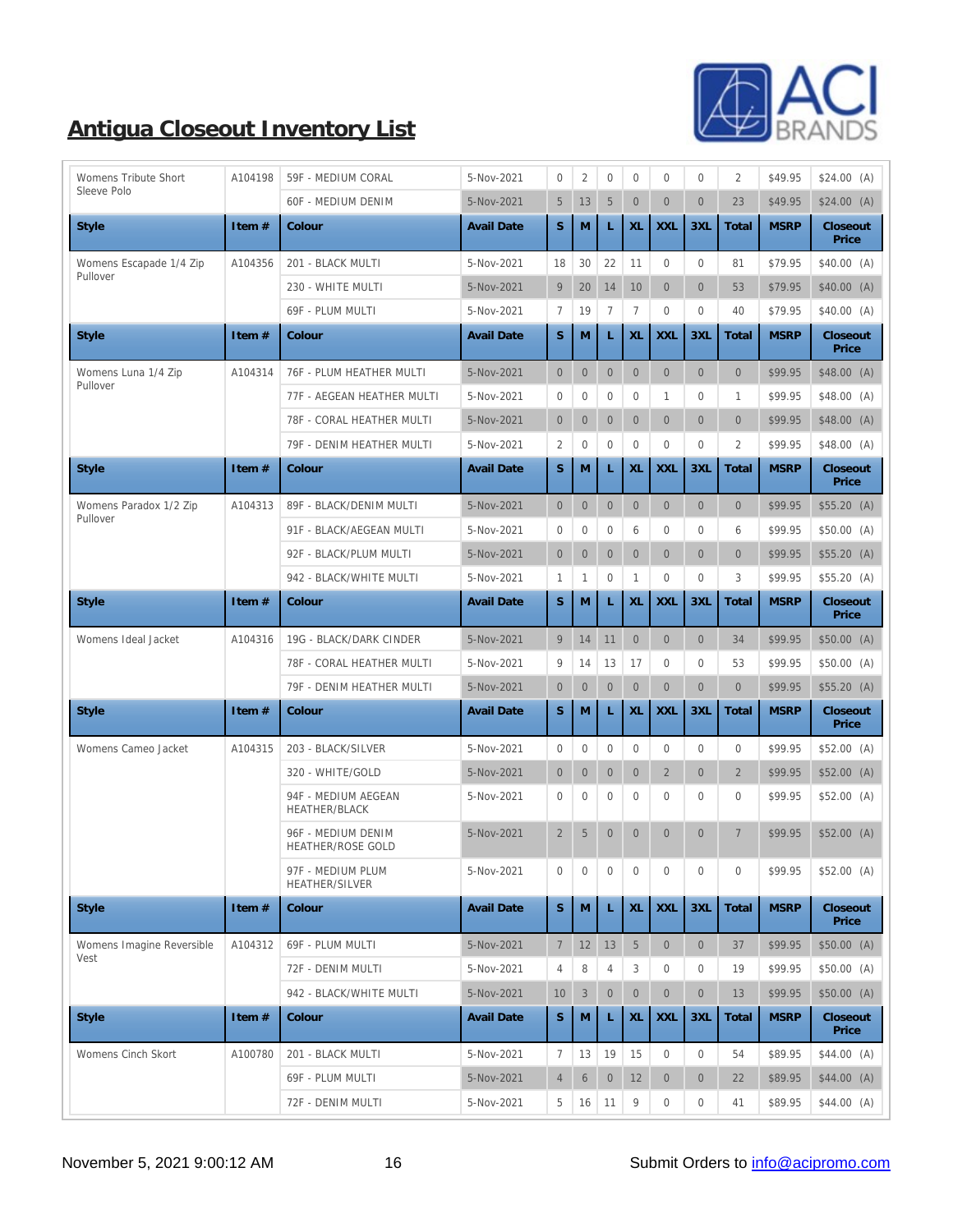

| Style                  | Item $#$ | Colour               | <b>Avail Date</b> | S.             | M              |                | XL             | <b>XXL</b>     | 3XL            | Total | <b>MSRP</b> | Closeout<br>Price |
|------------------------|----------|----------------------|-------------------|----------------|----------------|----------------|----------------|----------------|----------------|-------|-------------|-------------------|
| Womens Flagstaff Skort | A104311  | $010 - \text{BLACK}$ | 5-Nov-2021        |                | $\overline{0}$ | $\overline{0}$ | $\overline{0}$ | $\overline{0}$ | $\overline{0}$ |       | \$89.95     | $$44.00$ (A)      |
| (Herringbone)          |          | 51F - DARK CINDER    | $5-Nov-2021$      | 21             | 30             | 22             | 17             | $\Omega$       | $\Omega$       | 90    | \$89.95     | \$44.00(A)        |
|                        |          | 57F - MEDIUM PLUM    | 5-Nov-2021        | $\Omega$       | 11             | $\sqrt{5}$     | 3              | $\overline{0}$ | $\left($       | 19    | \$89.95     | $$44.00$ (A)      |
|                        |          | 58F - MEDIUM AEGEAN  | 5-Nov-2021        | $\overline{4}$ | 17             | 18             | 9              | $\mathbf{0}$   | $\Omega$       | 48    | \$89.95     | \$44.00(A)        |
|                        |          | 60F - MEDIUM DENIM   | $5-Nov-2021$      | 8              | $\Omega$       | $\overline{0}$ | $\overline{0}$ | $\overline{0}$ | $\overline{0}$ | 8     | \$89.95     | $$44.00$ (A)      |

### **Collection: Womens Summer Fashion Collection**

| <b>Style</b>                        | Item#   | Colour                                | <b>Avail Date</b> | S                | M            | L            | XL             | <b>XXL</b>       | 3XL            | Total        | <b>MSRP</b> | Closeout<br>Price |
|-------------------------------------|---------|---------------------------------------|-------------------|------------------|--------------|--------------|----------------|------------------|----------------|--------------|-------------|-------------------|
| Womens Tribute Short Sleeve<br>Polo | A104198 | 17J - FREESIA                         | 5-Nov-2021        | 24               | 34           | 14           | 14             | $\tau$           | $\mathbf{0}$   | 93           | \$49.95     | \$24.00(A)        |
|                                     |         | 25J - SWIM                            | 5-Nov-2021        | 25               | 41           | 33           | 18             | $\,6\,$          | $\mathbf{0}$   | 123          | \$49.95     | \$24.00(A)        |
| <b>Style</b>                        | Item #  | Colour                                | <b>Avail Date</b> | S                | M            | L            | XL             | <b>XXL</b>       | 3XL            | Total        | <b>MSRP</b> | Closeout<br>Price |
| Womens Tribute Long Sleeve          | A104354 | 16J - PASSION                         | 5-Nov-2021        | 23               | 34           | 27           | 16             | 12               | $\mathbf{0}$   | 112          | \$59.95     | \$28.00(A)        |
| Polo                                |         | 24J - PERSIA                          | 5-Nov-2021        | 22               | 31           | 26           | 15             | $\boldsymbol{9}$ | $\overline{0}$ | 103          | \$59.95     | \$28.00(A)        |
| <b>Style</b>                        | Item#   | Colour                                | <b>Avail Date</b> | $\mathbf S$      | M            | L            | XL             | <b>XXL</b>       | 3XL            | Total        | <b>MSRP</b> | Closeout<br>Price |
| <b>Womens Darling Sleeveless</b>    | A104429 | 66J - WHITE/BLACK FLORAL              | 5-Nov-2021        | 12               | $25\,$       | 12           | $\mathbf 0$    | $5\,$            | $\Omega$       | 54           | \$79.95     | \$38.00 (A)       |
| Polo                                |         | 69J - BLACK<br>HEATHER/FLORAL         | 5-Nov-2021        | 36               | 41           | 17           | $\sqrt{2}$     | $\mathbf{0}$     | $\overline{0}$ | 96           | \$79.95     | \$38.00(A)        |
|                                     |         | 71J - PASSION<br>HEATHER/FLORAL       | 5-Nov-2021        | 24               | 32           | 18           | $\tau$         | 3                | $\mathbf{0}$   | 84           | \$79.95     | \$38.00 (A)       |
|                                     |         | 72J - PERSIA<br><b>HEATHER/FLORAL</b> | 5-Nov-2021        | 34               | 59           | 37           | 18             | $6\phantom{.}$   | $\mathbf{0}$   | 154          | \$79.95     | \$38.00(A)        |
| <b>Style</b>                        | Item#   | Colour                                | <b>Avail Date</b> | S                | M            | $\mathbf L$  | XL             | <b>XXL</b>       | 3XL            | Total        | <b>MSRP</b> | Closeout<br>Price |
| Womens Uptown Short Sleeve          | A104430 | 226 - WHITE/BLACK MULTI               | 5-Nov-2021        | 25               | 44           | 26           | 22             | 3                | $\mathbf{0}$   | 120          | \$84.95     | \$40.00(A)        |
| Polo                                |         | 74J - BLUSH/SWIM MULTI                | 5-Nov-2021        | 28               | 43           | 25           | 17             | $\mathbf 5$      | $\mathbf{0}$   | 118          | \$84.95     | \$40.00 (A)       |
|                                     |         | 75J - PASSION/BAJA MULTI              | 5-Nov-2021        | 35               | 60           | 24           | 17             | $\boldsymbol{7}$ | $\mathbf{0}$   | 143          | \$84.95     | \$40.00(A)        |
| <b>Style</b>                        | Item#   | Colour                                | <b>Avail Date</b> | S                | M            | L            | XL             | <b>XXL</b>       | 3XL            | Total        | <b>MSRP</b> | Closeout<br>Price |
| Womens Adorn Short Sleeve<br>Polo   | A104435 | 69J - BLACK<br><b>HEATHER/FLORAL</b>  | 5-Nov-2021        | 14               | 50           | 19           | 18             | $\mathbf{0}$     | $\mathbf{0}$   | 101          | \$79.95     | \$38.00(A)        |
|                                     |         | 71J - PASSION<br>HEATHER/FLORAL       | 5-Nov-2021        | 30               | 42           | 21           | 12             | $\mathbf{0}$     | $\mathbf{0}$   | 105          | \$79.95     | \$38.00 (A)       |
|                                     |         | 72J - PERSIA<br>HEATHER/FLORAL        | 5-Nov-2021        | 29               | 45           | 31           | 19             | $\overline{4}$   | $\overline{0}$ | 128          | \$79.95     | \$38.00(A)        |
| <b>Style</b>                        | Item#   | Colour                                | <b>Avail Date</b> | S                | M            | L            | XL             | <b>XXL</b>       | 3XL            | Total        | <b>MSRP</b> | Closeout<br>Price |
| <b>Womens Amuse Skort</b>           | A104420 | 226 - WHITE/BLACK MULTI               | 5-Nov-2021        | $\mathbf{0}$     | $\bf{0}$     | $\mathbf{0}$ | $\mathbf{0}$   | $\boldsymbol{0}$ | $\Omega$       | $\mathbf{0}$ | \$89.95     | \$0.00(A)         |
|                                     |         | 74J - BLUSH/SWIM MULTI                | 5-Nov-2021        | $\boldsymbol{0}$ | $\mathbf{0}$ | $\mathbf{0}$ | $\overline{0}$ | $\mathbf{0}$     | $\overline{0}$ | $\mathbf{0}$ | \$89.95     | \$0.00(A)         |
|                                     |         | 75J - PASSION/BAJA MULTI              | 5-Nov-2021        | $\boldsymbol{0}$ | $\bf{0}$     | $\mathbf{0}$ | $\mathbf{0}$   | $\mathbf{0}$     | $\mathbf{0}$   | $\mathbf{0}$ | \$89.95     | \$0.00(A)         |
| <b>Style</b>                        | Item#   | Colour                                | <b>Avail Date</b> | S                | M            | L            | XL             | <b>XXL</b>       | 3XL            | Total        | <b>MSRP</b> | Closeout<br>Price |